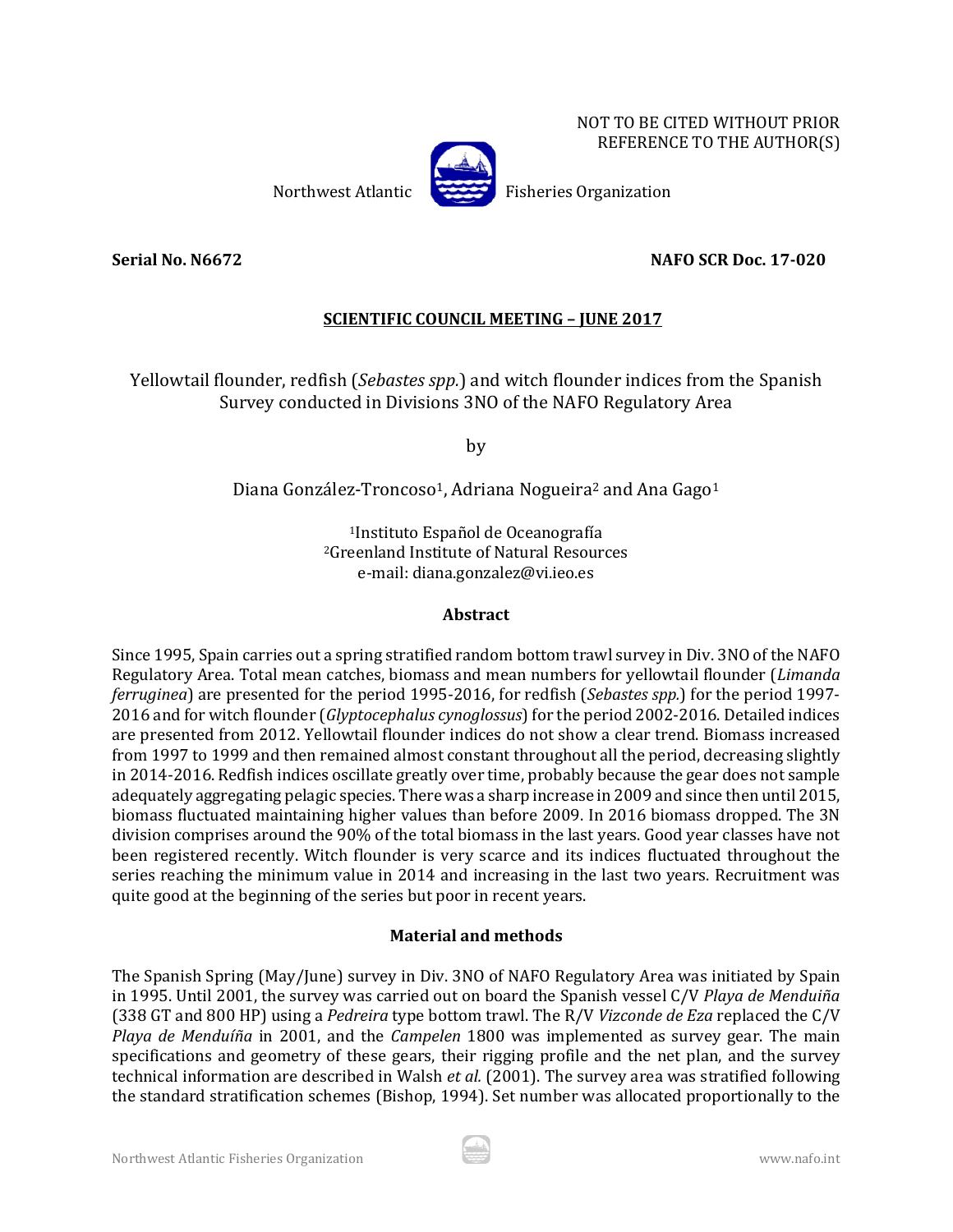area of the strata, with a minimum of two planed hauls per stratum, and trawl positions were chosen at random (Doubleday, 1981). The effect of reducing the number of hauls to improve the biological sampling in each haul was investigated via boostrap, concluding that 7 hauls from the larger strata could be removed with any hardly difference in the indices estimates or their variance. The total number of valid hauls in 2016 was 115. Biomass indices were calculated by the swept area method (Cochran, 1997), assuming catchability factor of 1. Table 1 presents the number of valid tows, the depth strata covered and the dates of the total survey series. Table 2 shows the swept area and number of hauls by stratum for the last five years (2012-2016). To know the results of the rest of the years, see González-Troncoso *et al.*, 2013.

In each haul, all the individuals caught were sorted by species and weighted. Random samples of the catch of each species were length measured (total length) to the nearest lower cm. The obtained length distribution was aggregated into 2 cm intervals (beginning with the pair number) and raised to the catch of each species.

The redfish series for total biomass and total mean catches and mean number per tow start in 1997 because sampling depth in 1995 and 1996 was shallower than 1000 meters so the data are not representative for this species. As all strata where the yellowtail flounder is caught were well surveyed, the series for this species are presented since 1995. As calibration for witch flounder data has not been done yet, only data from 2002 to 2014 are presented. Data for yellowtail flounder and redfish were calibrated for the period 1995-2000 and no-transformed from 2002 onwards, to create a combined 1995-2016 time-series. Regarding 2001, there are both calibrated (from the former vessel) and non-transformed data (from the new vessel). More information on the calibration method can be found in González-Troncoso *et al.* (2004) and Paz *et al.* (2004).

Mean catch and variance per haul, biomass and length distribution by strata are presented for each species for the last five years (2012-2016). To see the results of the rest of the years, see González-Troncoso *et al.*, 2013. Total biomass and mean catch per tow with SD and mean number per tow by year are presented for the total period series.

Figure 1 presents the maps with the distribution of the catches of the three species during the 2016 Spanish 3NO survey.

### **Results**

# **Yellowtail flounder**

After a moratorium between 1994 and 1997, the yellowtail flounder fishery has been under TAC. According to the Report of NAFO Scientific Council Meeting, stock size reached a minimum in the mid 1990's, but since 1994 has steadily increased and is now well above  $B_{msy}$ . There is very low risk of the stock being below  $B_{msy}$  or F being above  $F_{msy}$ . Overall, the 2015 survey indices are not considered to indicate a significant change in the status of the stock. Recent recruitment appears to be lower than average (NAFO, 2016).

### **Mean Catches and Biomass**

Table 3 shows mean catch and SD per haul and stratum and Table 4 the biomass estimates by the swept area method and their SD by stratum for years 2012-2016 for yellowtail flounder. Total biomass (t) and stratified mean catch per tow (kg) and SD by year for the entire series are presented

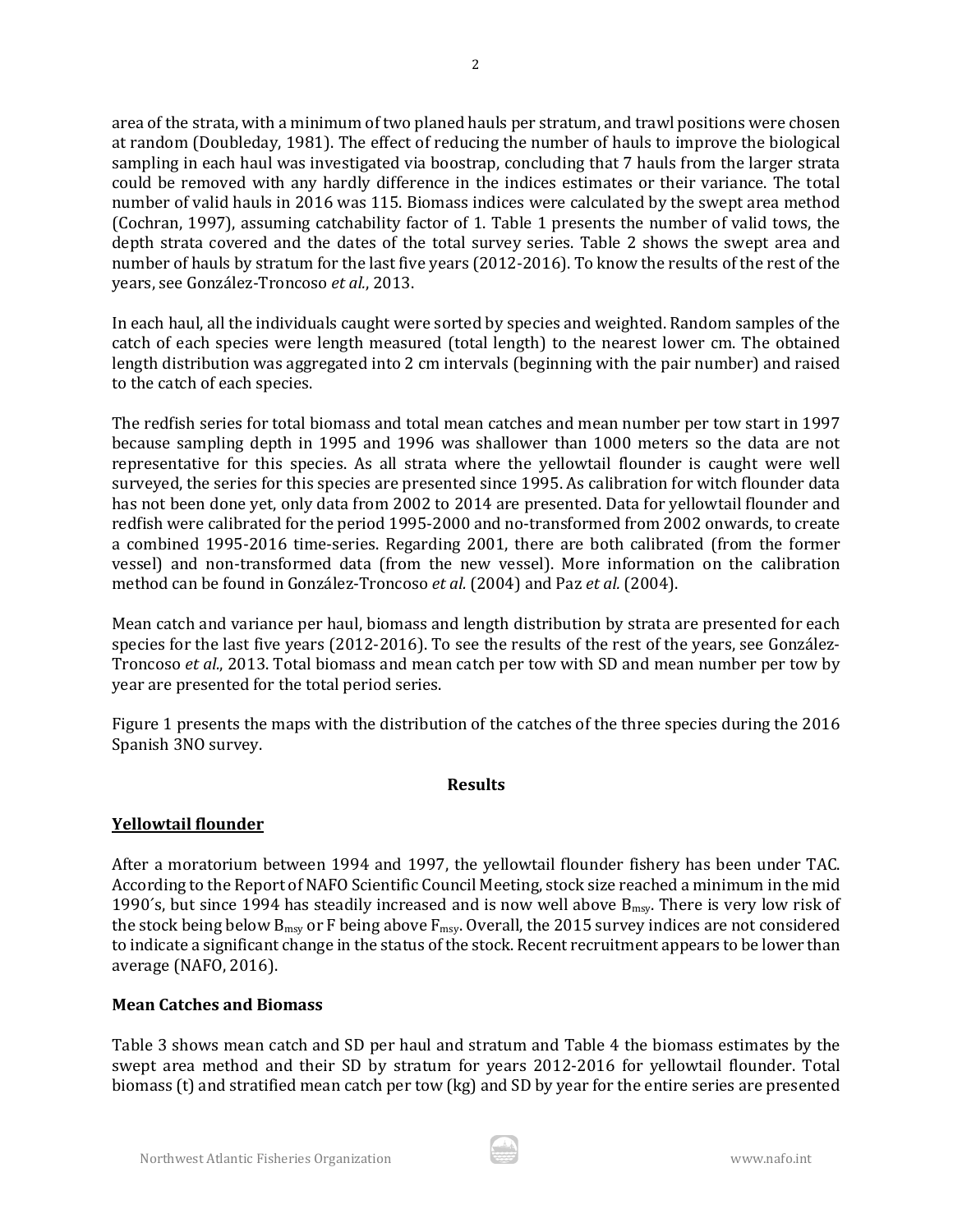in Table 5 for 1995-2016. Table 6 presents the parameters *a* and *b* for the calculation of the lengthweight relationship for years 2012-2016.

Yellowtail flounder biomass index shows no clear trend throughout the study period. It increased substantially from 1997 to 1999, has maintained almost constant values until 2013 and then decreased in 2014-2016 (Table 5; Figures 2 and 3).

#### **Length Distribution**

The mean number per haul by year is presented in Table 7 and Figure 2 for 1995-2016 and Table 8 presents the same index by length, sex and year besides the sampled size and catch for the period 2012-2016. Figures 4 and 5 present theses indices for the entire period. The mean numbers are in concordance with the mean catches (Figure 2). There has not been good recruitment in recent years. In Figure 4, we can follow a length modal value since the beginning of the series, but the presence of juveniles is very low. This mode can be seen until 2009 when it reached 34-35 cm, and since 2010 the mode of the length distribution was about 30-34 cm. In 2012-2016 the mode was at 34-35 cm for females, and at 30-33 cm for males.

### **Redfish**

There are two species of redfish that have been commercially fished in Div. 3NO; the deep-sea redfish (*Sebastes mentella*) and the Acadian redfish (*Sebastes fasciatus*). Due to the difficulty to distinguish the two species, the catches are usually reported by genus as "redfish" (*Sebastes* spp.) in the commercial fishery statistics.

This stock in Div. 3O has been under TAC regulation since 1974. In September 2004, the Fisheries Commission adopted an annual TAC of 20 000 t in the entire area of Div. 3O. The stock appears to have increased since the early 2000s. Catches were stable from 2009 to 2014. Survey index values have declined from those observed in 2012 when values were near time-series highs. The year class born in the early 2000's remains dominant in 2015 at 22-23 cm confirming initial observations of a relatively large pulse at 17cm in 2007 surveys. Subsequent recruitment appears to be lower.

In 3N (the stock is 3LN) a moratorium was implemented from 1998 to 2009. The fishery was reopened in 2010 with the resultant increase of catches but the perception of the stock given by the available surveys has not been altered. At the beginning of 2016, the probability of being below  $B<sub>msv</sub>$ was less than 1%. The probability of being above  $F_{\text{msy}}$  is very low. There are signs of recent recruitment (2008 – 2015) of above average year classes to the exploitable stock (NAFO, 2016).

#### **Mean Catches and Biomass**

Redfish mean catches and SD are presented in Table 9 and biomass in Table 10 by stratum for 2012- 2016. Annual biomass and stratified mean catch and SD per haul for years 1997-2016 are presented in Table 11 by Division. The length-weight relationship parameters *a* and *b* are presented in Table 12 for years 2012-2016.

Redfish indices oscillate greatly over time, probably because the gear does not sample adequately aggregating pelagic species. They showed a quick increase from 1997 to 2000, followed by a sudden drop until 2002, after which they have increased to the levels of the early years of the time series. The index increased nearly fivefold in 2009 in comparison with 2005. This was not just due to very large catches in few hauls, as redfish catch was over 1 ton in 11 of the 43 hauls in which redfish was

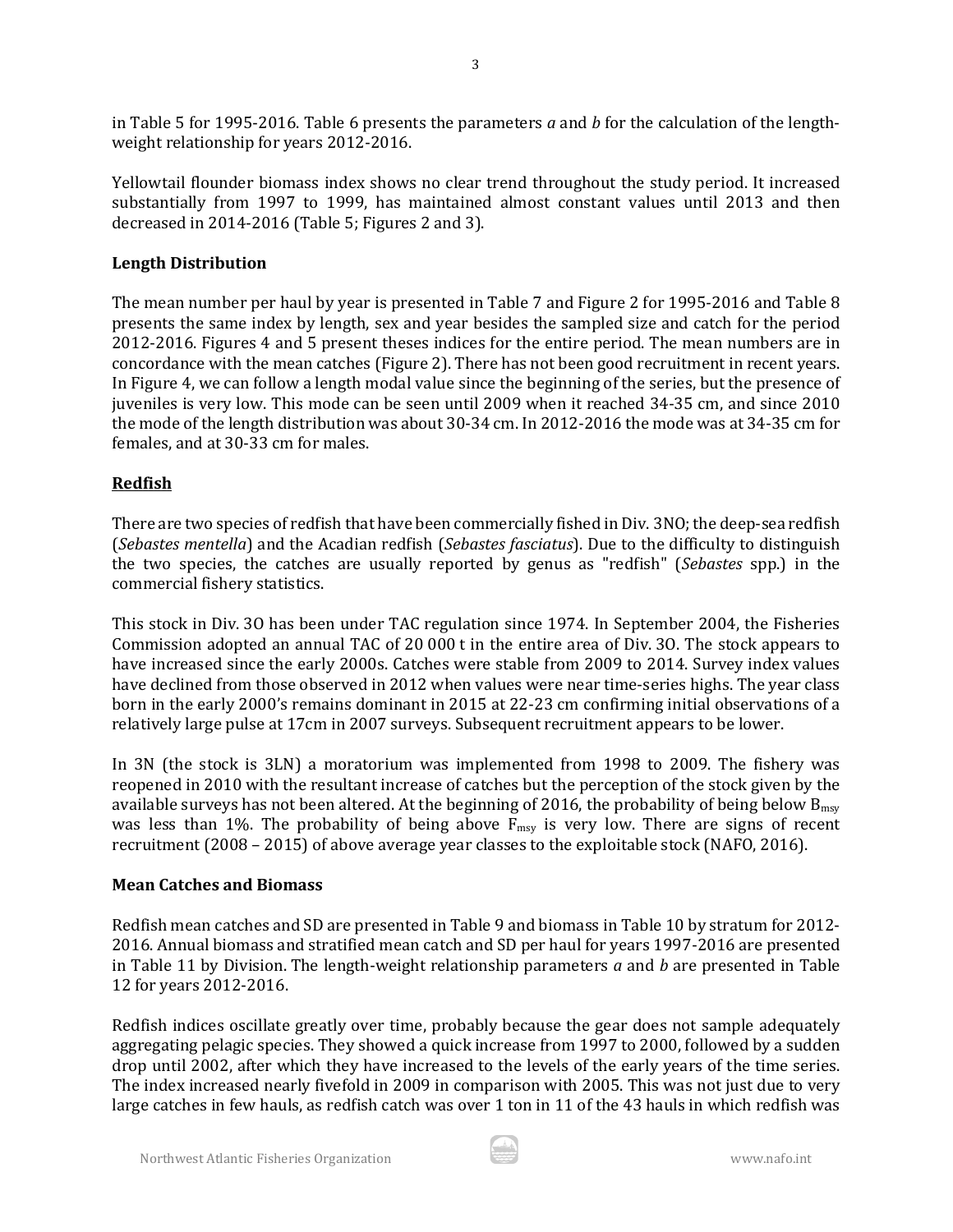caught. Furthermore, redfish catch was over 15 tons in three hauls. In 2015, an increase allowed biomass to reach the second highest value of the series. In this case, redfish catch was over 10 tons in 3 hauls. Then biomass dropped fourfold in 2016 (Table 10; Figures 6 and 7).

Biomass and mean catch per haul and Division, the number of strata covered in each case, and the percentage of biomass in 3N respect to the total are presented in Table 11. Biomass is always larger in 3N than in 3O (Figure 8), although the percentage is very spread over the time. However, the mean catch per tow was higher in Division 3O until 2004. Since 2005, more than 83% of redfish catches have occurred in Division 3N. In 2010, mean catch per tow in 3O was almost three times higher than in 2009, whereas in 3N was lower than in 2009. In 2013 and 2015, the increase in the total biomass was due to the increase in Division 3N. Last three years indices fluctuated. In 2014 all indices decreased, increased again in 2015, then declined, in 2016, in both Divisions.

## **Length Distribution**

Mean number per haul by year is presented in Table 13 and Figure 6 for 1997-2016. Table 14 presents this index per length with sample size and catch for the period 2012-2016. Figures 9 and 10 show the trend of the mean abundance per tow by length class. The y-axis upper limit of Figure 10 has been changed for years 1997-2008 to see the length distribution despite the large catches registered in the period 2009-2016. The last good year class was recorded in 2004 and this cohort can be tracked until 2016. In recent years there was only a discrete presence of juveniles. The clear 18 cm mode in 2009 (20 cm in 2011) seems to be a consequence of the 2004 recruitment. In 2012 and 2013 the mode is in 20-21 cm and from 2014-2016 in 22-23 cm.

## **Witch flounder**

This stock occurs mainly in Div. 3O, along the South-western slopes of the Grand Bank, but it seems to migrate seasonally onto the shallow banks. It has been fished mainly in winter and springtime, targeting the spawning concentrations. The Div. 3NO estimates of biomass index for the Canadian surveys, although variable, have shown a general decreasing trend from 1985 to 1998 followed by an increase from 1998 to 2003. From 2012 to 2015 biomass indices indicated a downward trend from 2012 to 2015.

Recruitment (fish less than 21 cm) has been low since 2002, although there were above average peaks indicated for spring recruitment in 2009 and 2013. The stock size has steadily increased since 1999 and is now at 81%  $B_{\text{msy}}$ . There is very low risk (<1%) of the stock being below  $B_{\text{lim}}$  or F being above F<sub>lim</sub>. The stock is in the safe zone of the NAFO Precautionary Approach Framework. The stock was reopened to fishery in 2015 with a very low TAC (1 000 tons), that was duplicated for 2016 and 2017 (2 172 t and 2 225 t respectively) (NAFO, 2016).

# **Mean Catches and Biomass**

Witch flounder mean catches and SD by stratum are presented in Table 15 and biomass per stratum in Table 16 for 2012-2016. In Table 17 and Figures 11 and 12 the annual stratified mean catch per tow and biomass with SD are presented for the period 2002-2016. The length-weight relationship parameters *a* and *b* are presented in Table 18 for 2012-2016.

Witch flounder indices fluctuated throughout the period 2002-2016 reaching a depressed level in 2014, following by an increasing trend from 2015-2016. Highest values were found in 2003, 2004 and 2010 (Table 15; Figures 11 and 12).

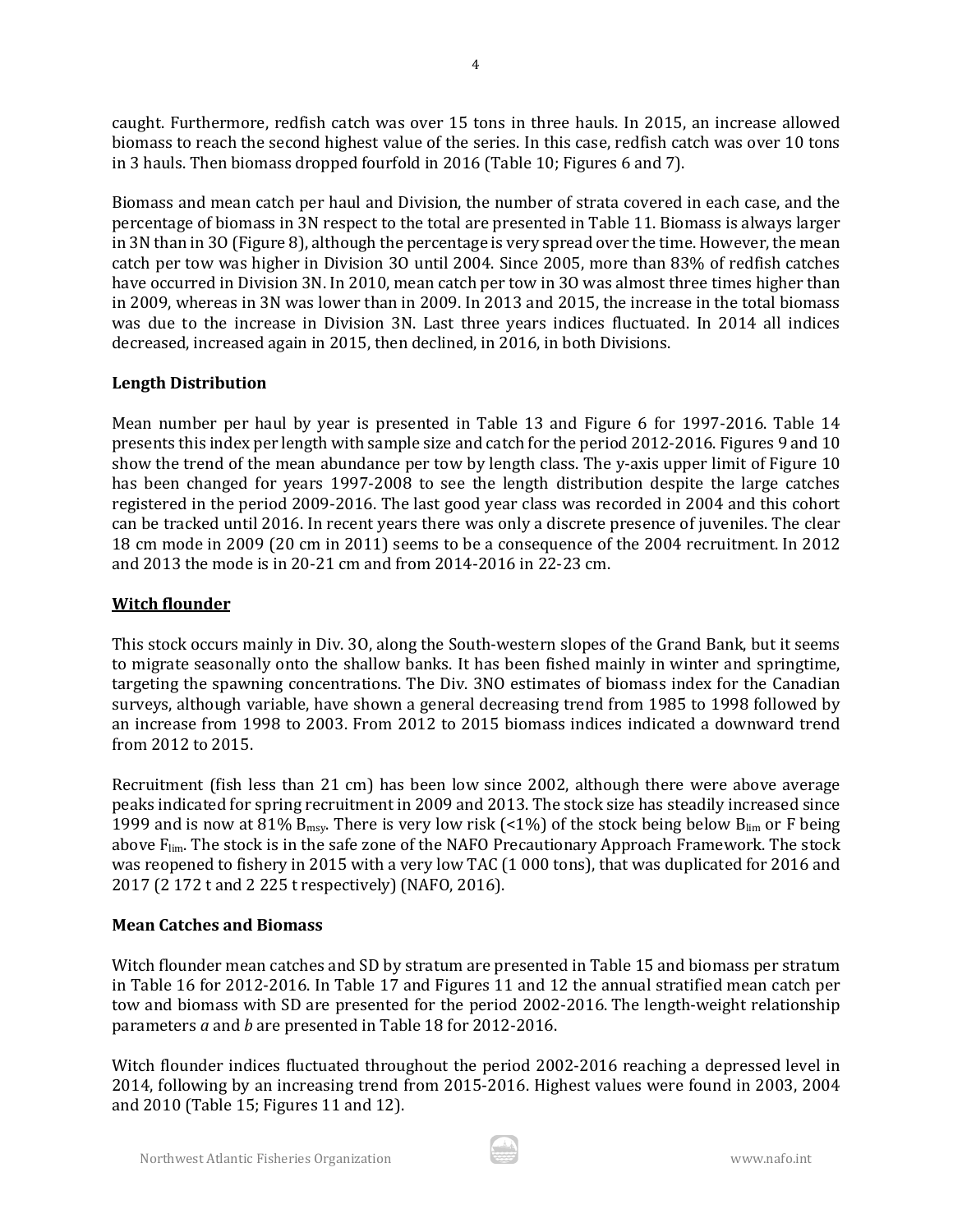#### **Length Distribution**

Table 19 and Figures 13 and 14 present witch flounder mean number per tow and sex by year for 2002-2016, and Table 20 the same index by length with sample size and catch for the period 2012- 2016. The best recruitment occurred in the period 2002-2005 and has been very poor since 2008. Some modes can be tracked in Figure 13, probably due to the recruitments at the beginning of the series. In 2012 and 2013 there was a quite good presence of individuals of lengths 34-42 cm, poorly found in 2014, but that we can follow them in 2015 and 2016.

#### **Acknowledges**

The data used in this paper have been funded by the EU through the European Maritime and Fisheries Fund (EMFF) within the National Program of collection, management and use of data in the fisheries sector and support for scientific advice regarding the Common Fisheries Policy.

#### **References**

- Bishop, C A.. 1994. Revisions and additions to stratification schemes used during research vessel surveys in NAFO subareas 2 and 3*.* NAFO SCR Doc. 94/43, Serial nº N2413, 23 pp.
- Cochran, W. G.. 1997. Sampling techniques. J. Wiley and Sons, N.Y., 428 pp.
- Doubleday, W. G.. 1981. Manual on groundfish surveys in the Northwest Atlantic. NAFO Sci. Coun. Studies, 2, 55.
- González Troncoso, D., E. Guijarro-García and X. Paz. 2013. Yellowtail flounder, redfish (*Sebastes spp*) and witch flounder indices from the Spanish Survey conducted in Divisions 3NO of the NAFO Regulatory Area. NAFO SCR Doc. 13/11, Serial Number N6161, 44 pp.
- González Troncoso, D., X. Paz and C. González. 2004. Atlantic cod population indices obtained from the Spring surveys conducted by Spain in the NAFO Regulatory Area of Divisions 3NO, 1995- 2003. NAFO SCR Doc. 04/12, Serial Number N4957, 21 pp.
- NAFO, 2016. Report of Scientific Council Meeting, 03-16 June 2016.
- Paz, X., D. González Troncoso and E. Román. 2004. New time series for Yellowtail flounder from the comparative experience between the C/V *Playa de Menduíña* and the R/V *Vizconde de Eza* in the NAFO Regulatory Area of Divisions 3NO, 1995-2003. NAFO SCR Doc. 04/10, Serial Number N4955, 19 pp.
- Walsh, J.S., X. Paz and P. Durán. 2001. A preliminary investigation of the efficiency of Canadian and Spanish Survey bottom trawls on the Southern Bank. NAFO SCR Doc., 01/74, Serial nº N4453, 18 pp.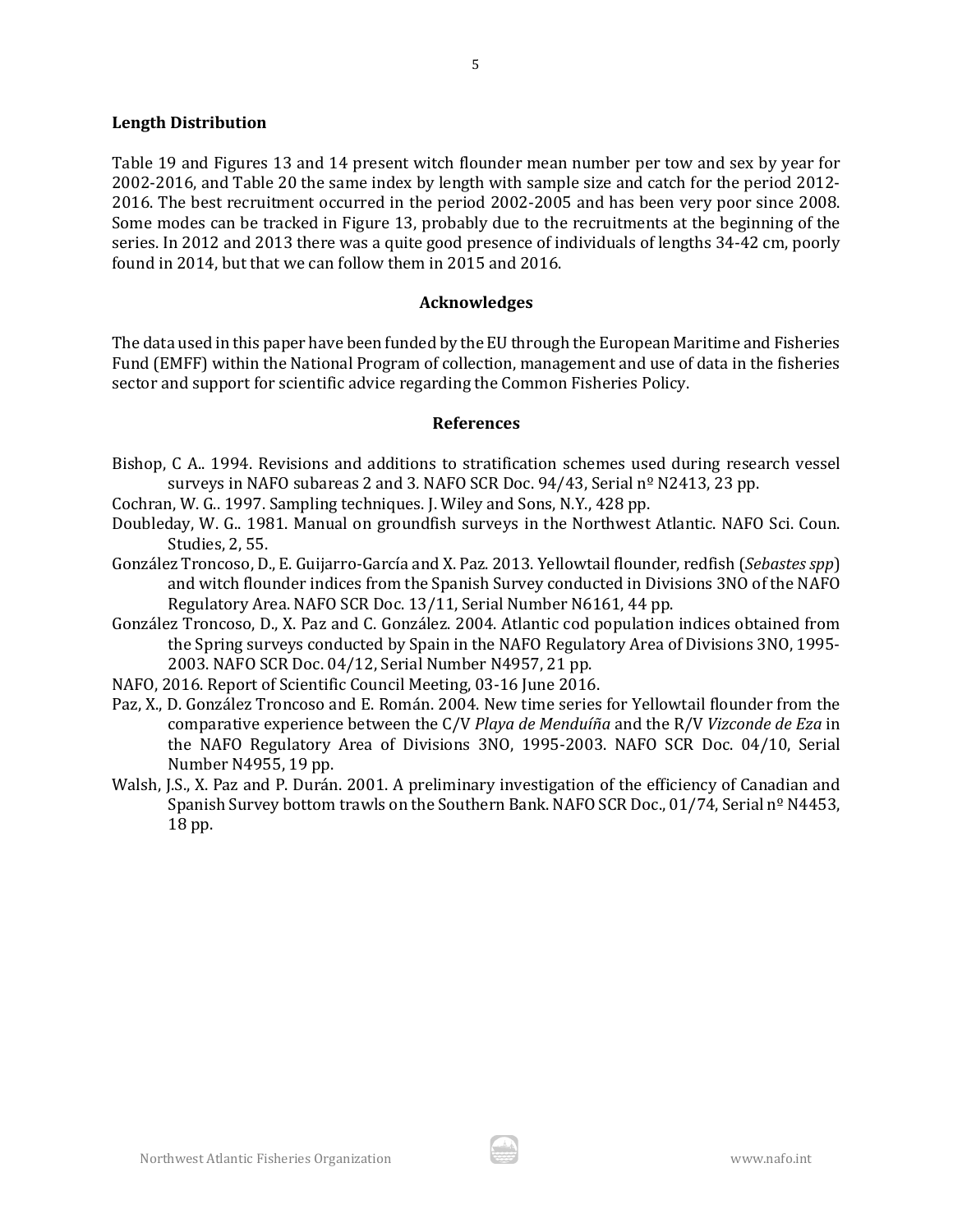| Year                  | Vessel                |     | Valid tows Depth strata covered (m) | Dates               |
|-----------------------|-----------------------|-----|-------------------------------------|---------------------|
| 1995                  | C/V Playa de Menduíña | 77  | 42-684                              | May 18-May 29       |
| 1996                  | C/V Playa de Menduíña | 112 | 41-1135                             | May 07-May 24       |
| 1997                  | C/V Playa de Menduíña | 128 | 42-1263                             | April 26-May 18     |
| 1998                  | C/V Playa de Menduíña | 124 | 42-1390                             | May 06-May 26       |
| 1999                  | C/V Playa de Menduíña | 114 | 41-1381                             | May 07-May 26       |
| 2000                  | C/V Playa de Menduíña | 118 | 42-1401                             | May 07-May 28       |
| $2001$ <sup>(*)</sup> | R/V Vizconde de Eza   | 83  | 36-1156                             | May 03-May 24       |
|                       | C/V Playa de Menduíña | 121 | 40-1500                             | May 05-May 23       |
| 2002                  | R/V Vizconde de Eza   | 125 | 38-1540                             | April 29-May 19     |
| 2003                  | R/V Vizconde de Eza   | 118 | 38-1666                             | May $11$ -June $02$ |
| 2004                  | R/V Vizconde de Eza   | 120 | 43-1539                             | June 06-June 24     |
| 2005                  | R/V Vizconde de Eza   | 119 | 47-1485                             | June 10-June 29     |
| 2005                  | R/V Vizconde de Eza   | 119 | 47-1485                             | June 10-June 29     |
| 2006                  | R/V Vizconde de Eza   | 120 | 45-1480                             | June 7-June 27      |
| 2007                  | R/V Vizconde de Eza   | 110 | 45-1374                             | May $29$ -June 19   |
| 2008                  | R/V Vizconde de Eza   | 122 | 45-1374                             | May 27-June 16      |
| 2009                  | R/V Vizconde de Eza   | 109 | 45-1374                             | May $31$ -June 18   |
| 2010                  | R/V Vizconde de Eza   | 95  | 45-1374                             | May $30$ -June 18   |
| 2011                  | R/V Vizconde de Eza   | 122 | 44-1450                             | June 5-June 24      |
| 2012                  | R/V Vizconde de Eza   | 122 | 44-1450                             | June 3-June 21      |
| 2013                  | R/V Vizconde de Eza   | 122 | 44-1450                             | June $1$ -June $21$ |
| 2014                  | R/V Vizconde de Eza   | 122 | 44-1450                             | June 2-June 21      |
| 2015                  | R/V Vizconde de Eza   | 122 | 44-1450                             | May 31-June 19      |
| 2016                  | R/V Vizconde de Eza   | 115 | 44-1450                             | May $30$ -June $18$ |

**Table 1.** Spanish spring bottom trawl surveys in NAFO Div. 3NO: 1995-2016.

(\*)For the calculation of the series, 83 hauls were taken from the R/V *Vizconde de Eza* and 40 hauls from the C/V *Playa de Menduíña* (123 hauls in total)

ار ش.<br>-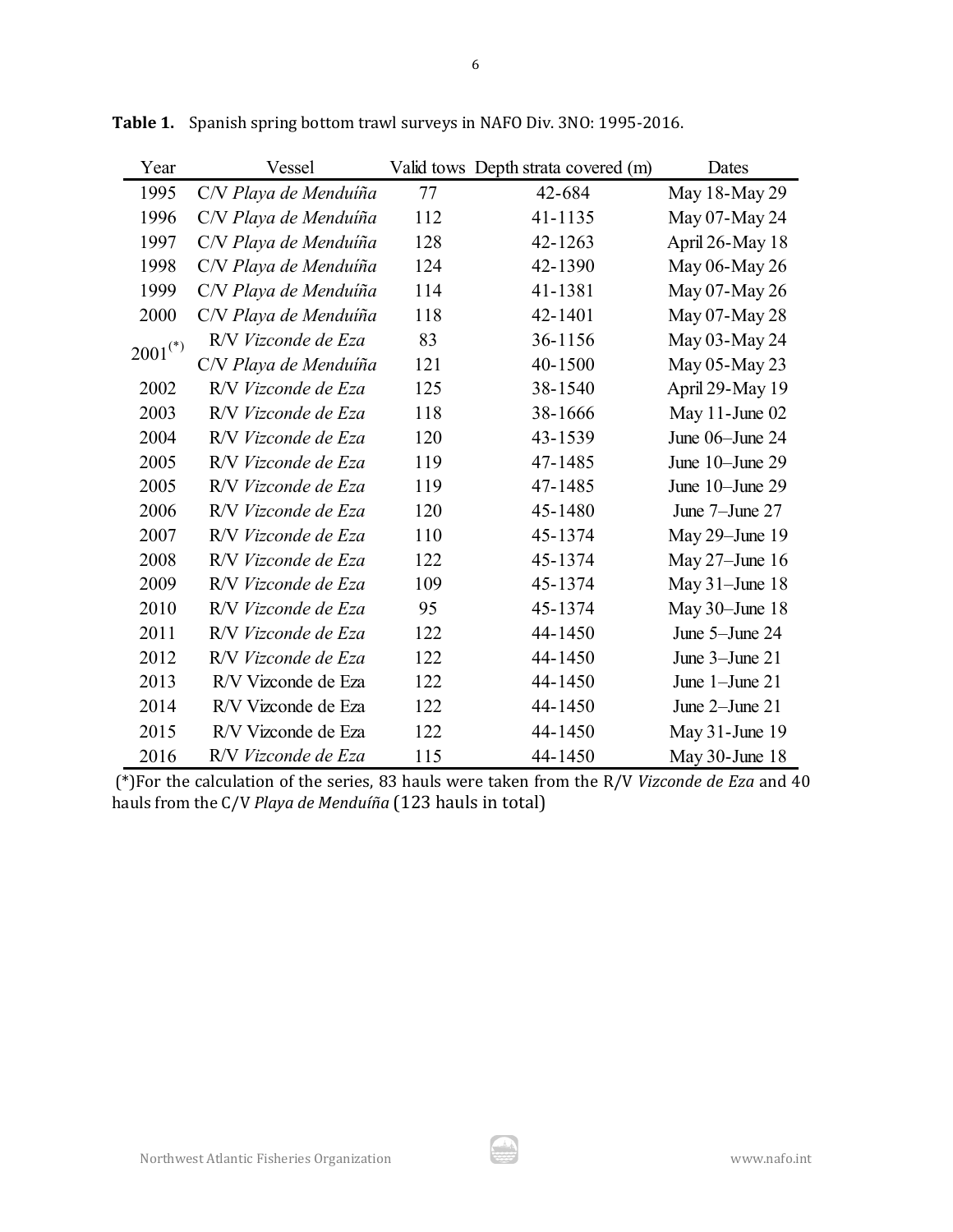|         |        | 2012             |        | 2013                    |        | 2014                    |        | 2015             |        | 2016                    |
|---------|--------|------------------|--------|-------------------------|--------|-------------------------|--------|------------------|--------|-------------------------|
|         | Swept  | Tow              | Swept  | Tow                     | Swept  | Tow                     | Swept  | Tow              | Swept  | Tow                     |
| Stratum | area   | number           | area   | number                  | area   | number                  | area   | number           | area   | number                  |
| 353     | 0.0338 | $\mathfrak{Z}$   | 0.0349 | $\mathfrak{Z}$          | 0.0379 | $\mathfrak{Z}$          | 0.0401 | $\mathfrak{Z}$   | 0.0356 | $\mathfrak{Z}$          |
| 354     | 0.0338 | $\mathfrak{Z}$   | 0.0338 | $\mathfrak{Z}$          | 0.0394 | $\mathfrak{Z}$          | 0.0390 | $\overline{3}$   | 0.0345 | $\mathfrak{Z}$          |
| 355     | 0.0229 | $\overline{c}$   | 0.0225 | $\overline{2}$          | 0.0263 | $\overline{c}$          | 0.0263 | $\sqrt{2}$       | 0.0233 | $\boldsymbol{2}$        |
| 356     | 0.0225 | $\sqrt{2}$       | 0.0225 | $\sqrt{2}$              | 0.0266 | $\overline{c}$          | 0.0255 | $\sqrt{2}$       | 0.0225 | $\sqrt{2}$              |
| 357     | 0.0229 | $\overline{2}$   | 0.0236 | $\overline{c}$          | 0.0263 | $\overline{2}$          | 0.0233 | $\overline{2}$   | 0.0233 | $\sqrt{2}$              |
| 358     | 0.0330 | $\overline{3}$   | 0.0338 | $\overline{3}$          | 0.0390 | $\overline{3}$          | 0.0349 | $\overline{3}$   | 0.0338 | $\mathfrak{Z}$          |
| 359     | 0.0806 | $\boldsymbol{7}$ | 0.0829 | $\boldsymbol{7}$        | 0.0908 | $\overline{7}$          | 0.0855 | $\boldsymbol{7}$ | 0.0593 | 5                       |
| 360     | 0.2344 | 20               | 0.2231 | 19                      | 0.2629 | 20                      | 0.2363 | 20               | 0.1995 | $17\,$                  |
| 374     | 0.0229 | $\sqrt{2}$       | 0.0233 | $\sqrt{2}$              | 0.0259 | $\sqrt{2}$              | 0.0229 | $\sqrt{2}$       | 0.0233 | $\mathfrak{2}$          |
| 375     | 0.0349 | $\overline{3}$   | 0.0360 | $\overline{3}$          | 0.0390 | $\overline{3}$          | 0.0341 | $\overline{3}$   | 0.0360 | $\mathfrak{Z}$          |
| 376     | 0.1181 | 10               | 0.1305 | 11                      | 0.1324 | 10                      | 0.1159 | 10               | 0.0945 | $\,$ $\,$               |
| 377     | 0.0229 | $\sqrt{2}$       | 0.0236 | $\overline{2}$          | 0.0259 | $\sqrt{2}$              | 0.0233 | $\overline{2}$   | 0.0233 | $\overline{c}$          |
| 378     | 0.0229 | $\overline{c}$   | 0.0225 | $\overline{2}$          | 0.0263 | $\sqrt{2}$              | 0.0225 | $\overline{c}$   | 0.0225 | $\overline{c}$          |
| 379     | 0.0225 | $\overline{c}$   | 0.0240 | $\overline{c}$          | 0.0255 | $\overline{2}$          | 0.0225 | $\overline{2}$   | 0.0229 | $\overline{c}$          |
| 380     | 0.0229 | $\overline{2}$   | 0.0229 | $\overline{2}$          | 0.0263 | $\overline{2}$          | 0.0229 | $\overline{2}$   | 0.0236 | $\sqrt{2}$              |
| 381     | 0.0221 | $\overline{c}$   | 0.0244 | $\overline{2}$          | 0.0259 | $\overline{2}$          | 0.0236 | $\overline{2}$   | 0.0229 | $\sqrt{2}$              |
| 382     | 0.0454 | $\overline{4}$   | 0.0484 | $\overline{\mathbf{4}}$ | 0.0521 | $\overline{\mathbf{4}}$ | 0.0458 | $\overline{4}$   | 0.0465 | $\overline{\mathbf{4}}$ |
| 721     | 0.0233 | $\overline{c}$   | 0.0225 | $\overline{c}$          | 0.0266 | $\overline{c}$          | 0.0240 | $\overline{2}$   | 0.0225 | $\sqrt{2}$              |
| 722     | 0.0221 | $\overline{2}$   | 0.0221 | $\overline{2}$          | 0.0259 | $\overline{2}$          | 0.0259 | $\overline{2}$   | 0.0229 | $\sqrt{2}$              |
| 723     | 0.0225 | $\overline{c}$   | 0.0221 | $\overline{c}$          | 0.0259 | $\sqrt{2}$              | 0.0233 | $\overline{2}$   | 0.0225 | $\boldsymbol{2}$        |
| 724     | 0.0225 | $\overline{c}$   | 0.0225 | $\overline{c}$          | 0.0255 | $\sqrt{2}$              | 0.0236 | $\sqrt{2}$       | 0.0233 | $\sqrt{2}$              |
| 725     | 0.0225 | $\overline{2}$   | 0.0229 | $\overline{2}$          | 0.0255 | $\overline{2}$          | 0.0229 | $\overline{2}$   | 0.0229 | $\sqrt{2}$              |
| 726     | 0.0221 | $\overline{c}$   | 0.0221 | $\overline{c}$          | 0.0248 | $\overline{c}$          | 0.0229 | $\overline{2}$   | 0.0225 | $\sqrt{2}$              |
| 727     | 0.0233 | $\overline{c}$   | 0.0229 | $\overline{2}$          | 0.0259 | $\overline{2}$          | 0.0225 | $\overline{2}$   | 0.0225 | $\sqrt{2}$              |
| 728     | 0.0229 | $\overline{c}$   | 0.0233 | $\overline{c}$          | 0.0248 | $\overline{c}$          | 0.0225 | $\overline{c}$   | 0.0229 | $\overline{c}$          |
| 752     | 0.0229 | $\overline{c}$   | 0.0233 | $\overline{2}$          | 0.0240 | $\overline{2}$          | 0.0225 | $\overline{2}$   | 0.0236 | $\sqrt{2}$              |
| 753     | 0.0221 | $\overline{c}$   | 0.0236 | $\overline{c}$          | 0.0240 | $\overline{c}$          | 0.0233 | $\overline{c}$   | 0.0229 | $\sqrt{2}$              |
| 754     | 0.0221 | $\overline{c}$   | 0.0240 | $\overline{2}$          | 0.0225 | $\overline{c}$          | 0.0225 | $\overline{2}$   | 0.0225 | $\overline{c}$          |
| 755     | 0.0446 | $\overline{4}$   | 0.0454 | $\overline{\mathbf{4}}$ | 0.0454 | $\overline{4}$          | 0.0450 | $\overline{4}$   | 0.0458 | $\overline{4}$          |
| 756     | 0.0221 | $\sqrt{2}$       | 0.0229 | $\overline{2}$          | 0.0229 | $\boldsymbol{2}$        | 0.0229 | $\overline{c}$   | 0.0225 | $\sqrt{2}$              |
| 757     | 0.0214 | $\overline{c}$   | 0.0240 | $\overline{c}$          | 0.0244 | $\overline{c}$          | 0.0229 | $\sqrt{2}$       | 0.0225 | $\boldsymbol{2}$        |
| 758     | 0.0221 | $\overline{c}$   | 0.0225 | $\overline{2}$          | 0.0221 | $\overline{2}$          | 0.0221 | $\overline{2}$   | 0.0221 | $\sqrt{2}$              |
| 759     | 0.0221 | $\sqrt{2}$       | 0.0225 | $\boldsymbol{2}$        | 0.0229 | $\sqrt{2}$              | 0.0229 | $\overline{c}$   | 0.0229 | $\overline{c}$          |
| 760     | 0.0225 | $\sqrt{2}$       | 0.0229 | $\overline{c}$          | 0.0364 | $\overline{\mathbf{3}}$ | 0.0225 | $\overline{c}$   | 0.0229 | $\sqrt{2}$              |
| 761     | 0.0221 | $\sqrt{2}$       | 0.0225 | $\boldsymbol{2}$        | 0.0240 | $\overline{c}$          | 0.0240 | $\overline{c}$   | 0.0225 | $\mathbf{2}$            |
| 762     | 0.0225 | $\sqrt{2}$       | 0.0218 | $\overline{c}$          | 0.0229 | $\overline{c}$          | 0.0229 | $\overline{c}$   | 0.0225 | $\sqrt{2}$              |
| 763     | 0.0330 | $\mathfrak{Z}$   | 0.0341 | $\mathfrak{Z}$          | 0.0233 | $\overline{2}$          | 0.0341 | $\mathfrak{Z}$   | 0.0338 | $\mathfrak{Z}$          |
| 764     | 0.0225 | $\boldsymbol{2}$ | 0.0214 | $\overline{c}$          | 0.0259 | $\sqrt{2}$              | 0.0251 | $\overline{c}$   | 0.0225 | $\overline{c}$          |
| 765     | 0.0229 | $\sqrt{2}$       | 0.0221 | $\overline{c}$          | 0.0240 | $\overline{c}$          | 0.0236 | $\boldsymbol{2}$ | 0.0229 | $\sqrt{2}$              |
| 766     | 0.0225 | $\sqrt{2}$       | 0.0221 | $\overline{c}$          | 0.0221 | $\sqrt{2}$              | 0.0236 | $\sqrt{2}$       | 0.0229 | $\overline{c}$          |
| 767     | 0.0203 | $\overline{c}$   | 0.0218 | $\overline{c}$          | 0.0221 | $\overline{c}$          | 0.0229 | $\boldsymbol{2}$ | 0.0229 | $\overline{c}$          |

**Table 2.** Swept area and number of hauls by stratum. Spanish Spring Surveys in NAFO Div. 3NO: 2012-2016. Swept area in square miles. n.s. means stratum not surveyed.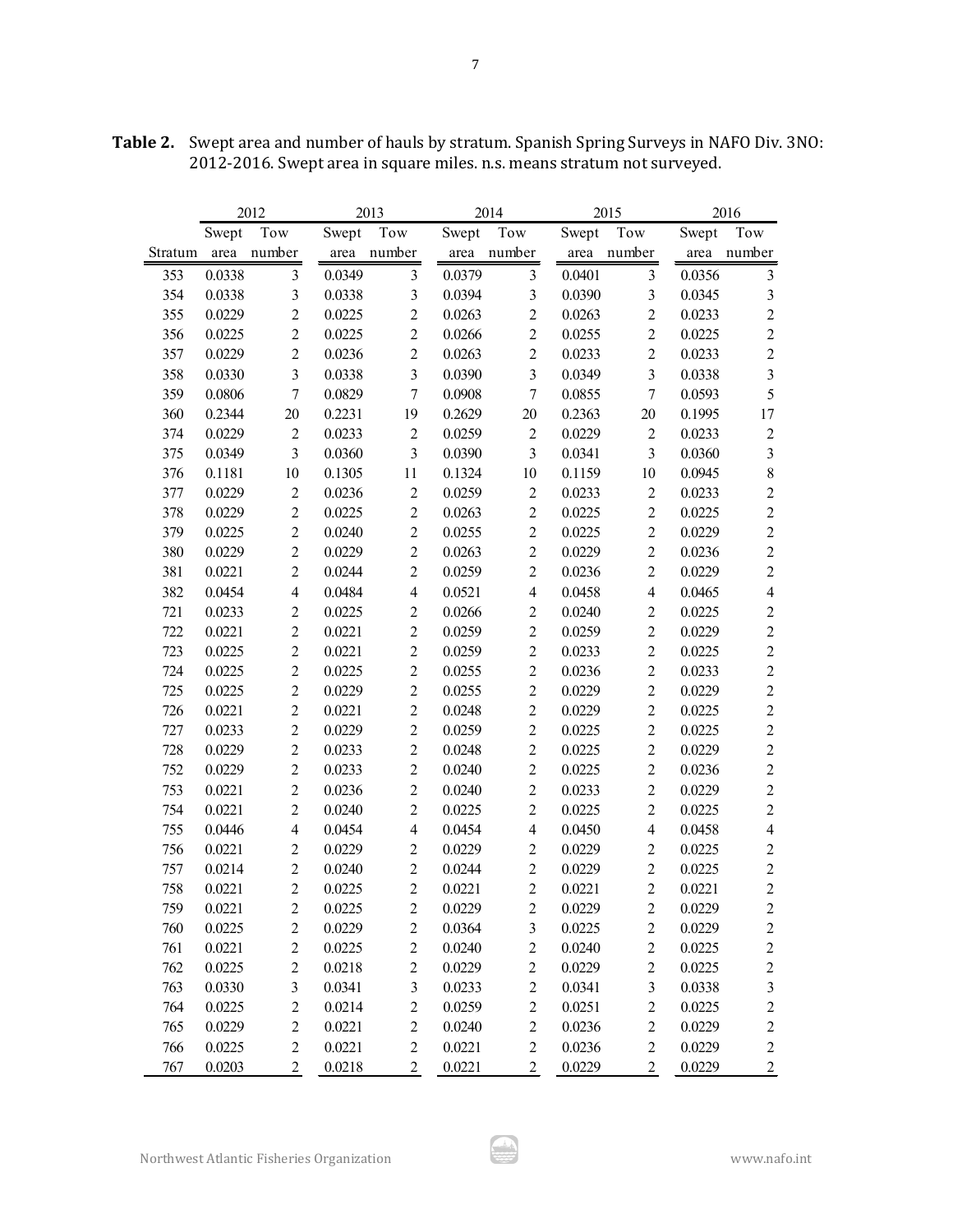|     | 2012                    |           | 2013                    |           | 2014                    |          | 2015                    |           | 2016                    |           |
|-----|-------------------------|-----------|-------------------------|-----------|-------------------------|----------|-------------------------|-----------|-------------------------|-----------|
|     | Y. flounder Y. flounder |           | Y. flounder Y. flounder |           | Y. flounder Y. flounder |          | Y. flounder Y. flounder |           | Y. flounder Y. flounder |           |
|     | Stratum Mean catch      | <b>SD</b> | Mean catch              | <b>SD</b> | Mean catch              | SD       | Mean catch              | <b>SD</b> | Mean catch              | <b>SD</b> |
| 353 | 8.95                    | 11.40     | 34.81                   | 57.68     | 1.09                    | 1.19     | 34.18                   | 48.09     | 7.82                    | 13.54     |
| 354 | 0.70                    | 0.72      | 0.77                    | 0.69      | 0.00                    | 0.00     | 2.28                    | 3.94      | $0.00\,$                | $0.00\,$  |
| 355 | 0.38                    | 0.53      | 0.00                    | $0.00\,$  | 0.00                    | 0.00     | 0.00                    | $0.00\,$  | 0.00                    | $0.00\,$  |
| 356 | 0.00                    | $0.00\,$  | 0.00                    | 0.00      | 0.00                    | 0.00     | 0.00                    | $0.00\,$  | 0.00                    | $0.00\,$  |
| 357 | 0.00                    | $0.00\,$  | 0.00                    | $0.00\,$  | 0.00                    | $0.00\,$ | 0.00                    | $0.00\,$  | 0.00                    | $0.00\,$  |
| 358 | 0.33                    | 0.57      | $0.00\,$                | $0.00\,$  | 0.00                    | 0.00     | 0.00                    | 0.00      | 0.00                    | $0.00\,$  |
| 359 | 119.95                  | 124.26    | 181.82                  | 196.72    | 40.18                   | 93.34    | 2.27                    | 2.92      | 0.24                    | 0.36      |
| 360 | 488.22                  | 421.61    | 483.74                  | 388.87    | 229.47                  | 190.61   | 286.35                  | 205.84    | 277.57                  | 501.85    |
| 374 | 866.88                  | 184.87    | 464.43                  | 48.88     | 489.57                  | 33.19    | 220.08                  | 96.88     | 227.62                  | 23.37     |
| 375 | 208.41                  | 145.08    | 355.94                  | 244.38    | 400.78                  | 131.27   | 195.40                  | 124.81    | 84.61                   | 24.64     |
| 376 | 428.35                  | 131.41    | 430.94                  | 166.13    | 694.93                  | 899.49   | 553.63                  | 422.74    | 722.38                  | 520.54    |
| 377 | 405.96                  | 79.05     | 75.45                   | 106.70    | 10.85                   | 14.79    | 7.53                    | 10.64     | 0.76                    | 1.07      |
| 378 | 0.00                    | 0.00      | 0.00                    | 0.00      | 0.26                    | 0.37     | 0.00                    | 0.00      | 0.00                    | 0.00      |
| 379 | 0.00                    | 0.00      | 0.00                    | 0.00      | 0.00                    | 0.00     | 0.00                    | 0.00      | 0.00                    | 0.00      |
| 380 | 0.00                    | 0.00      | 0.00                    | 0.00      | 0.00                    | 0.00     | 0.00                    | 0.00      | 0.00                    | 0.00      |
| 381 | 0.00                    | 0.00      | 12.83                   | 18.14     | 0.00                    | 0.00     | 0.00                    | 0.00      | 0.00                    | 0.00      |
| 382 | 67.41                   | 80.33     | 7.30                    | 14.60     | 0.00                    | 0.00     | 0.00                    | 0.00      | 0.33                    | 0.48      |
| 721 | 0.00                    | $0.00\,$  | 0.00                    | $0.00\,$  | 0.00                    | $0.00\,$ | 0.00                    | 0.00      | 0.00                    | $0.00\,$  |
| 722 | 0.00                    | $0.00\,$  | 0.00                    | $0.00\,$  | 0.00                    | 0.00     | 0.00                    | 0.00      | 0.00                    | $0.00\,$  |
| 723 | $0.00\,$                | $0.00\,$  | 0.00                    | $0.00\,$  | 0.00                    | $0.00\,$ | 0.00                    | 0.00      | 0.00                    | $0.00\,$  |
| 724 | 0.00                    | 0.00      | 0.00                    | 0.00      | 0.00                    | 0.00     | 0.00                    | 0.00      | 0.00                    | 0.00      |
| 725 | 0.00                    | $0.00\,$  | 0.00                    | $0.00\,$  | 0.00                    | $0.00\,$ | 0.00                    | 0.00      | 0.00                    | $0.00\,$  |
| 726 | 0.00                    | $0.00\,$  | 0.00                    | 0.00      | 0.00                    | 0.00     | 0.00                    | 0.00      | 0.00                    | $0.00\,$  |
| 727 | 0.00                    | $0.00\,$  | 0.00                    | $0.00\,$  | 0.00                    | $0.00\,$ | 0.00                    | 0.00      | 0.00                    | $0.00\,$  |
| 728 | 0.00                    | $0.00\,$  | 0.00                    | $0.00\,$  | 0.00                    | $0.00\,$ | 0.00                    | $0.00\,$  | 0.00                    | $0.00\,$  |
| 752 | 0.00                    | $0.00\,$  | 0.00                    | $0.00\,$  | 0.00                    | 0.00     | 0.00                    | $0.00\,$  | 0.00                    | $0.00\,$  |
| 753 | 0.00                    | $0.00\,$  | 0.00                    | 0.00      | 0.00                    | $0.00\,$ | 0.00                    | $0.00\,$  | 0.00                    | $0.00\,$  |
| 754 | 0.00                    | $0.00\,$  | 0.00                    | $0.00\,$  | 0.00                    | $0.00\,$ | 0.00                    | $0.00\,$  | 0.00                    | $0.00\,$  |
| 755 | 0.00                    | $0.00\,$  | 0.00                    | $0.00\,$  | 0.00                    | 0.00     | 0.00                    | $0.00\,$  | 0.00                    | $0.00\,$  |
| 756 | 0.00                    | $0.00\,$  | 0.00                    | $0.00\,$  | 0.00                    | 0.00     | 0.00                    | $0.00\,$  | 0.00                    | 0.00      |
| 757 | 0.00                    | $0.00\,$  | 0.00                    | $0.00\,$  | $0.00\,$                | 0.00     | 0.00                    | $0.00\,$  | 0.00                    | $0.00\,$  |
| 758 | 0.00                    | $0.00\,$  | 0.00                    | $0.00\,$  | 0.00                    | 0.00     | 0.00                    | $0.00\,$  | 0.00                    | $0.00\,$  |
| 759 | 0.00                    | 0.00      | 0.00                    | 0.00      | 0.00                    | 0.00     | 0.00                    | 0.00      | 0.00                    | $0.00\,$  |
| 760 | 0.00                    | $0.00\,$  | 0.00                    | $0.00\,$  | 0.00                    | 0.00     | 0.00                    | $0.00\,$  | 0.00                    | $0.00\,$  |
| 761 | 0.00                    | $0.00\,$  | 0.00                    | $0.00\,$  | 0.00                    | 0.00     | 0.00                    | $0.00\,$  | 0.00                    | $0.00\,$  |
| 762 | 0.00                    | 0.00      | 0.00                    | $0.00\,$  | 0.00                    | 0.00     | 0.00                    | $0.00\,$  | 0.00                    | $0.00\,$  |
| 763 | 0.00                    | 0.00      | 0.00                    | 0.00      | 0.00                    | 0.00     | 0.00                    | 0.00      | 0.00                    | $0.00\,$  |
| 764 | 0.00                    | 0.00      | 0.00                    | 0.00      | 0.00                    | 0.00     | 0.00                    | 0.00      | 0.00                    | 0.00      |
| 765 | 0.00                    | 0.00      | 0.00                    | 0.00      | 0.00                    | 0.00     | 0.00                    | $0.00\,$  | 0.00                    | 0.00      |
| 766 | 0.00                    | 0.00      | 0.00                    | 0.00      | 0.00                    | 0.00     | 0.00                    | 0.00      | 0.00                    | 0.00      |
| 767 | 0.00                    | 0.00      | 0.00                    | 0.00      | 0.00                    | 0.00     | 0.00                    | 0.00      | 0.00                    | 0.00      |

الكب

**Table 3.** Yellowtail flounder mean catch (kg) and SD by stratum. Spanish Spring Surveys in NAFO Div. 3NO: 2012-2016. n.s. means stratum not surveyed.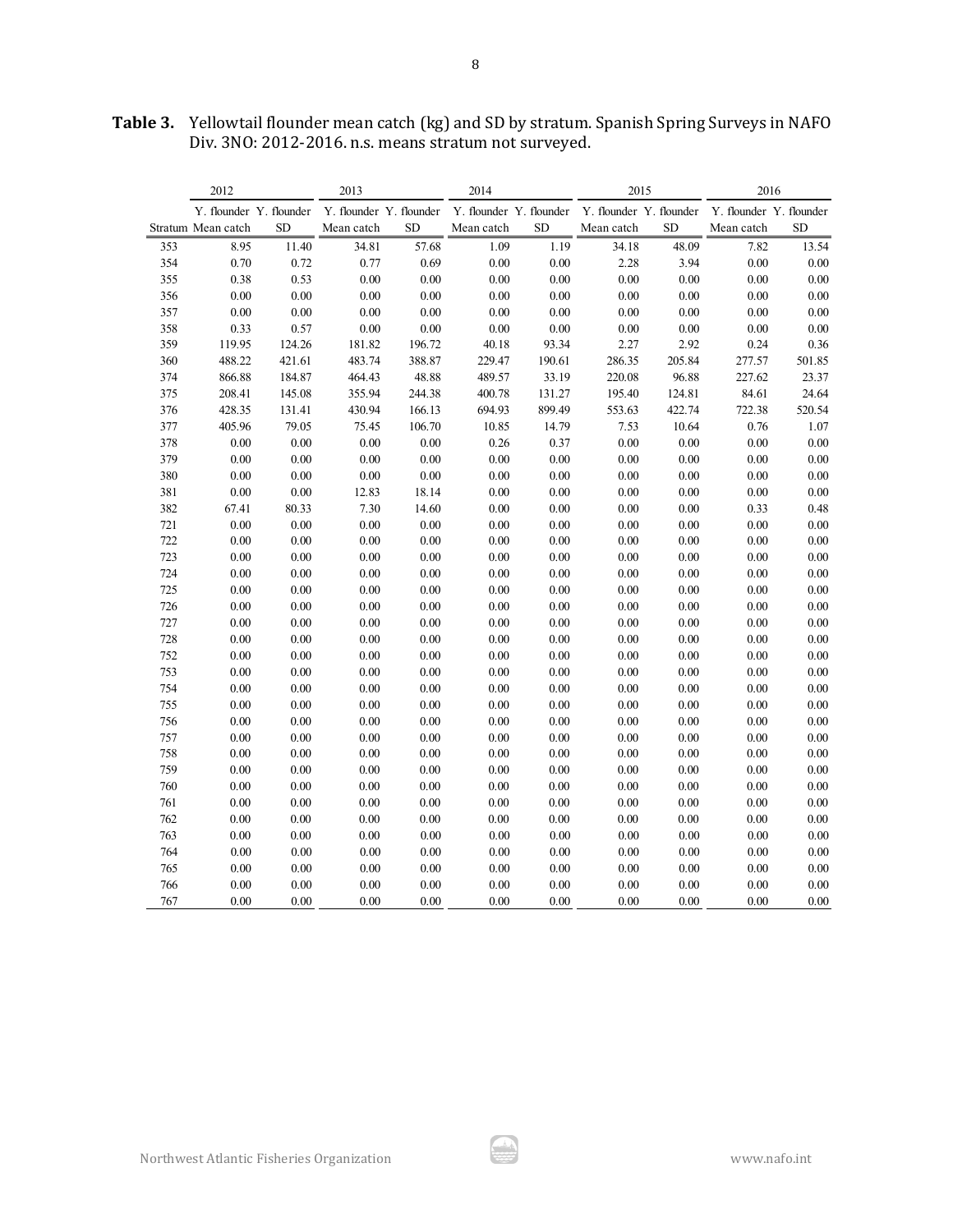| <b>Strata</b> | 2012             | 2013             | 2014             | 2015             | 2016             | <b>Strata</b> | 2012             | 2013             | 2014             | 2015             | 2016             |
|---------------|------------------|------------------|------------------|------------------|------------------|---------------|------------------|------------------|------------------|------------------|------------------|
| 353           | 214              | 806              | 23               | 688              | 177              | 725           | $\boldsymbol{0}$ | $\boldsymbol{0}$ | $\boldsymbol{0}$ | $\boldsymbol{0}$ | $\boldsymbol{0}$ |
| 354           | 15               | 17               | $\boldsymbol{0}$ | 43               | $\boldsymbol{0}$ | 726           | $\boldsymbol{0}$ | $\boldsymbol{0}$ | $\boldsymbol{0}$ | $\boldsymbol{0}$ | $\boldsymbol{0}$ |
| 355           | $\overline{2}$   | $\boldsymbol{0}$ | $\mathbf{0}$     | $\boldsymbol{0}$ | $\boldsymbol{0}$ | 727           | $\boldsymbol{0}$ | $\boldsymbol{0}$ | $\boldsymbol{0}$ | $\boldsymbol{0}$ | $\boldsymbol{0}$ |
| 356           | $\boldsymbol{0}$ | $\boldsymbol{0}$ | $\boldsymbol{0}$ | $\boldsymbol{0}$ | $\boldsymbol{0}$ | 728           | $\boldsymbol{0}$ | $\boldsymbol{0}$ | $\boldsymbol{0}$ | $\boldsymbol{0}$ | $\boldsymbol{0}$ |
| 357           | $\mathbf{0}$     | $\boldsymbol{0}$ | $\mathbf{0}$     | $\boldsymbol{0}$ | $\boldsymbol{0}$ | 752           | $\boldsymbol{0}$ | $\boldsymbol{0}$ | $\boldsymbol{0}$ | $\boldsymbol{0}$ | $\boldsymbol{0}$ |
| 358           | 7                | $\boldsymbol{0}$ | $\boldsymbol{0}$ | $\boldsymbol{0}$ | $\boldsymbol{0}$ | 753           | $\boldsymbol{0}$ | $\boldsymbol{0}$ | $\boldsymbol{0}$ | $\boldsymbol{0}$ | $\boldsymbol{0}$ |
| 359           | 4384             | 6466             | 1305             | 78               | 9                | 754           | $\boldsymbol{0}$ | $\boldsymbol{0}$ | $\boldsymbol{0}$ | $\boldsymbol{0}$ | $\boldsymbol{0}$ |
| 360           | 115943           | 114639           | 48586            | 67463            | 65826            | 755           | $\boldsymbol{0}$ | $\boldsymbol{0}$ | $\boldsymbol{0}$ | $\boldsymbol{0}$ | $\boldsymbol{0}$ |
| 374           | 16220            | 8549             | 8098             | 4118             | 4190             | 756           | $\boldsymbol{0}$ | $\boldsymbol{0}$ | $\boldsymbol{0}$ | $\boldsymbol{0}$ | $\boldsymbol{0}$ |
| 375           | 4858             | 8038             | 8355             | 4655             | 1911             | 757           | $\boldsymbol{0}$ | $\boldsymbol{0}$ | $\boldsymbol{0}$ | $\boldsymbol{0}$ | $\boldsymbol{0}$ |
| 376           | 48374            | 48457            | 70031            | 63736            | 81580            | 758           | $\boldsymbol{0}$ | $\boldsymbol{0}$ | $\boldsymbol{0}$ | $\boldsymbol{0}$ | $\boldsymbol{0}$ |
| 377           | 3549             | 639              | 84               | 65               | 6                | 759           | $\boldsymbol{0}$ | $\boldsymbol{0}$ | $\boldsymbol{0}$ | $\boldsymbol{0}$ | $\boldsymbol{0}$ |
| 378           | $\boldsymbol{0}$ | $\boldsymbol{0}$ | 3                | $\boldsymbol{0}$ | $\boldsymbol{0}$ | 760           | $\boldsymbol{0}$ | $\boldsymbol{0}$ | $\boldsymbol{0}$ | $\boldsymbol{0}$ | $\boldsymbol{0}$ |
| 379           | $\boldsymbol{0}$ | $\boldsymbol{0}$ | $\boldsymbol{0}$ | $\boldsymbol{0}$ | $\boldsymbol{0}$ | 761           | $\boldsymbol{0}$ | $\boldsymbol{0}$ | $\boldsymbol{0}$ | $\boldsymbol{0}$ | $\boldsymbol{0}$ |
| 380           | $\boldsymbol{0}$ | $\boldsymbol{0}$ | $\boldsymbol{0}$ | $\boldsymbol{0}$ | $\boldsymbol{0}$ | 762           | $\boldsymbol{0}$ | $\boldsymbol{0}$ | $\boldsymbol{0}$ | $\boldsymbol{0}$ | $\boldsymbol{0}$ |
| 381           | $\boldsymbol{0}$ | 152              | $\boldsymbol{0}$ | $\boldsymbol{0}$ | $\boldsymbol{0}$ | 763           | $\boldsymbol{0}$ | $\boldsymbol{0}$ | $\boldsymbol{0}$ | $\boldsymbol{0}$ | $\boldsymbol{0}$ |
| 382           | 2038             | 207              | $\boldsymbol{0}$ | $\boldsymbol{0}$ | 10               | 764           | $\boldsymbol{0}$ | $\boldsymbol{0}$ | $\mathbf{0}$     | $\boldsymbol{0}$ | $\boldsymbol{0}$ |
| 721           | $\boldsymbol{0}$ | $\boldsymbol{0}$ | $\boldsymbol{0}$ | $\boldsymbol{0}$ | $\boldsymbol{0}$ | 765           | $\boldsymbol{0}$ | $\boldsymbol{0}$ | $\boldsymbol{0}$ | $\boldsymbol{0}$ | $\boldsymbol{0}$ |
| 722           | $\boldsymbol{0}$ | $\boldsymbol{0}$ | $\boldsymbol{0}$ | $\boldsymbol{0}$ | $\boldsymbol{0}$ | 766           | $\boldsymbol{0}$ | $\boldsymbol{0}$ | $\boldsymbol{0}$ | $\boldsymbol{0}$ | $\boldsymbol{0}$ |
| 723           | $\mathbf{0}$     | $\mathbf{0}$     | $\boldsymbol{0}$ | $\boldsymbol{0}$ | $\boldsymbol{0}$ | 767           | $\boldsymbol{0}$ | $\boldsymbol{0}$ | $\boldsymbol{0}$ | $\boldsymbol{0}$ | $\boldsymbol{0}$ |
| 724           | $\mathbf{0}$     | $\mathbf{0}$     | $\mathbf{0}$     | $\boldsymbol{0}$ | $\boldsymbol{0}$ |               |                  |                  |                  |                  |                  |

**Table 4.** Yellowtail flounder survey biomass (t) by stratum in NAFO Div. 3NO: 2012-2016. n.s. means stratum not surveyed.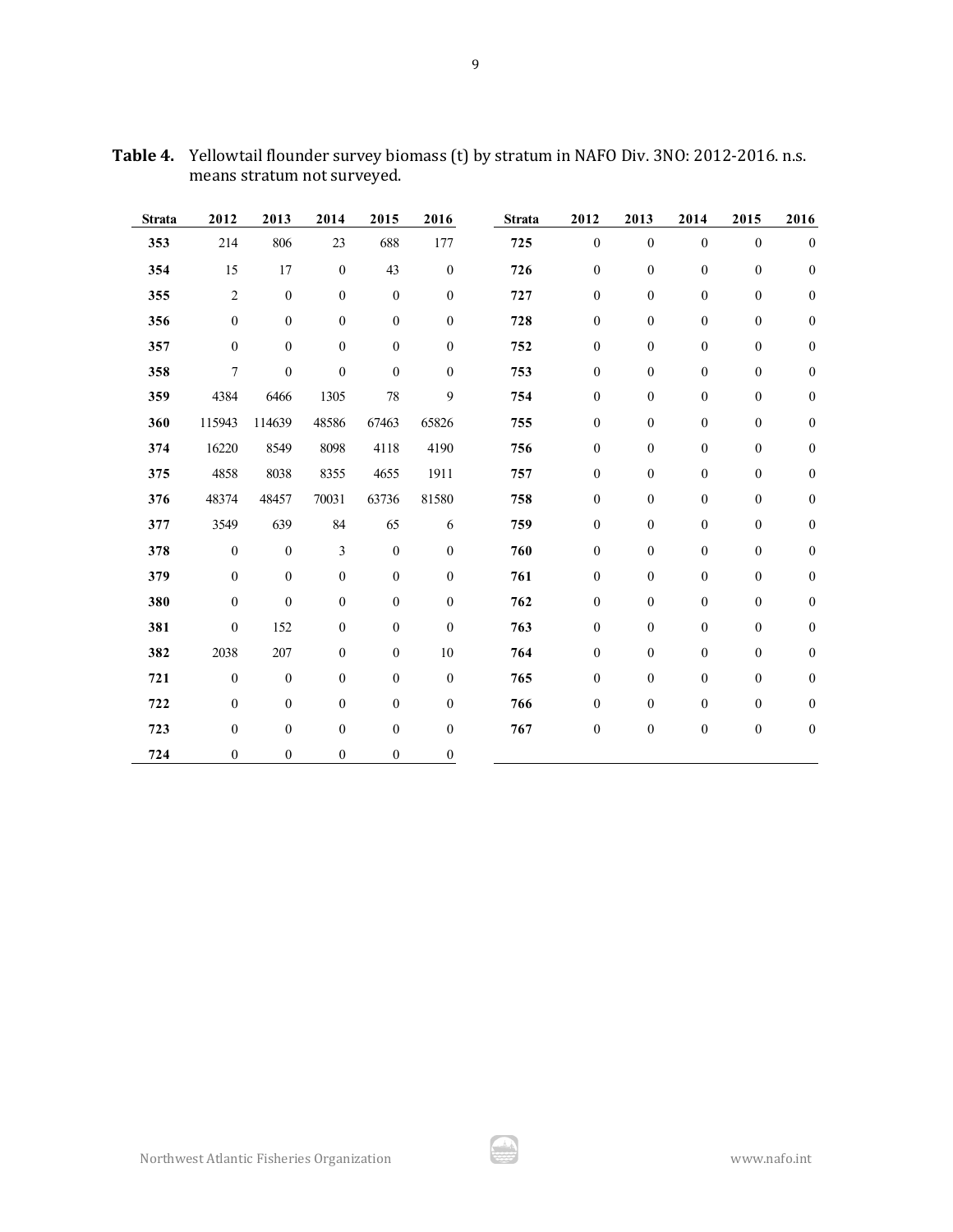**Table 5.** Yellowtail flounder survey biomass (t) with SD and stratified mean catch per tow (kg) and SD by year in NAFO Div. 3NO: 1995-2016.

| Year           | 1995   | 1996   | 1997   | 1998   | 1999   | 2000   | 2001   | 2002   | 2003   | 2004          | 2005          |
|----------------|--------|--------|--------|--------|--------|--------|--------|--------|--------|---------------|---------------|
| <b>Biomass</b> | 9264   | 43349  | 38697  | 122601 | 197012 | 144685 | 182704 | 148487 | 136775 |               | 169978 156472 |
| <b>SD</b>      | 2484   | 6032   | 8527   | 31359  | 22938  | 19097  | 25847  | 23368  | 19287  | 18869         | 15271         |
| <b>MCPT</b>    | 16.22  | 59.54  | 47.74  | 137.32 | 232.41 | 167.76 | 210.84 | 164.28 | 148.92 | 190.05        | 176.42        |
| <b>SD</b>      | 4.37   | 8.41   | 10.69  | 34.70  | 27.41  | 22.21  | 30.58  | 24.92  | 20.84  | 21.27         | 17.06         |
|                |        |        |        |        |        |        |        |        |        |               |               |
| Year           | 2006   | 2007   | 2008   | 2009   | 2010   | 2011   | 2012   | 2013   | 2014   | 2015          | 2016          |
| <b>Biomass</b> | 160145 | 160731 | 160146 | 183412 | 189687 | 203833 | 195606 | 187969 | 136484 | 140845 153708 |               |
| <b>SD</b>      | 16458  | 18852  | 17297  | 25736  | 22611  | 30743  | 23679  | 22493  | 29519  | 18915         | 34788         |
| <b>MCPT</b>    | 189.32 | 202.64 | 178.27 | 209.43 | 224.54 | 231.22 | 221.33 | 214.17 | 173.79 |               | 159.25 175.03 |
| <b>SD</b>      | 19.83  | 23.61  | 19.00  | 29.75  | 26.30  | 35.18  | 26.27  | 25.35  | 38.52  | 21.37         | 40.46         |

ا بارگیر<br>مون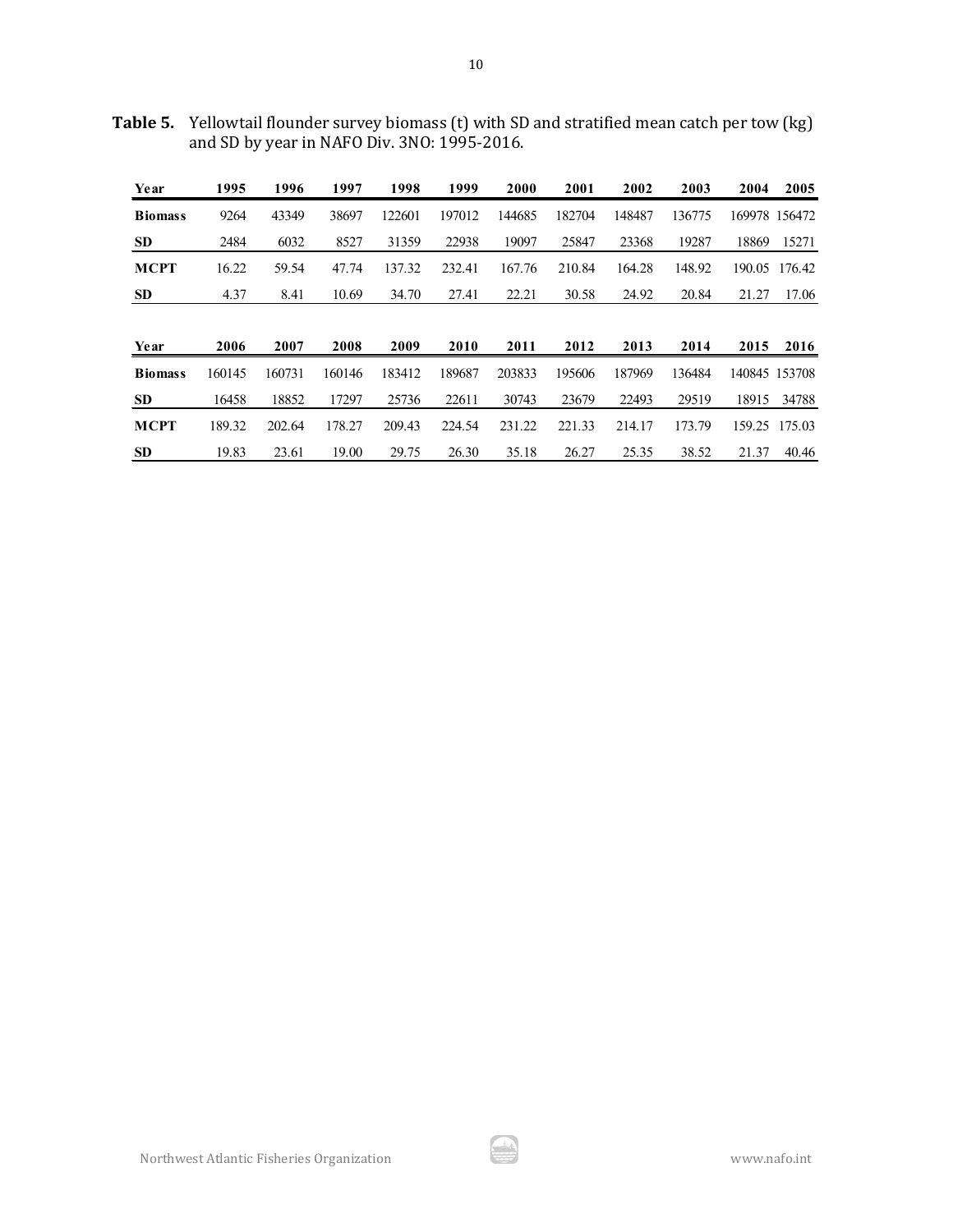| N                                |
|----------------------------------|
|                                  |
| 0.992<br>914                     |
| 1039                             |
| 861                              |
| 1144                             |
| 756                              |
| 0.968<br>0.993<br>0.997<br>0.998 |

**Table 6.** Yellowtail flounder length weight relationships in Spanish Spring Surveys in NAFO Div. 3NO: 2012-2016. E(x) means Error of the parameter x.

**Table 7.** Yellowtail flounder mean number per tow by year in Spanish Spring surveys in NAFO Div. 3NO: 1995-2016. Indet. means indeterminate.

|             | 1995                               | 1996                               | 1997                                   | 1998                                | 1999                                | 2000                                |
|-------------|------------------------------------|------------------------------------|----------------------------------------|-------------------------------------|-------------------------------------|-------------------------------------|
|             | Total<br>Males Females Indet.      | Females Indet.<br>Total<br>Males   | Total<br>Males Females Indet.          | Males Females Indet.<br>Total       | Males Females Indet.<br>Total       | Males Females Indet.<br>Total       |
| <b>MNPT</b> | 84.62<br>47.36<br>6.14<br>31.12    | 13.23 275.17<br>73.11<br>188.83    | 147.98<br>282.83<br>134.85<br>$0.00\,$ | 343.35<br>279.83<br>624.79<br>1.61  | 508.72<br>539.70<br>4.48<br>1052.90 | 332.06 376.36<br>708.42<br>$0.00\,$ |
|             | 2001                               | 2002                               | 2003                                   | 2004                                | 2005                                | 2006                                |
|             | Males Females Indet.<br>Total      | Males Females Indet.<br>Total      | Males Females Indet. Total             | Males Females Indet.<br>Total       | Males Females Indet.<br>Total       | Males Females Indet.<br>Total       |
| <b>MNPT</b> | 428.33<br>763.57<br>6.98<br>328.27 | 256.56 333.09<br>0.81<br>590.46    | 215.96 271.49<br>0.72<br>488.17        | 322.91<br>336.03<br>660.14<br>1.19  | 308.25<br>0.30<br>275.52<br>584.07  | 281.15 354.69<br>0.60<br>636.44     |
|             | 2007                               | 2008                               | 2009                                   | 2010                                | 2011                                | 2012                                |
|             | Males Females Indet. Total         | Males Females Indet.<br>Total      | Males Females Indet. Total             | Males Females Indet.<br>Total       | Males Females Indet.<br>Total       | Males Females Indet.<br>Total       |
| <b>MNPT</b> | 682.97<br>317.34 365.53<br>0.10    | 335.10<br>630.35<br>295.11<br>0.15 | 298.01<br>398.88<br>0.48<br>697.37     | 368.83 414.09<br>782.92<br>$0.00\,$ | 305.92 426.42<br>732.34<br>$0.00\,$ | 315.50 438.48<br>0.75<br>754.73     |
|             |                                    |                                    |                                        |                                     |                                     |                                     |
|             | 2013                               | 2014                               | 2015                                   | 2016                                |                                     |                                     |
|             | Total<br>Males Females Indet.      | Males Females Indet.<br>Total      | Males Females Indet.<br>Total          | Males Females Indet. Total          |                                     |                                     |
| <b>MNPT</b> | 0.79<br>689.43<br>294.58 394.06    | 226.69<br>293.78<br>0.03<br>520.50 | 219.81<br>248.70<br>468.62<br>0.11     | 274.70<br>501.95<br>0.02<br>227.23  |                                     |                                     |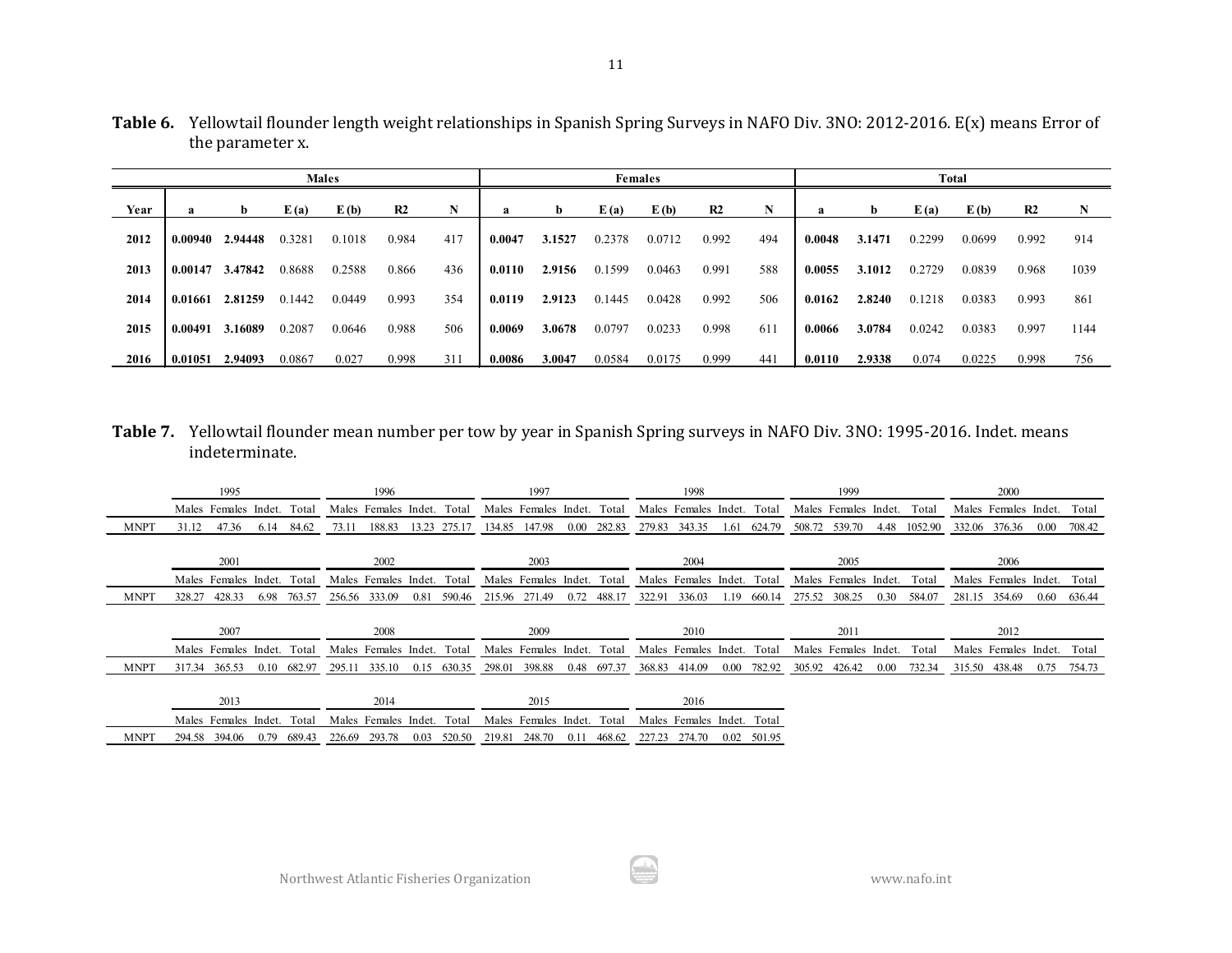|                      |         | means indeterminate. |        |         |         |         |        |          |         |         |              |         |         |         |                |          |         |         |        |         |
|----------------------|---------|----------------------|--------|---------|---------|---------|--------|----------|---------|---------|--------------|---------|---------|---------|----------------|----------|---------|---------|--------|---------|
|                      |         | 2012                 |        |         |         | 2013    |        |          |         | 2014    |              |         |         | 2015    |                |          |         | 2016    |        |         |
| Lenght $(cm.)$       | Males   | Females              | Indet. | Total   | Males   | Females | Indet. | Total    | Males   | Females | Indet.       | Total   | Males   | Females | Indet.         | Total    | Males   | Females | Indet. | Total   |
| 4                    | 0.000   | 0.000                | 0.000  | 0.000   | 0.000   | 0.000   | 0.000  | 0.000    | 0.000   | 0.000   | 0.000        | 0.000   | 0.000   | 0.000   | 0.000          | 0.000    | 0.000   | 0.000   | 0.000  | 0.000   |
| 6                    | 0.000   | 0.000                | 0.000  | 0.000   | 0.000   | 0.000   | 0.297  | 0.297    | 0.000   | 0.000   | 0.000        | 0.000   | 0.000   | 0.000   | 0.090          | 0.090    | 0.000   | 0.000   | 0.000  | 0.000   |
| 8                    | 0.000   | 0.000                | 0.066  | 0.066   | 0.000   | 0.043   | 0.076  | 0.119    | 0.000   | 0.000   | 0.027        | 0.027   | 0.000   | 0.000   | 0.000          | 0.000    | 0.000   | 0.000   | 0.000  | 0.000   |
| 10                   | 0.000   | 0.000                | 0.096  | 0.096   | 0.000   | 0.000   | 0.076  | 0.076    | 0.090   | 0.027   | 0.000        | 0.117   | 0.065   | 0.000   | 0.023          | 0.088    | 0.000   | 0.048   | 0.024  | 0.071   |
| 12                   | 0.294   | 0.096                | 0.085  | 0.475   | 0.000   | 0.000   | 0.078  | 0.078    | 0.027   | 0.027   | 0.000        | 0.054   | 0.393   | 0.168   | 0.000          | 0.561    | 0.290   | 0.111   | 0.000  | 0.401   |
| 14                   | 0.683   | 0.292                | 0.210  | 1.185   | 0.071   | 0.097   | 0.147  | 0.314    | 0.471   | 0.458   | 0.000        | 0.929   | 0.429   | 0.083   | 0.000          | 0.512    | 0.242   | 0.174   | 0.000  | 0.417   |
| 16                   | 0.548   | 0.507                | 0.000  | 1.055   | 0.328   | 0.071   | 0.060  | 0.458    | 0.724   | 0.584   | 0.000        | 1.308   | 0.171   | 0.746   | 0.000          | 0.918    | 0.087   | 0.024   | 0.000  | 0.110   |
| 18                   | 0.845   | 0.663                | 0.289  | 1.797   | 0.253   | 0.253   | 0.060  | 0.565    | 0.883   | 0.362   | 0.000        | 1.245   | 0.566   | 0.407   | 0.000          | 0.973    | 0.322   | 0.329   | 0.000  | 0.651   |
| 20                   | 2.130   | 2.825                | 0.000  | 4.955   | 0.891   | 1.003   | 0.000  | 1.894    | 1.621   | 0.831   | 0.000        | 2.452   | 2.428   | 1.127   | 0.000          | 3.555    | 1.779   | 0.121   | 0.000  | 1.900   |
| 22                   | 7.317   | 6.789                | 0.000  | 14.106  | 2.740   | 3.140   | 0.000  | 5.879    | 2.910   | 1.182   | 0.000        | 4.093   | 2.189   | 1.347   | 0.000          | 3.536    | 1.926   | 1.404   | 0.000  | 3.330   |
| 24                   | 11.515  | 10.017               | 0.000  | 21.532  | 7.487   | 8.263   | 0.000  | 15.749   | 3.649   | 3.951   | 0.000        | 7.600   | 2.731   | 2.106   | 0.000          | 4.837    | 4.847   | 2.475   | 0.000  | 7.321   |
| 26                   | 29.809  | 19.368               | 0.000  | 49.177  | 23.234  | 16.665  | 0.000  | 39.898   | 10.794  | 7.617   | 0.000        | 18.410  | 7.828   | 4.621   | 0.000          | 12.449   | 6.958   | 4.266   | 0.000  | 11.224  |
| 28                   | 69.232  | 42.103               | 0.000  | 111.335 | 54.912  | 27.949  | 0.000  | 82.861   | 31.696  | 19.603  | 0.000        | 51.299  | 26.388  | 9.768   | 0.000          | 36.156   | 20.890  | 7.345   | 0.000  | 28.235  |
| 30                   | 81.097  | 64.012               | 0.000  | 145.109 | 78.158  | 46.704  | 0.000  | 124.862  | 69.017  | 39.870  | 0.000        | 108.887 | 65.705  | 25.661  | 0.000          | 91.366   | 58.091  | 25.110  | 0.000  | 83.201  |
| 32                   | 66.077  | 63.104               | 0.000  | 129.181 | 73.177  | 62.970  | 0.000  | 136.146  | 65.608  | 51.680  | 0.000        | 117.289 | 68.516  | 53.570  | 0.000          | 122.086  | 81.325  | 46.999  | 0.000  | 128.323 |
| 34                   | 33.748  | 73.592               | 0.000  | 107.340 | 37.376  | 68.287  | 0.000  | 105.662  | 30.734  | 58.923  | 0.000        | 89.656  | 32.700  | 54.184  | 0.000          | 86.884   | 37.685  | 66.522  | 0.000  | 104.207 |
| 36                   | 8.716   | 67.450               | 0.000  | 76.166  | 12.654  | 65.653  | 0.000  | 78.307   | 6.218   | 49.180  | 0.000        | 55.398  | 8.310   | 43.816  | 0.000          | 52.126   | 9.676   | 58.832  | 0.000  | 68.507  |
| 38                   | 2.711   | 49.593               | 0.000  | 52.305  | 2.544   | 49.874  | 0.000  | 52.418   | 1.728   | 28.656  | 0.000        | 30.384  | 1.097   | 27.918  | 0.000          | 29.014   | 2.072   | 39.605  | 0.000  | 41.677  |
| 40                   | 0.432   | 23.634               | 0.000  | 24.066  | 0.522   | 26.657  | 0.000  | 27.179   | 0.377   | 19.238  | 0.000        | 19.615  | 0.218   | 14.529  | 0.000          | 14.747   | 1.008   | 13.539  | 0.000  | 14.547  |
| 42                   | 0.181   | 9.291                | 0.000  | 9.472   | 0.173   | 10.849  | 0.000  | 11.022   | 0.069   | 8.649   | 0.000        | 8.718   | 0.027   | 6.371   | 0.000          | 6.399    | 0.037   | 5.483   | 0.000  | 5.520   |
| 44                   | 0.166   | 3.726                | 0.000  | 3.893   | 0.062   | 4.626   | 0.000  | 4.688    | 0.069   | 2.164   | 0.000        | 2.233   | 0.048   | 1.564   | 0.000          | 1.612    | 0.000   | 1.819   | 0.000  | 1.819   |
| 46                   | 0.000   | 1.032                | 0.000  | 1.032   | 0.000   | 0.746   | 0.000  | 0.746    | 0.000   | 0.706   | 0.000        | 0.706   | 0.000   | 0.532   | 0.000          | 0.532    | 0.000   | 0.454   | 0.000  | 0.454   |
| 48                   | 0.000   | 0.242                | 0.000  | 0.242   | 0.000   | 0.114   | 0.000  | 0.114    | 0.000   | 0.075   | 0.000        | 0.075   | 0.000   | 0.154   | 0.000          | 0.154    | 0.000   | 0.037   | 0.000  | 0.037   |
| 50                   | 0.000   | 0.051                | 0.000  | 0.051   | 0.000   | 0.032   | 0.000  | 0.032    | 0.000   | 0.000   | 0.000        | 0.000   | 0.000   | 0.027   | 0.000          | 0.027    | 0.000   | 0.000   | 0.000  | 0.000   |
| 52                   | 0.000   | 0.000                | 0.000  | 0.000   | 0.000   | 0.000   | 0.000  | 0.000    | 0.000   | 0.000   | 0.000        | 0.000   | 0.000   | 0.000   | 0.000          | 0.000    | 0.000   | 0.000   | 0.000  | 0.000   |
| 54                   | 0.000   | 0.000                | 0.000  | 0.000   | 0.000   | 0.061   | 0.000  | 0.061    | 0.000   | 0.000   | 0.000        | 0.000   | 0.000   | 0.000   | 0.000          | 0.000    | 0.000   | 0.000   | 0.000  | 0.000   |
| 56                   | 0.000   | 0.000                | 0.000  | 0.000   | 0.000   | 0.000   | 0.000  | 0.000    | 0.000   | 0.000   | 0.000        | 0.000   | 0.000   | 0.000   | 0.000          | 0.000    | 0.000   | 0.000   | 0.000  | 0.000   |
| 58                   | 0.000   | 0.096                | 0.000  | 0.096   | 0.000   | 0.000   | 0.000  | 0.000    | 0.000   | 0.000   | 0.000        | 0.000   | 0.000   | 0.000   | 0.000          | 0.000    | 0.000   | 0.000   | 0.000  | 0.000   |
| Total                | 315.502 | 438.483              | 0.746  | 754.732 | 294.581 | 394.056 | 0.794  | 689.431  | 226.685 | 293.784 | 0.027        | 520.497 | 219.809 | 248.701 | 0.113          | 468.623  | 227.233 | 274.697 | 0.024  | 501.954 |
|                      |         |                      |        |         |         |         |        |          |         |         |              |         |         |         |                |          |         |         |        |         |
| $N^{\circ}$ samples: |         |                      |        | 52      |         |         |        | 48       |         |         |              | 45      |         |         | $\overline{4}$ | 44       |         |         |        | 34      |
| Nº Ind.:             | 4523    | 6150                 | 10     | 10683   | 5314    | 6587    | 16     | 11917    | 3004    | 3975    | $\mathbf{1}$ | 6980    | 3831    | 4834    |                | 8669     | 1595    | 2466    |        | 4062    |
| Sampled catch:       |         |                      |        | 3104    |         |         |        | 3504     |         |         |              | 2217    |         |         |                | 3023     |         |         |        | 1489    |
| Range:               |         |                      |        | 8-58    |         |         |        | $6 - 54$ |         |         |              | 8-48    |         |         |                | $6 - 50$ |         |         |        | 10-48   |
| Total catch:         |         |                      |        | 18359   |         |         |        | 17513    |         |         |              | 14027   |         |         |                | 12       |         |         |        | 11234   |

Total hauls: 122 122 122 122 115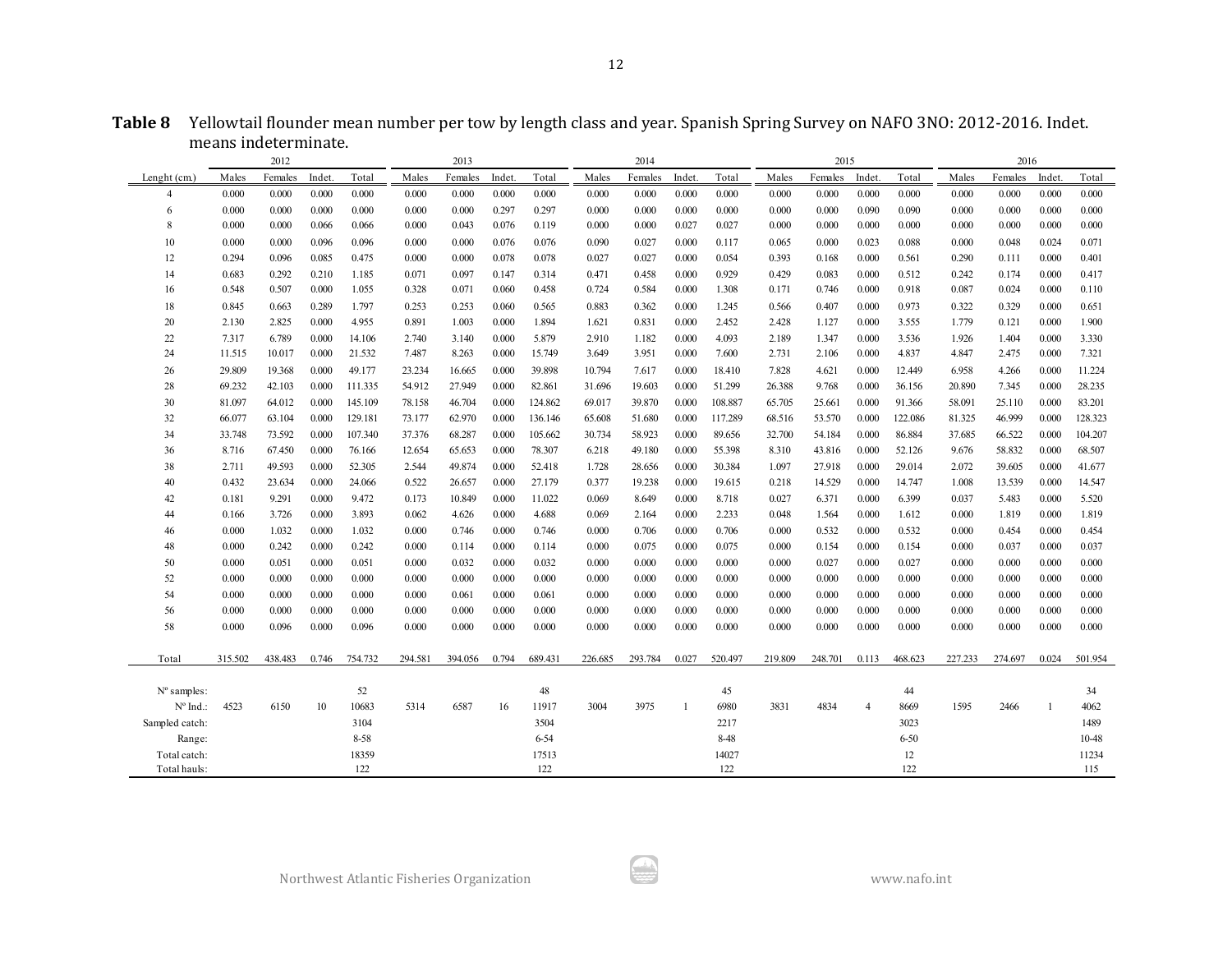|     | 2012               |           | 2013       |           | 2014       |           | 2015       |           | 2016       |           |
|-----|--------------------|-----------|------------|-----------|------------|-----------|------------|-----------|------------|-----------|
|     | Redfish            | Redfish   | Redfish    | Redfish   | Redfish    | Redfish   | Redfish    | Redfish   | Redfish    | Redfish   |
|     | Stratum Mean catch | <b>SD</b> | Mean catch | <b>SD</b> | Mean catch | <b>SD</b> | Mean catch | <b>SD</b> | Mean catch | <b>SD</b> |
| 353 | 0.72               | 1.24      | 0.00       | 0.00      | 0.00       | $0.00\,$  | 0.00       | $0.00\,$  | 0.00       | $0.00\,$  |
| 354 | 619.75             | 1060.35   | 431.90     | 381.59    | 25.50      | 40.21     | 972.97     | 883.47    | 482.34     | 791.85    |
| 355 | 1623.62            | 2024.90   | 1105.03    | 988.99    | 302.90     | 220.62    | 1954.04    | 1984.34   | 513.80     | 79.20     |
| 356 | 743.76             | 412.94    | 2279.44    | 1078.20   | 1974.78    | 1028.04   | 707.30     | 62.72     | 210.70     | 127.84    |
| 357 | 1854.81            | 578.30    | 3014.35    | 399.30    | 435.45     | 75.73     | 3886.69    | 2152.38   | 835.95     | 247.78    |
| 358 | 3834.12            | 2560.26   | 6128.11    | 4776.40   | 2333.82    | 689.93    | 16765.95   | 10954.46  | 3706.23    | 3517.46   |
| 359 | 39.35              | 71.61     | 485.72     | 916.88    | 1181.28    | 1710.64   | 356.78     | 723.22    | 1.55       | 1.46      |
| 360 | 0.00               | 0.00      | 0.13       | 0.56      | 0.03       | 0.14      | 0.00       | 0.00      | 0.37       | 1.37      |
| 374 | 0.00               | $0.00\,$  | 0.00       | 0.00      | $0.00\,$   | $0.00\,$  | $0.00\,$   | $0.00\,$  | 0.00       | $0.00\,$  |
| 375 | $0.00\,$           | 0.00      | $0.00\,$   | 0.00      | 0.00       | 0.00      | 0.00       | $0.00\,$  | 0.00       | $0.00\,$  |
| 376 | $0.00\,$           | $0.00\,$  | $0.00\,$   | 0.00      | 0.00       | $0.00\,$  | 0.00       | 0.00      | 0.49       | 1.20      |
| 377 | 0.00               | $0.00\,$  | 8.10       | 11.46     | 0.00       | $0.00\,$  | 0.00       | $0.00\,$  | 0.00       | $0.00\,$  |
| 378 | 7654.12            | 6271.87   | 16064.18   | 4986.26   | 4448.60    | 6291.27   | 6175.36    | 8441.67   | 164.55     | 220.41    |
| 379 | 1554.75            | 1041.50   | 612.35     | 167.09    | 2629.50    | 2732.39   | 3080.27    | 3492.78   | 611.70     | 12.55     |
| 380 | 1702.30            | 1955.07   | 1342.03    | 1381.01   | 1781.93    | 178.80    | 1175.26    | 110.17    | 607.60     | 758.98    |
| 381 | 632.95             | 300.81    | 3.41       | 1.80      | 0.03       | $0.01\,$  | 25.28      | 28.59     | 0.03       | 0.04      |
| 382 | $0.00\,$           | $0.00\,$  | $0.00\,$   | 0.00      | 0.00       | $0.00\,$  | $0.00\,$   | $0.00\,$  | 0.00       | 0.01      |
| 721 | 280.40             | 107.48    | 506.51     | 347.74    | 687.85     | 800.66    | 445.63     | 481.01    | 106.80     | 1.27      |
| 722 | 6.14               | 2.96      | 2.86       | 2.62      | 40.18      | 50.43     | 5.07       | 7.17      | 14.68      | 16.72     |
| 723 | 1769.92            | 622.99    | 1666.69    | 1188.21   | 844.10     | 439.25    | 576.35     | 407.93    | 437.23     | 319.80    |
| 724 | 101.05             | 23.12     | 113.34     | 157.35    | 71.34      | 33.14     | 72.34      | 86.36     | 1.71       | 1.07      |
| 725 | 287.95             | 8.56      | 516.20     | 347.61    | 86.50      | 33.52     | 633.76     | 720.63    | 1138.33    | 1230.83   |
| 726 | 24.80              | 14.99     | 15.72      | 3.99      | 6.34       | 4.33      | 35.40      | 29.27     | 18.44      | 1.68      |
| 727 | 16.30              | 0.71      | 338.35     | 442.58    | 31.90      | 19.80     | 207.30     | 73.40     | 208.40     | 230.66    |
| 728 | 12.54              | 6.45      | 31.05      | 34.15     | 5.82       | 7.75      | 10.11      | 13.28     | 9.40       | 1.98      |
| 752 | 0.66               | 0.06      | 2.22       | 3.14      | 0.12       | 0.17      | $0.00\,$   | $0.00\,$  | 0.25       | 0.35      |
| 753 | 0.00               | 0.00      | 0.00       | 0.00      | 0.00       | 0.00      | $0.00\,$   | 0.00      | 0.00       | $0.00\,$  |
| 754 | $0.00\,$           | $0.00\,$  | 0.46       | 0.64      | 0.00       | $0.00\,$  | $0.00\,$   | 0.00      | 0.00       | $0.00\,$  |
| 755 | 0.00               | 0.00      | 0.19       | 0.38      | 0.00       | $0.00\,$  | 0.00       | $0.00\,$  | 0.00       | 0.00      |
| 756 | 0.66               | $0.01\,$  | $0.00\,$   | 0.00      | 0.60       | 0.11      | 0.73       | 0.00      | 1.62       | 2.28      |
| 757 | $0.00\,$           | $0.00\,$  | 0.38       | 0.53      | 0.44       | 0.62      | 0.38       | 0.54      | 1.74       | 2.46      |
| 758 | 0.00               | 0.00      | 0.00       | 0.00      | 0.00       | 0.00      | 0.00       | 0.00      | 0.00       | 0.00      |
| 759 | 0.00               | 0.00      | 0.00       | $0.00\,$  | 0.00       | $0.00\,$  | 0.00       | 0.00      | 2.42       | 3.42      |
| 760 | $0.00\,$           | 0.00      | 1.56       | 1.65      | 0.50       | 0.86      | 0.00       | 0.00      | 0.07       | 0.09      |
| 761 | 0.00               | 0.00      | 0.00       | 0.00      | 0.00       | 0.00      | 0.00       | 0.00      | 0.00       | 0.00      |
| 762 | $0.00\,$           | $0.00\,$  | 0.00       | 0.00      | $0.00\,$   | $0.00\,$  | $0.00\,$   | 0.00      | 0.00       | 0.00      |
| 763 | 0.00               | 0.00      | 0.00       | $0.00\,$  | 0.00       | $0.00\,$  | 0.00       | $0.00\,$  | 0.00       | $0.00\,$  |
| 764 | 0.00               | 0.00      | 0.00       | 0.00      | 0.07       | 0.10      | 0.00       | $0.00\,$  | 0.00       | $0.00\,$  |
| 765 | 0.00               | 0.00      | 0.00       | $0.00\,$  | 0.00       | $0.00\,$  | 1.02       | 1.44      | 0.00       | $0.00\,$  |
| 766 | 0.00               | $0.00\,$  | 0.00       | $0.00\,$  | 0.00       | $0.00\,$  | 0.00       | $0.00\,$  | 3.30       | 4.67      |
| 767 | 0.00               | 0.00      | 0.00       | 0.00      | 0.00       | 0.00      | 0.00       | 0.00      | 0.00       | 0.00      |

ا بارگیر<br>مون

**Table 9.** Redfish mean catch (kg) and SD by stratum. Spanish Spring Surveys in NAFO Div. 3NO: 2012-2016. n.s. means stratum not surveyed.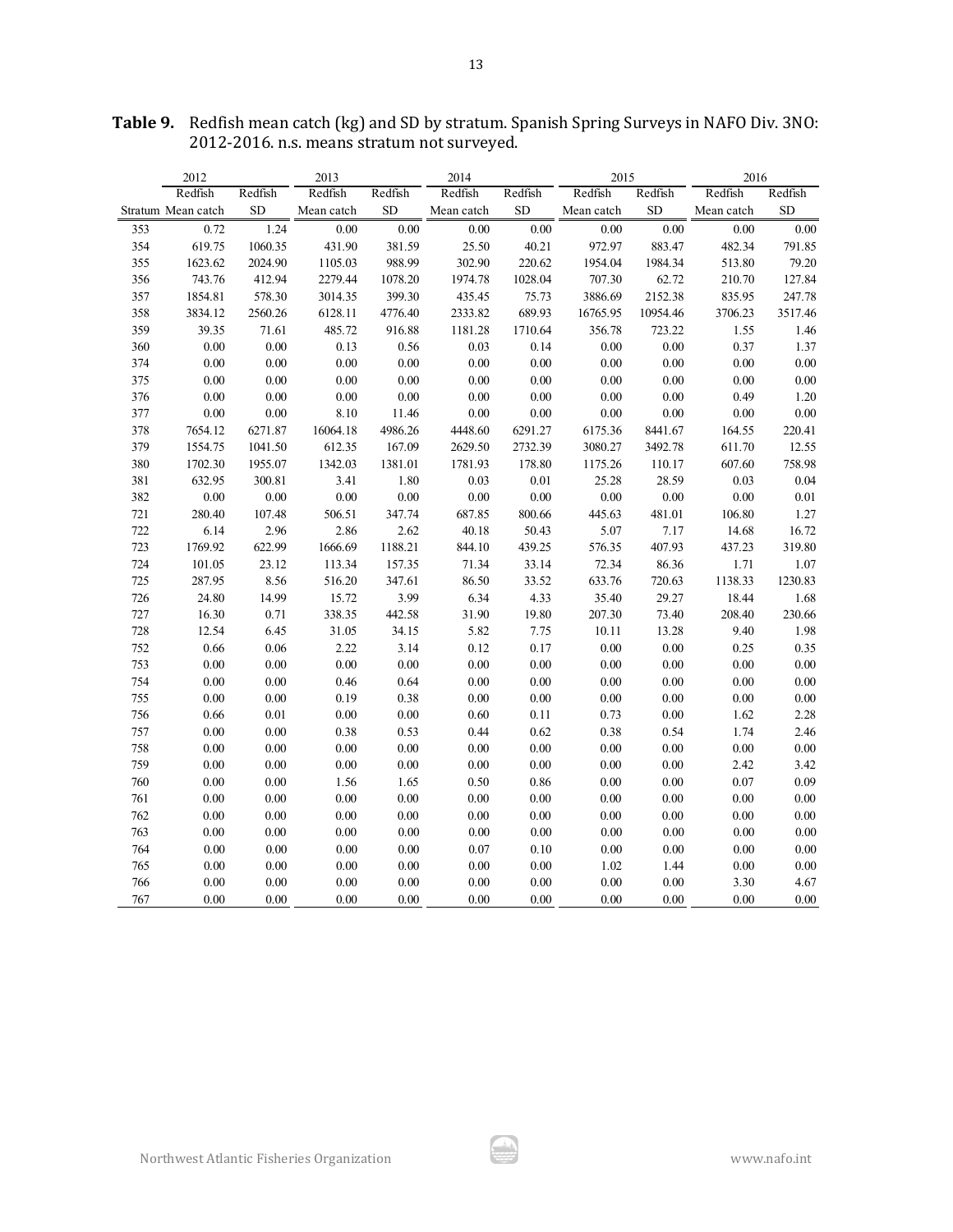| <b>Strata</b> | 2012             | 2013             | 2014             | 2015             | 2016             | <b>Strata</b> | 2012             | 2013             | 2014             | 2015             | 2016             |
|---------------|------------------|------------------|------------------|------------------|------------------|---------------|------------------|------------------|------------------|------------------|------------------|
| 353           | 17               | $\boldsymbol{0}$ | $\boldsymbol{0}$ | $\boldsymbol{0}$ | $\boldsymbol{0}$ | 725           | 2688             | 4739             | 712              | 5818             | 10450            |
| 354           | 13552            | 9444             | 478              | 18412            | 10318            | 726           | 161              | 102              | 37               | 223              | 118              |
| 355           | 10505            | 7269             | 1708             | 11017            | 3271             | 727           | 135              | 2840             | 237              | 1769             | 1778             |
| 356           | 3107             | 9523             | 6972             | 2607             | 880              | 728           | 86               | 208              | 37               | 70               | 64               |
| 357           | 26596            | 41850            | 5441             | 54832            | 11793            | 752           | $\,8\,$          | 25               | $\mathbf{1}$     | $\boldsymbol{0}$ | $\overline{3}$   |
| 358           | 78425            | 122562           | 40393            | 324502           | 74125            | 753           | $\boldsymbol{0}$ | $\boldsymbol{0}$ | $\boldsymbol{0}$ | $\boldsymbol{0}$ | $\boldsymbol{0}$ |
| 359           | 1438             | 17272            | 38361            | 12297            | 55               | 754           | $\boldsymbol{0}$ | $\boldsymbol{7}$ | $\boldsymbol{0}$ | $\boldsymbol{0}$ | $\boldsymbol{0}$ |
| 360           | $\boldsymbol{0}$ | 30               | $\tau$           | $\boldsymbol{0}$ | 87               | 755           | $\boldsymbol{0}$ | 6                | $\boldsymbol{0}$ | $\boldsymbol{0}$ | $\boldsymbol{0}$ |
| 374           | $\boldsymbol{0}$ | $\boldsymbol{0}$ | $\boldsymbol{0}$ | $\boldsymbol{0}$ | $\boldsymbol{0}$ | 756           | 6                | $\boldsymbol{0}$ | 5                | 6                | 14               |
| 375           | $\boldsymbol{0}$ | $\boldsymbol{0}$ | $\boldsymbol{0}$ | $\boldsymbol{0}$ | $\boldsymbol{0}$ | 757           | $\boldsymbol{0}$ | $\mathfrak{Z}$   | 4                | $\mathfrak{Z}$   | 16               |
| 376           | $\boldsymbol{0}$ | $\boldsymbol{0}$ | $\boldsymbol{0}$ | $\boldsymbol{0}$ | 56               | 758           | $\boldsymbol{0}$ | $\boldsymbol{0}$ | $\boldsymbol{0}$ | $\boldsymbol{0}$ | $\boldsymbol{0}$ |
| 377           | $\boldsymbol{0}$ | 69               | $\boldsymbol{0}$ | $\boldsymbol{0}$ | $\boldsymbol{0}$ | 759           | $\boldsymbol{0}$ | $\boldsymbol{0}$ | $\boldsymbol{0}$ | $\boldsymbol{0}$ | 27               |
| 378           | 93021            | 198482           | 47113            | 76300            | 2033             | 760           | $\boldsymbol{0}$ | 21               | 6                | $\boldsymbol{0}$ | $\mathbf{1}$     |
| 379           | 14649            | 5409             | 21861            | 29023            | 5669             | 761           | $\boldsymbol{0}$ | $\boldsymbol{0}$ | $\boldsymbol{0}$ | $\boldsymbol{0}$ | $\boldsymbol{0}$ |
| 380           | 14288            | 11264            | 13034            | 9864             | 4938             | 762           | $\boldsymbol{0}$ | $\boldsymbol{0}$ | $\boldsymbol{0}$ | $\boldsymbol{0}$ | $\boldsymbol{0}$ |
| 381           | 8239             | 40               | $\boldsymbol{0}$ | 308              | $\boldsymbol{0}$ | 763           | $\boldsymbol{0}$ | $\boldsymbol{0}$ | $\mathbf{0}$     | $\boldsymbol{0}$ | $\boldsymbol{0}$ |
| 382           | $\boldsymbol{0}$ | $\boldsymbol{0}$ | $\boldsymbol{0}$ | $\boldsymbol{0}$ | $\boldsymbol{0}$ | 764           | $\boldsymbol{0}$ | $\boldsymbol{0}$ | 1                | $\boldsymbol{0}$ | $\boldsymbol{0}$ |
| 721           | 1568             | 2926             | 3359             | 2414             | 617              | 765           | $\boldsymbol{0}$ | $\boldsymbol{0}$ | $\mathbf{0}$     | 11               | $\boldsymbol{0}$ |
| 722           | 47               | 22               | 261              | 33               | 108              | 766           | $\boldsymbol{0}$ | $\boldsymbol{0}$ | $\boldsymbol{0}$ | $\boldsymbol{0}$ | 42               |
| 723           | 24386            | 23352            | 10113            | 7685             | 6024             | 767           | $\boldsymbol{0}$ | $\boldsymbol{0}$ | $\boldsymbol{0}$ | $\boldsymbol{0}$ | $\boldsymbol{0}$ |
| 724           | 1114             | 1249             | 694              | 759              | 18               |               |                  |                  |                  |                  |                  |

**Table 10.** Redfish survey biomass (t) by stratum in NAFO Div. 3NO: 2012-2016. n.s. means stratum not surveyed.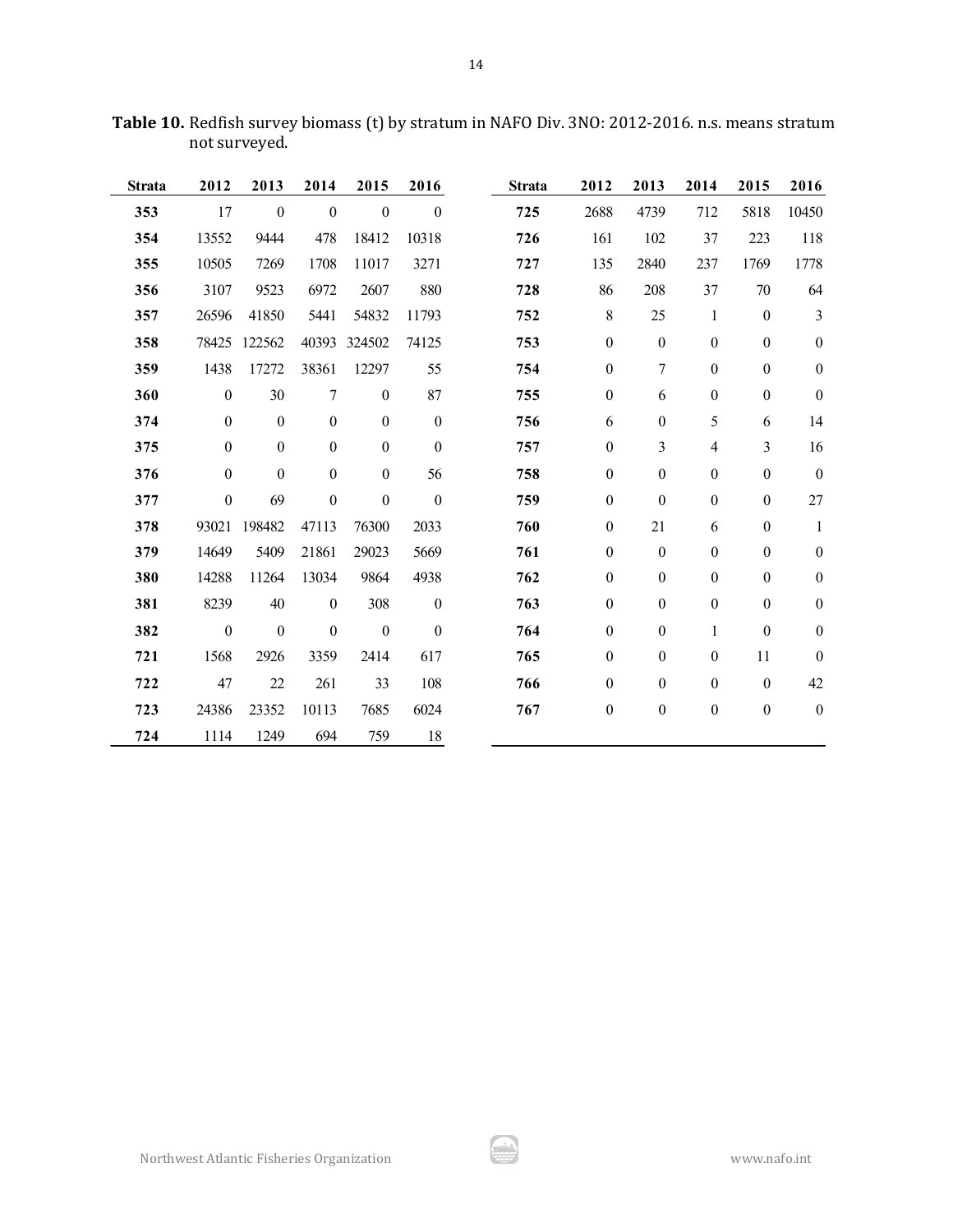| Div | Year                  | 1997    | 1998   | 1999   | 2000   | 2001                                                     | 2002   | 2003   | 2004   | 2005   | 2006   |
|-----|-----------------------|---------|--------|--------|--------|----------------------------------------------------------|--------|--------|--------|--------|--------|
| 3NO | <b>Biomass</b>        | 5947    | 40909  | 76564  | 99226  | 63350                                                    | 11172  | 15714  | 35275  | 157716 | 103029 |
|     | SD                    | 988     | 20512  | 27740  | 33453  | 41460                                                    | 2374   | 3224   | 7332   | 52646  | 23332  |
|     | <b>MCPT</b>           | 6.79    | 43.25  | 85.45  | 112.71 | 73.14                                                    | 12.43  | 17.21  | 38.60  | 175.79 | 118.76 |
|     | <b>SD</b>             | 1.15    | 19.50  | 29.56  | 40.03  | 48.13                                                    | 2.60   | 3.55   | 8.05   | 58.86  | 27.83  |
|     | Nº Strata             | 36      | 41     | 41     | 41     | 41                                                       | 41     | 41     | 41     | 41     | 41     |
| 3N  | <b>Biomass</b>        | 4753    | 22540  | 46459  | 68928  | 53855                                                    | 7620   | 11031  | 27016  | 146918 | 87830  |
|     | SD                    | 353     | 17632  | 25022  | 33109  | 41371                                                    | 2106   | 3199   | 7174   | 52267  | 22675  |
|     | <b>MCPT</b>           | 6.14    | 26.32  | 58.78  | 90.12  | 71.16                                                    | 9.62   | 13.83  | 33.95  | 187.61 | 115.44 |
|     | <b>SD</b>             | 0.46    | 18.33  | 30.08  | 45.16  | 55.00                                                    | 2.61   | 4.05   | 9.06   | 67.31  | 30.96  |
|     | Nº Strata             | $27\,$  | 31     | $31\,$ | 31     | 31                                                       | 31     | 31     | 31     | 31     | 31     |
| 30  | <b>Biomass</b>        | 1194    | 18369  | 30105  | 30298  | 9494                                                     | 3552   | 4684   | 8259   | 10797  | 15199  |
|     | <b>SD</b>             | 922     | 10490  | 12129  | 6073   | 2702                                                     | 1117   | 369    | 1326   | 2728   | 5279   |
|     | <b>MCPT</b>           | 11.41   | 159.86 | 269.16 | 268.32 | 86.80                                                    | 31.74  | 40.55  | 70.63  | 94.35  | 141.64 |
|     | <b>SD</b>             | 8.68    | 87.87  | 107.03 | 54.27  | 24.47                                                    | 9.78   | 3.10   | 11.68  | 24.19  | 52.04  |
|     | Nº Strata             | 9       | 10     | 10     | 10     | 10                                                       | 10     | 10     | 10     | 10     | 10     |
|     | 3N/Total (%) Biomass  | 80      | 55     | 61     | 69     | 85                                                       | 68     | 70     | 77     | 93     | 85     |
|     |                       |         |        |        |        |                                                          |        |        |        |        |        |
| Div | Year                  | 2007    | 2008   | 2009   | 2010   | 2011                                                     | 2012   | 2013   | 2014   | 2015   | 2016   |
| 3NO | <b>Biomass</b>        | 98805   | 74172  | 763980 | 431296 | 487655                                                   | 294033 | 458716 | 190832 | 557954 | 132505 |
|     | <b>SD</b>             | 15893   | 26168  | 145765 | 69575  | 107982                                                   | 62954  | 76825  | 54478  | 143611 | 44195  |
|     | <b>MCPT</b>           | 125.66  | 82.20  | 670.46 | 506.43 | 543.17                                                   | 320.52 | 502.58 | 240.24 | 628.14 | 145.51 |
|     | <b>SD</b>             |         |        |        |        |                                                          |        |        |        |        |        |
|     |                       | 20.19   | 29.14  | 172.93 | 81.06  | 124.68                                                   | 72.27  | 79.94  | 69.17  | 164.37 | 46.90  |
|     | Nº Strata             | 36      | 41     | 39     | 37     | 41                                                       | 41     | 41     | 41     | 41     | 41     |
| 3N  | <b>Biomass</b>        | 87602   | 68059  | 735743 | 359536 | 418305                                                   | 265238 | 429532 | 178055 | 523461 | 117270 |
|     | <b>SD</b>             | 15364   | 25890  | 143334 | 58306  | 99454                                                    | 60304  | 76128  | 54133  | 143235 | 43583  |
|     | <b>MCPT</b>           | 124.79  | 86.51  | 721.67 | 473.94 | 533.85                                                   | 330.89 | 539.18 | 256.34 | 669.86 | 147.23 |
|     | SD                    | 22.09   |        |        |        | 33.12 194.48 76.53 132.71 80.20 91.06 79.00 187.34 52.24 |        |        |        |        |        |
|     | N <sup>o</sup> Strata | 28      | 31     | 30     | 29     | 31                                                       | 31     | 31     | 31     | 31     | 31     |
| 30  | <b>Biomass</b>        | 11203   | 6113   | 28238  | 71760  | 69350                                                    | 28795  | 29184  | 12778  | 34493  | 15235  |
|     | <b>SD</b>             | 3362    | 3258   | 16762  | 37821  | 41858                                                    | 16754  | 7503   | 3927   | 12527  | 10014  |
|     | <b>MCPT</b>           | 132.90  | 52.55  | 280.98 | 772.76 | 607.40                                                   | 249.04 | 250.43 | 129.36 | 340.74 | 133.66 |
|     | <b>SD</b>             | 39.93   | 28.27  | 163.87 | 402.81 | 362.85                                                   | 140.90 | 64.52  | 39.61  | 125.38 | 85.91  |
|     | Nº Strata             | $\,8\,$ | 10     | 9      | $8\,$  | 10                                                       | 10     | 10     | 10     | 10     | 10     |

Table 11. Redfish survey biomass (t) with SD and stratified mean catch per tow (kg) and SD by year and Division in NAFO Div. 3NO: 1997-2016.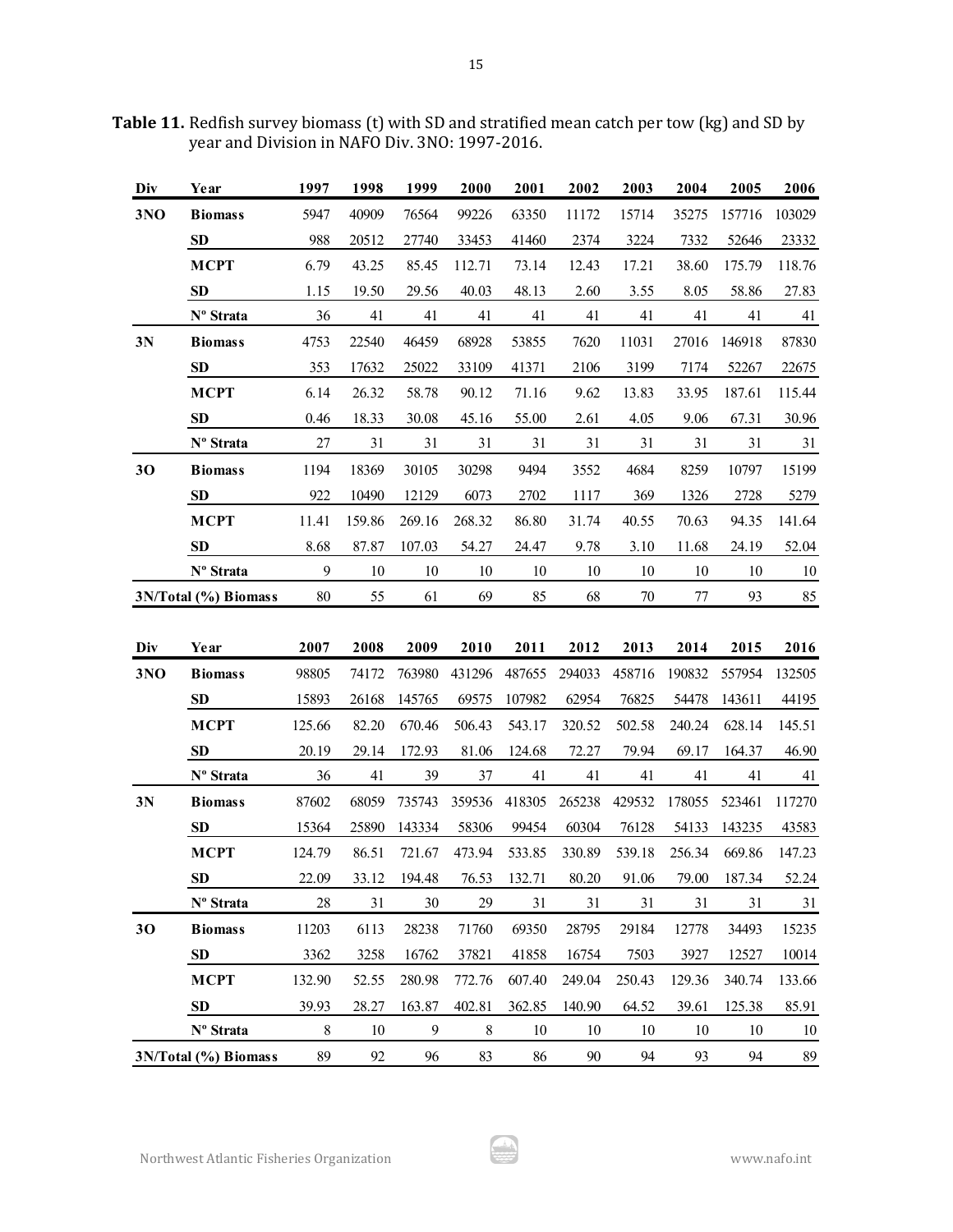|      |         |         |         | <b>Males</b> |                |     |        |        |         | <b>Females</b> |                |     |        |        |         | Total  |                |      |
|------|---------|---------|---------|--------------|----------------|-----|--------|--------|---------|----------------|----------------|-----|--------|--------|---------|--------|----------------|------|
| Year | a       | b       | E(a)    | E(b)         | R <sub>2</sub> | N   |        | b      | E(a)    | E(b)           | R <sub>2</sub> | N   | a      | b      | E(a)    | E(b)   | R <sub>2</sub> |      |
| 2012 | 0.01148 | 0.12340 | 2.9031  | 0.0371       | 0.998          | 341 | 0.0167 | 0.1631 | 2.94082 | 0.049          | 0.996          | 418 | 0.0158 | 0.1171 | 2.95433 | 0.0351 | 0.998          | 759  |
| 2013 | 0.01306 | 0.13360 | 2.98309 | 0.0409       | 0.994          | 482 | 0.0149 | 0.1068 | 2.95412 | 0.0312         | 0.997          | 479 | 0.0106 | 0.0838 | 3.04983 | 0.0263 | 0.997          | 1017 |
| 2014 | 0.01117 | 3.05050 | 0.0736  | 0.0234       | 0.998          | 424 | 0.0136 | 2.9921 | 0.1084  | 0.0318         | 0.997          | 387 | 0.0113 | 3.0464 | 0.0625  | 0.0199 | 0.998          | 821  |
| 2015 | 0.00757 | 3.17016 | 0.1274  | 0.0387       | 0.995          | 517 | 0.0087 | 3.1206 | 0.1057  | 0.0315         | 0.997          | 502 | 0.0073 | 3.1798 | 0.092   | 0.0283 | 0.997          | 1095 |
| 2016 | 0.01212 | 3.01441 | 0.0982  | 0.0308       | 0.997          | 339 | 0.0100 | 3.0707 | 0.0981  | 0.0307         | 0.997          | 382 | 0.0128 | 2.9877 | 0.2684  | 0.0892 | 0.967          | 751  |

**Table 12.** Redfish length weight relationships in Spanish Spring Surveys in NAFO Div. 3NO: 2012-2016. E(x) means Error of the parameter x.

**Table 13.** Redfish mean number per tow by year in Spanish Spring surveys in NAFO Div. 3NO: 1997-2016. Indet. means indeterminate.

|             | 1997                     |                  | 1998                 |        |        |        | 1999                 |        |         |         | 2000           |        |         |                            | 2001                 |        |               |
|-------------|--------------------------|------------------|----------------------|--------|--------|--------|----------------------|--------|---------|---------|----------------|--------|---------|----------------------------|----------------------|--------|---------------|
|             | Males Females<br>Indet.  | Total<br>Males   | Females              | Indet. | Total  | Males  | Females Indet.       |        | Total   | Males   | Females        | Indet. | Total   | Males<br>Indet.<br>Females |                      |        | Total         |
| <b>MNPT</b> | 0.00<br>22.38<br>14.94   | 37.32<br>108.36  | 114.09               | 0.02   | 222.47 | 289.50 | 200.84               | 0.39   | 490.73  | 518.31  | 326.79         | 0.00   | 845.10  | 279.45                     | 158.85               | 1.10   | 439.41        |
|             |                          |                  |                      |        |        |        |                      |        |         |         |                |        |         |                            |                      |        |               |
|             | 2002                     |                  | 2003                 |        |        |        | 2004                 |        |         |         | 2005           |        |         |                            | 2006                 |        |               |
|             | Males Females Indet.     | Males<br>Total   | Females              | Indet. | Total  | Males  | Females              | Indet. | Total   | Males   | Females        | Indet. | Total   | Males                      | Females              | Indet. | Total         |
| <b>MNPT</b> | 46.49<br>37.53<br>1.05   | 85.06<br>71.00   | 46.21                | 0.82   | 118.03 | 122.61 | 94.97                | 19.57  | 237.15  | 573.80  | 502.15         | 95.21  | 1171.16 | 398.90                     | 293.94               |        | 247.70 940.54 |
|             |                          |                  |                      |        |        |        |                      |        |         |         |                |        |         |                            |                      |        |               |
|             | 2007                     |                  | 2008                 |        |        |        | 2009                 |        |         |         | 2010           |        |         |                            | 2011                 |        |               |
|             | Males Females Indet.     | Total            | Males Females Indet. |        | Total  |        | Males Females Indet. |        | Total   | Males   | Females Indet. |        | Total   |                            | Males Females Indet. |        | Total         |
| <b>MNPT</b> | 313.47<br>3.01<br>368.68 | 329.78<br>685.15 | 259.80               | 2.00   | 591.59 |        | 3754.48 2846.50      | 3.64   | 6604.62 | 2009.91 | 1807.51        | 0.23   | 3817.65 | 2385.24                    | 1906.21              | 9.10   | 4300.55       |
|             |                          |                  |                      |        |        |        |                      |        |         |         |                |        |         |                            |                      |        |               |
|             | 2013<br>2012             |                  |                      |        |        | 2014   |                      |        |         | 2015    |                |        |         | 2016                       |                      |        |               |
|             | Males Females<br>Indet.  | Total<br>Males   | Females              | Indet. | Total  | Males  | Females Indet.       |        | Total   | Males   | Females        | Indet. | Total   | Males                      | Females              | Indet. | Total         |
|             |                          |                  |                      |        |        |        |                      |        |         |         |                |        |         |                            |                      |        |               |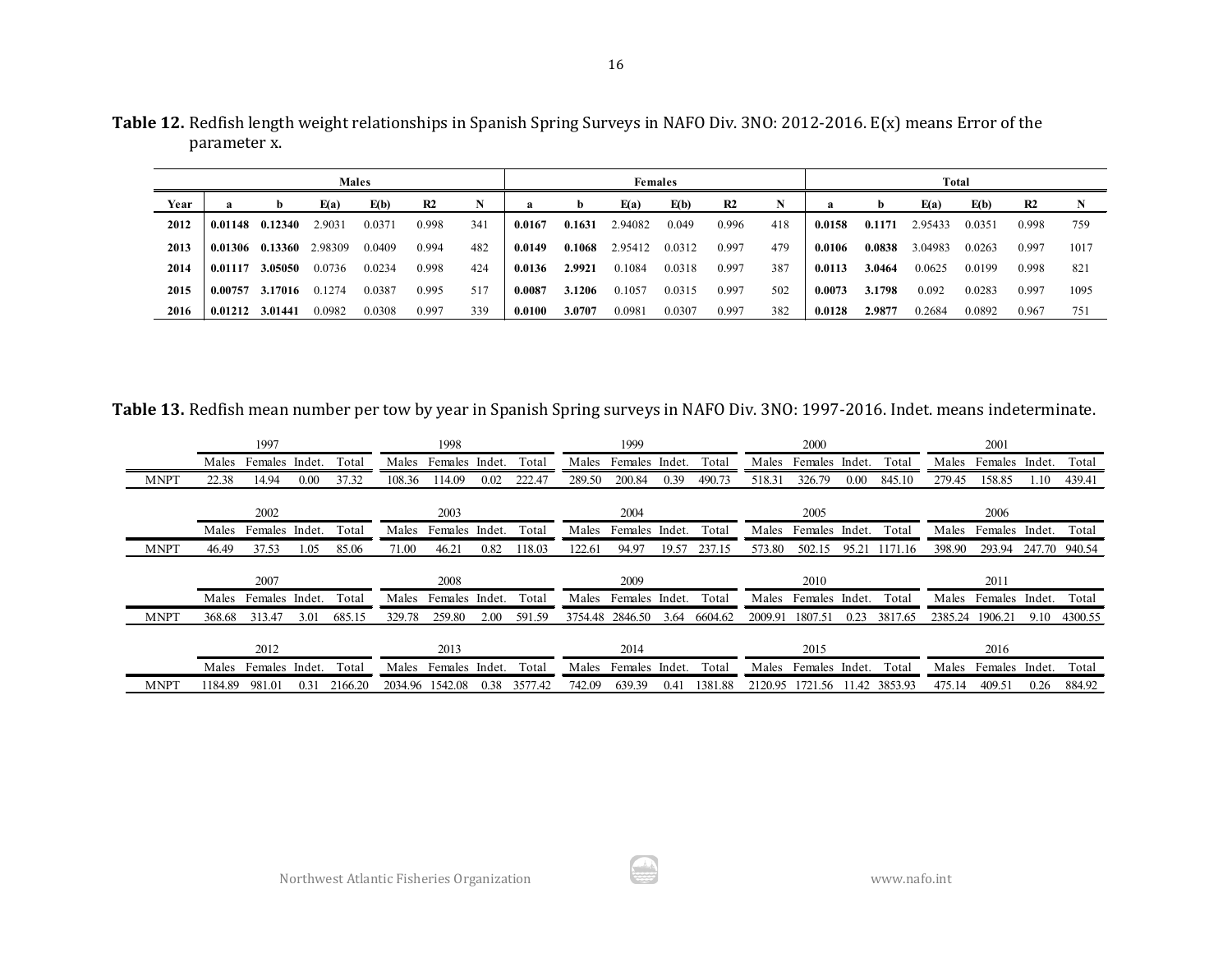| Table 14. Redfish mean number per tow by length class and year. Spanish Spring Survey on NAFO 3NO: 2012-2016. Indet. means |  |
|----------------------------------------------------------------------------------------------------------------------------|--|
| indeterminate.                                                                                                             |  |

|                      | 2012     |         |        |          |                   | 2013    |        |          |         | 2014    |        |          |          | 2015     |        |          |         | 2016    |        |         |
|----------------------|----------|---------|--------|----------|-------------------|---------|--------|----------|---------|---------|--------|----------|----------|----------|--------|----------|---------|---------|--------|---------|
| Lenght (cm.)         | Males    | Females | Indet. | Total    | Males             | Females | Indet. | Total    | Males   | Females | Indet. | Total    | Males    | Females  | Indet. | Total    | Males   | Females | Indet. | Total   |
|                      | 0.000    | 0.000   | 0.000  | 0.000    | 0.000             | 0.000   | 0.000  | 0.000    | 0.000   | 0.000   | 0.022  | 0.022    | 0.000    | 0.000    | 0.174  | 0.174    | 0.000   | 0.000   | 0.051  | 0.051   |
| 6                    | 0.000    | 0.000   | 0.039  | 0.039    | 0.000             | 0.000   | 0.327  | 0.327    | 0.064   | 0.000   | 0.085  | 0.150    | 0.000    | 0.000    | 9.091  | 9.091    | 0.000   | 0.000   | 0.068  | 0.068   |
|                      | 0.000    | 0.000   | 0.182  | 0.182    | 0.427             | 0.000   | 0.056  | 0.482    | 0.021   | 0.000   | 0.106  | 0.127    | 0.000    | 0.000    | 2.003  | 2.003    | 0.654   | 0.000   | 0.030  | 0.684   |
| 10                   | 0.000    | 0.000   | 0.077  | 0.077    | 0.247             | 0.000   | 0.000  | 0.247    | 0.010   | 0.000   | 0.201  | 0.211    | 0.000    | 0.094    | 0.046  | 0.140    | 2.414   | 0.108   | 0.017  | 2.539   |
| 12                   | 0.004    | 0.036   | 0.008  | 0.049    | 0.207             | 0.000   | 0.000  | 0.207    | 0.034   | 0.008   | 0.000  | 0.042    | 0.010    | 0.000    | 0.065  | 0.075    | 3.306   | 0.205   | 0.096  | 3.607   |
| 14                   | 1.181    | 1.981   | 0.000  | 3.162    | 0.329             | 0.000   | 0.000  | 0.329    | 0.147   | 0.000   | 0.000  | 0.147    | 0.729    | 0.061    | 0.036  | 0.826    | 0.024   | 0.104   | 0.000  | 0.129   |
| 16                   | 23.574   | 5.428   | 0.000  | 29.001   | 4.075             | 1.763   | 0.000  | 5.838    | 2.111   | 3.014   | 0.000  | 5.125    | 1.054    | 0.190    | 0.000  | 1.244    | 1.001   | 0.096   | 0.000  | 1.097   |
| 18                   | 191.476  | 74.149  | 0.000  | 265.624  | 152.717           | 45.982  | 0.000  | 198.698  | 57.245  | 17.786  | 0.000  | 75.031   | 97.663   | 29.361   | 0.000  | 127.025  | 5.055   | 9.300   | 0.000  | 14.355  |
| 20                   | 715.886  | 393.611 | 0.000  | 1109.497 | 1266.873          | 551.383 | 0.000  | 1818.256 | 353.948 | 126.173 | 0.000  | 480.121  | 960.679  | 291.918  | 0.000  | 1252.597 | 178.277 | 46.371  | 0.000  | 224.648 |
| 22                   | 167.953  | 303.957 | 0.000  | 471.910  | 496.753           | 707.239 | 0.000  | 1203.992 | 242.008 | 252.294 | 0.000  | 494.302  | 803.867  | 668.544  | 0.000  | 1472.411 | 232.550 | 148.387 | 0.000  | 380.938 |
| 24                   | 50.679   | 80.796  | 0.000  | 131.475  | 71.268            | 143.489 | 0.000  | 214.758  | 63.344  | 135.739 | 0.000  | 199.083  | 171.811  | 428.572  | 0.000  | 600.384  | 40.976  | 126.419 | 0.000  | 167.396 |
| 26                   | 23.257   | 40.965  | 0.000  | 64.222   | 24.290            | 44.182  | 0.000  | 68.472   | 18.428  | 42.912  | 0.000  | 61.340   | 72.813   | 151.935  | 0.000  | 224.748  | 6.659   | 47.352  | 0.000  | 54.011  |
| 28                   | 7.073    | 43.349  | 0.000  | 50.422   | 3.186             | 23.874  | 0.000  | 27.060   | 2.230   | 31.128  | 0.000  | 33.358   | 3.194    | 78.432   | 0.000  | 81.626   | 2.794   | 17.318  | 0.000  | 20.112  |
| 30                   | 1.459    | 23.110  | 0.000  | 24.569   | 5.827             | 16.799  | 0.000  | 22.626   | 0.866   | 18.874  | 0.000  | 19.740   | 1.919    | 46.678   | 0.000  | 48.597   | 0.547   | 8.397   | 0.000  | 8.944   |
| 32                   | 0.653    | 6.588   | 0.000  | 7.241    | 2.200             | 4.369   | 0.000  | 6.569    | 0.468   | 8.424   | 0.000  | 8.891    | 3.066    | 18.828   | 0.000  | 21.894   | 0.267   | 3.708   | 0.000  | 3.975   |
| 34                   | 0.567    | 3.613   | 0.000  | 4.179    | 1.655             | 1.804   | 0.000  | 3.459    | 0.483   | 1.840   | 0.000  | 2.324    | 2.027    | 4.225    | 0.000  | 6.252    | 0.251   | 1.081   | 0.000  | 1.332   |
| 36                   | 0.629    | 2.010   | 0.000  | 2.639    | 4.402             | 0.781   | 0.000  | 5.183    | 0.456   | 0.877   | 0.000  | 1.332    | 0.944    | 1.598    | 0.000  | 2.542    | 0.121   | 0.442   | 0.000  | 0.563   |
| 38                   | 0.368    | 0.495   | 0.000  | 0.863    | 0.291             | 0.293   | 0.000  | 0.584    | 0.138   | 0.203   | 0.000  | 0.340    | 0.760    | 0.756    | 0.000  | 1.516    | 0.104   | 0.159   | 0.000  | 0.263   |
| 40                   | 0.119    | 0.056   | 0.000  | 0.175    | 0.126             | 0.070   | 0.000  | 0.196    | 0.060   | 0.084   | 0.000  | 0.144    | 0.391    | 0.198    | 0.000  | 0.590    | 0.132   | 0.041   | 0.000  | 0.174   |
| 42                   | 0.007    | 0.006   | 0.000  | 0.013    | 0.085             | 0.046   | 0.000  | 0.131    | 0.015   | 0.018   | 0.000  | 0.033    | 0.024    | 0.112    | 0.000  | 0.137    | 0.012   | 0.020   | 0.000  | 0.032   |
| 44                   | 0.000    | 0.000   | 0.000  | 0.000    | 0.004             | 0.004   | 0.000  | 0.008    | 0.000   | 0.000   | 0.000  | 0.000    | 0.000    | 0.054    | 0.000  | 0.054    | 0.000   | 0.000   | 0.000  | 0.000   |
| 46                   | 0.000    | 0.000   | 0.000  | 0.000    | 0.000             | 0.000   | 0.000  | 0.000    | 0.000   | 0.000   | 0.000  | 0.000    | 0.000    | 0.000    | 0.000  | 0.000    | 0.000   | 0.000   | 0.000  | 0.000   |
| 48                   | 0.000    | 0.860   | 0.000  | 0.860    | 0.000             | 0.000   | 0.000  | 0.000    | 0.000   | 0.000   | 0.000  | 0.000    | 0.000    | 0.000    | 0.000  | 0.000    | 0.000   | 0.000   | 0.000  | 0.000   |
| 50                   | 0.000    | 0.000   | 0.000  | 0.000    | 0.000             | 0.000   | 0.000  | 0.000    | 0.000   | 0.011   | 0.000  | 0.011    | 0.000    | 0.000    | 0.000  | 0.000    | 0.000   | 0.000   | 0.000  | 0.000   |
| 52                   | 0.000    | 0.000   | 0.000  | 0.000    | 0.000             | 0.000   | 0.000  | 0.000    | 0.000   | 0.000   | 0.000  | 0.000    | 0.000    | 0.000    | 0.000  | 0.000    | 0.000   | 0.000   | 0.000  | 0.000   |
| 54                   | 0.000    | 0.000   | 0.000  | 0.000    | 0.000             | 0.000   | 0.000  | 0.000    | 0.011   | 0.000   | 0.000  | 0.011    | 0.000    | 0.000    | 0.000  | 0.000    | 0.000   | 0.000   | 0.000  | 0.000   |
| Total                |          |         | 0.306  |          |                   |         | 0.383  |          |         |         | 0.414  |          |          |          |        |          |         | 409.509 | 0.262  |         |
|                      | 1184.885 | 981.008 |        | 2166.200 | 2034.960 1542.077 |         |        | 3577.420 | 742.086 | 639.385 |        | 1381.885 | 2120.954 | 1721.558 | 11.415 | 3853.927 | 475.144 |         |        | 884.915 |
| $N^{\circ}$ samples: |          |         |        | 43       |                   |         |        | 51       |         |         |        | 46       |          |          |        | 43       |         |         |        | 49      |
| $N^{\circ}$ Ind.:    | 4019     | 3986    | 40     | 8045     | 4182              | 4210    | 34     | 8426     | 2851    | 3000    | 27     | 5878     | 3508     | 4328     | 1318   | 9154     | 1614    | 2108    | 22     | 3744    |
| Sampled catch:       |          |         |        | 1517     |                   |         |        | 1726     |         |         |        | 1230     |          |          |        | 1977     |         |         |        | 1162    |
| Range:               |          |         |        | 7-49     |                   |         |        | $6 - 45$ |         |         |        | 5-54     |          |          |        | $5 - 44$ |         |         |        | 5-43    |
| Total catch:         |          |         |        | 50184    |                   |         |        | 78332    |         |         |        | 42046    |          |          |        | 93699    |         |         |        | 22361   |
| Total hauls:         |          |         |        | 122      |                   |         |        | 122      |         |         |        | 122      |          |          |        | 122      |         |         |        | 115     |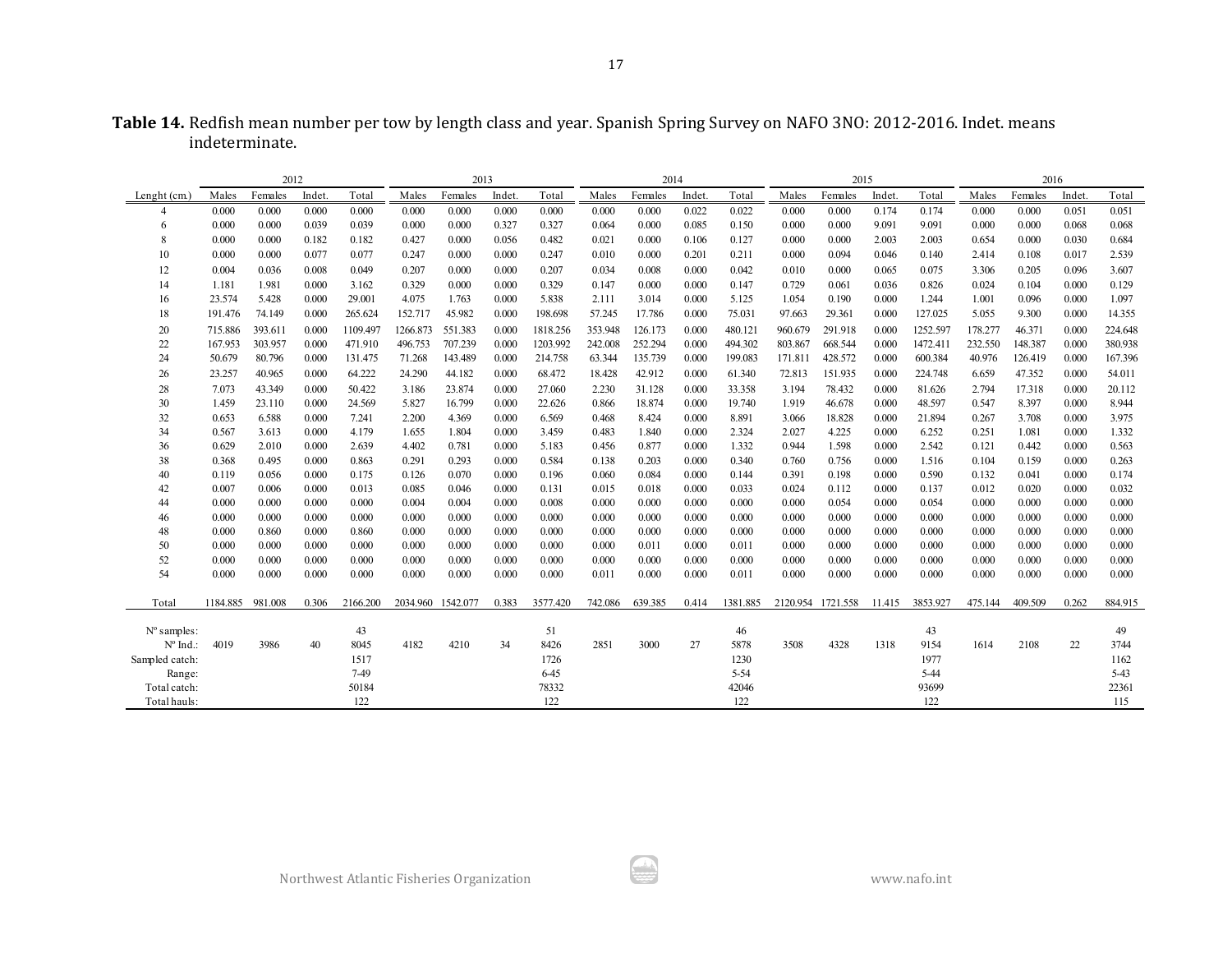|         | 2012                    |           | 2013                    |          | 2014                                            |           | 2015       |           | 2016                    |            |
|---------|-------------------------|-----------|-------------------------|----------|-------------------------------------------------|-----------|------------|-----------|-------------------------|------------|
|         | W. flounder W. flounder |           | W. flounder W. flounder |          | W. flounder W. flounder W. flounder W. flounder |           |            |           | W. flounder W. flounder |            |
| Stratum | Mean catch              | <b>SD</b> | Mean catch              | SD       | Mean catch                                      | <b>SD</b> | Mean catch | <b>SD</b> | Mean catch              | ${\rm SD}$ |
| 353     | 16.99                   | 26.78     | 11.01                   | 10.52    | 4.03                                            | 0.67      | 3.83       | 3.32      | 9.04                    | 12.20      |
| 354     | 4.02                    | 1.78      | 9.32                    | 9.37     | 1.89                                            | 0.86      | 2.15       | 2.69      | $7.07\,$                | 7.52       |
| 355     | 3.16                    | 1.89      | 0.05                    | 0.07     | 0.64                                            | 0.07      | 2.05       | 0.06      | 1.74                    | 0.52       |
| 356     | 0.42                    | 0.60      | 0.85                    | 0.78     | 0.45                                            | 0.64      | 3.85       | 5.35      | 1.26                    | 0.79       |
| 357     | 1.08                    | 1.52      | 0.42                    | 0.59     | 0.63                                            | 0.88      | 0.96       | 0.25      | 5.13                    | 5.30       |
| 358     | 7.32                    | 7.14      | 2.61                    | 1.01     | 3.97                                            | 3.83      | 4.60       | 4.48      | 50.02                   | 55.56      |
| 359     | 10.55                   | 10.81     | 10.92                   | 16.98    | 1.91                                            | 2.51      | 18.27      | 21.53     | 4.01                    | 6.05       |
| 360     | 3.93                    | 9.01      | 1.36                    | 2.90     | 0.17                                            | 0.37      | 0.35       | 0.63      | $0.00\,$                | $0.00\,$   |
| 374     | $0.00\,$                | 0.00      | $0.00\,$                | $0.00\,$ | $0.00\,$                                        | $0.00\,$  | $0.00\,$   | $0.00\,$  | 0.00                    | $0.00\,$   |
| 375     | 0.26                    | 0.45      | $0.00\,$                | $0.00\,$ | $0.00\,$                                        | $0.00\,$  | $0.00\,$   | 0.00      | $0.00\,$                | $0.00\,$   |
| 376     | $0.01\,$                | 0.04      | $0.11\,$                | 0.23     | $0.00\,$                                        | $0.00\,$  | $0.00\,$   | $0.00\,$  | $0.00\,$                | $0.00\,$   |
| 377     | $0.00\,$                | 0.00      | 0.45                    | 0.63     | $0.00\,$                                        | $0.00\,$  | 0.78       | 1.10      | $0.00\,$                | $0.00\,$   |
| 378     | 0.18                    | 0.25      | 0.52                    | 0.74     | 1.06                                            | 1.49      | 2.83       | 2.07      | 0.28                    | 0.40       |
| 379     | 0.64                    | 0.48      | $0.00\,$                | $0.00\,$ | 0.92                                            | 0.14      | 0.29       | 0.40      | 0.58                    | 0.82       |
| 380     | 0.72                    | 1.01      | 0.38                    | 0.53     | 1.41                                            | 1.99      | 0.73       | 0.10      | 1.20                    | 0.65       |
| 381     | 3.38                    | 4.78      | 1.12                    | 0.93     | $0.00\,$                                        | $0.00\,$  | 1.24       | 1.18      | 0.00                    | $0.00\,$   |
| 382     | $0.00\,$                | $0.00\,$  | 0.56                    | 0.74     | 0.21                                            | 0.42      | $0.00\,$   | $0.00\,$  | $0.00\,$                | $0.00\,$   |
| 721     | 0.75                    | 0.42      | 0.91                    | 0.17     | 0.61                                            | 0.86      | 0.76       | 0.22      | 1.18                    | 0.99       |
| 722     | 0.60                    | 0.78      | 2.69                    | 0.22     | 1.66                                            | 0.52      | 1.19       | $0.08\,$  | 1.22                    | $0.08\,$   |
| 723     | 1.55                    | 0.04      | 2.39                    | 1.88     | 5.32                                            | 3.26      | 4.71       | 1.86      | 2.77                    | 3.72       |
| 724     | 14.94                   | 19.04     | 8.61                    | 7.74     | 4.17                                            | 0.64      | 8.16       | 4.06      | 7.20                    | 4.53       |
| 725     | 1.48                    | 0.46      | 5.05                    | 3.16     | 2.58                                            | 2.07      | 7.12       | 5.54      | 10.09                   | 12.18      |
| 726     | 3.51                    | 2.07      | 18.48                   | 15.11    | 4.89                                            | 2.10      | 2.95       | 0.26      | 6.17                    | 6.54       |
| 727     | 6.47                    | 9.15      | 10.31                   | $1.20\,$ | 3.00                                            | 4.24      | 0.78       | 0.52      | 11.86                   | 10.24      |
| 728     | 17.53                   | 3.19      | 8.38                    | 9.72     | 11.94                                           | 9.54      | 11.70      | 7.50      | 22.92                   | 21.46      |
| 752     | 1.80                    | 1.98      | 4.85                    | 6.86     | 7.85                                            | 11.10     | 9.88       | 5.51      | 14.46                   | 12.22      |
| 753     | $0.00\,$                | $0.00\,$  | 0.70                    | 0.99     | 1.20                                            | 0.26      | 0.81       | 1.13      | $0.00\,$                | $0.00\,$   |
| 754     | 0.00                    | 0.00      | 0.01                    | 0.01     | $0.00\,$                                        | $0.00\,$  | $0.00\,$   | $0.00\,$  | 0.00                    | $0.00\,$   |
| 755     | $0.00\,$                | 0.00      | $0.00\,$                | $0.00\,$ | $0.00\,$                                        | $0.00\,$  | $0.00\,$   | $0.00\,$  | $0.00\,$                | $0.00\,$   |
| 756     | 4.73                    | 6.24      | 5.21                    | 7.37     | 9.31                                            | 6.52      | 5.15       | 3.29      | 16.99                   | 22.22      |
| 757     | 1.60                    | 1.81      | 5.29                    | 1.22     | 5.92                                            | 8.37      | 3.29       | 4.65      | 0.40                    | 0.56       |
| 758     | 0.00                    | 0.00      | 0.00                    | 0.00     | 0.00                                            | 0.00      | 0.00       | 0.00      | 0.00                    | $0.00\,$   |
| 759     | $0.00\,$                | $0.00\,$  | $0.00\,$                | $0.00\,$ | $0.00\,$                                        | $0.00\,$  | $0.00\,$   | $0.00\,$  | $0.00\,$                | $0.00\,$   |
| 760     | 7.82                    | 10.16     | 6.63                    | 7.71     | 3.42                                            | 4.30      | 16.15      | 20.72     | 3.04                    | 2.14       |
| 761     | 5.99                    | 5.46      | 2.30                    | 2.61     | 0.93                                            | 0.18      | 2.61       | 0.94      | 0.91                    | 1.28       |
| 762     | 0.00                    | 0.00      | 0.00                    | $0.00\,$ | $0.00\,$                                        | $0.00\,$  | 0.45       | 0.64      | 0.89                    | 1.26       |
| 763     | $0.00\,$                | $0.00\,$  | $0.00\,$                | $0.00\,$ | $0.00\,$                                        | $0.00\,$  | $0.00\,$   | $0.00\,$  | $0.00\,$                | $0.00\,$   |
| 764     | 0.99                    | 0.45      | 5.16                    | 3.17     | 0.58                                            | 0.23      | 0.68       | 0.14      | 1.10                    | 0.85       |
| 765     | $0.16\,$                | 0.22      | 0.26                    | 0.02     | $0.76\,$                                        | 0.82      | 0.37       | 0.24      | 0.17                    | 0.03       |
| 766     | 0.27                    | 0.06      | 0.00                    | 0.00     | 0.12                                            | 0.16      | 0.25       | 0.35      | 0.00                    | 0.00       |
| 767     | 0.00                    | 0.00      | 0.00                    | 0.00     | 0.00                                            | 0.00      | 0.00       | 0.00      | 0.00                    | 0.00       |

ار ش.<br>محمد

**Table 15.** Witch flounder mean catch (kg) and SD by stratum. Spanish Spring Surveys in NAFO Div. 3NO: 2012-2016. n.s. means stratum not surveyed.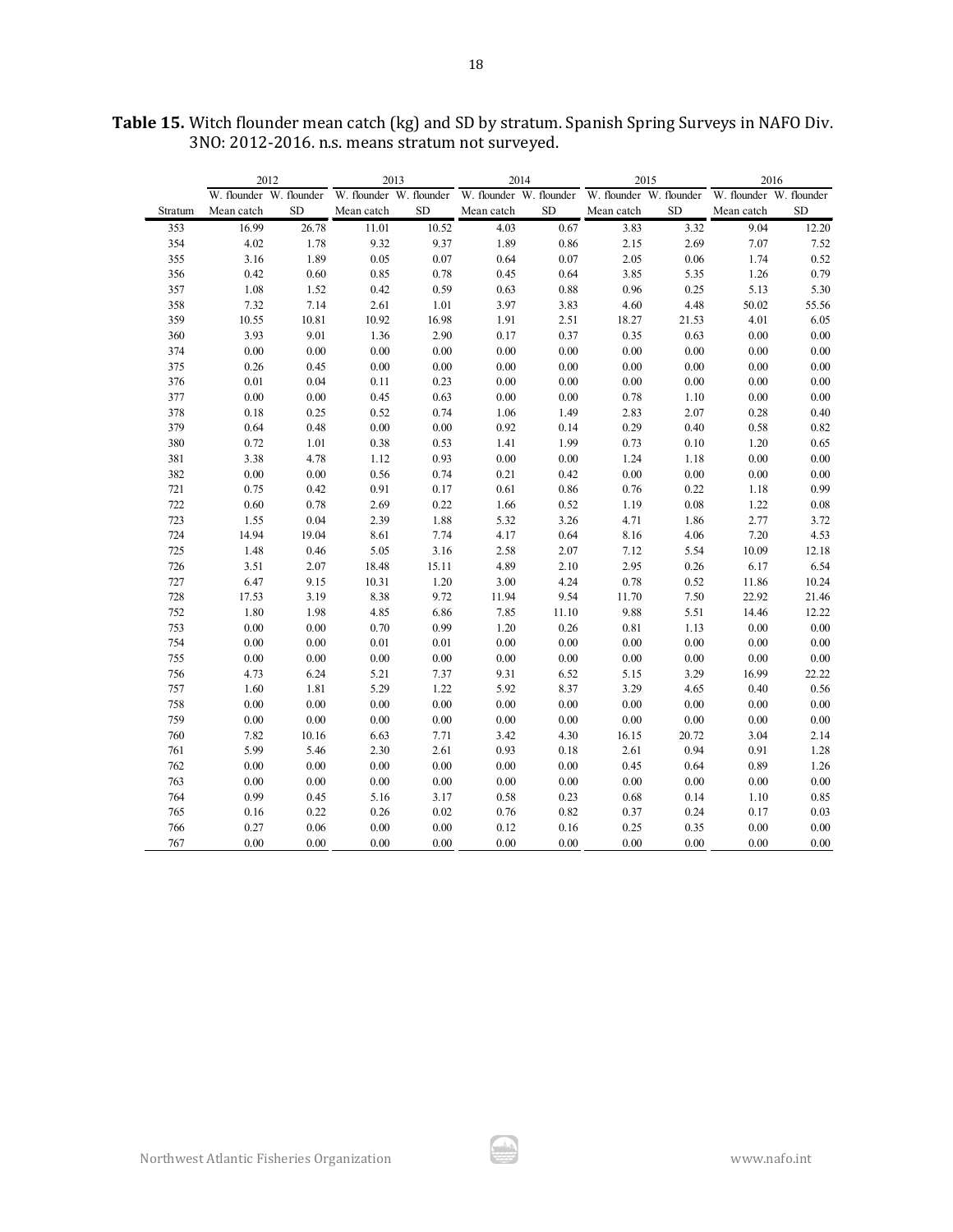| Strata | 2012           | 2013                     | 2014             | 2015             | 2016             | <b>Strata</b> | 2012             | 2013             | 2014             | 2015             | 2016             |
|--------|----------------|--------------------------|------------------|------------------|------------------|---------------|------------------|------------------|------------------|------------------|------------------|
| 353    | 406            | 255                      | 86               | 77               | 205              | 725           | 14               | 46               | 21               | 65               | 93               |
| 354    | 88             | 204                      | 35               | 41               | 151              | 726           | 23               | 120              | 28               | 19               | 40               |
| 355    | 20             | $\boldsymbol{0}$         | $\overline{4}$   | 12               | 11               | 727           | 53               | 86               | 22               | $\tau$           | 101              |
| 356    | $\overline{2}$ | $\overline{\mathcal{A}}$ | $\overline{2}$   | 14               | 5                | 728           | 120              | 56               | 75               | 81               | 156              |
| 357    | 15             | 6                        | 8                | 13               | 72               | 752           | 21               | 55               | 86               | 115              | 160              |
| 358    | 150            | 52                       | 69               | 89               | 1000             | 753           | $\boldsymbol{0}$ | $8\,$            | 14               | 10               | $\boldsymbol{0}$ |
| 359    | 386            | 388                      | 62               | 630              | 142              | 754           | $\boldsymbol{0}$ | $\boldsymbol{0}$ | $\boldsymbol{0}$ | $\boldsymbol{0}$ | $\boldsymbol{0}$ |
| 360    | 933            | 323                      | 36               | 82               | $\mathbf{0}$     | 755           | $\boldsymbol{0}$ | $\boldsymbol{0}$ | $\boldsymbol{0}$ | $\boldsymbol{0}$ | $\boldsymbol{0}$ |
| 374    | $\mathbf{0}$   | $\boldsymbol{0}$         | $\boldsymbol{0}$ | $\boldsymbol{0}$ | $\mathbf{0}$     | 756           | 43               | 46               | 82               | 46               | 152              |
| 375    | 6              | $\boldsymbol{0}$         | $\boldsymbol{0}$ | $\boldsymbol{0}$ | $\boldsymbol{0}$ | 757           | 15               | 45               | 50               | 29               | $\overline{4}$   |
| 376    | 1              | 12                       | $\boldsymbol{0}$ | $\boldsymbol{0}$ | $\boldsymbol{0}$ | 758           | $\boldsymbol{0}$ | $\boldsymbol{0}$ | $\boldsymbol{0}$ | $\boldsymbol{0}$ | $\boldsymbol{0}$ |
| 377    | $\mathbf{0}$   | $\overline{4}$           | $\boldsymbol{0}$ | 7                | $\boldsymbol{0}$ | 759           | $\boldsymbol{0}$ | $\boldsymbol{0}$ | $\boldsymbol{0}$ | $\boldsymbol{0}$ | $\mathbf{0}$     |
| 378    | $\overline{2}$ | 6                        | 11               | 35               | 3                | 760           | 107              | 89               | 43               | 221              | 41               |
| 379    | 6              | $\boldsymbol{0}$         | 8                | 3                | 5                | 761           | 93               | 35               | 13               | 37               | 14               |
| 380    | 6              | 3                        | 10               | 6                | 10               | 762           | $\boldsymbol{0}$ | $\boldsymbol{0}$ | $\boldsymbol{0}$ | 8                | 17               |
| 381    | 44             | 13                       | $\boldsymbol{0}$ | 15               | $\boldsymbol{0}$ | 763           | $\boldsymbol{0}$ | $\boldsymbol{0}$ | $\boldsymbol{0}$ | $\boldsymbol{0}$ | $\boldsymbol{0}$ |
| 382    | $\mathbf{0}$   | 16                       | 6                | $\boldsymbol{0}$ | $\mathbf{0}$     | 764           | 9                | 48               | 4                | 5                | 10               |
| 721    | $\overline{4}$ | 5                        | 3                | $\overline{4}$   | 7                | 765           | $\overline{2}$   | 3                | 8                | 4                | $\overline{2}$   |
| 722    | 5              | 20                       | 11               | 8                | 9                | 766           | 3                | $\boldsymbol{0}$ | 1                | 3                | $\boldsymbol{0}$ |
| 723    | 21             | 33                       | 64               | 63               | 38               | 767           | $\boldsymbol{0}$ | $\boldsymbol{0}$ | $\boldsymbol{0}$ | $\boldsymbol{0}$ | $\boldsymbol{0}$ |
| 724    | 165            | 95                       | 41               | 86               | 77               |               |                  |                  |                  |                  |                  |

**Table 16.** Witch flounder survey biomass (t) by stratum in NAFO Div. 3NO: 2012-2016. n.s. means stratum not surveyed.

**Table 17.** Witch flounder survey biomass (t) with SD and stratified mean catch per tow (kg) and SD by year and Division in NAFO Div. 3NO: 2002-2016.

| Year           | 2002 | 2003 | 2004 | 2005 | 2006 | 2007 | 2008 | 2009 |
|----------------|------|------|------|------|------|------|------|------|
| <b>Biomass</b> | 1784 | 3145 | 3348 | 2633 | 2570 | 1480 | 2118 | 1872 |
| <b>SD</b>      | 426  | 690  | 523  | 488  | 629  | 229  | 481  | 423  |
| <b>MCPT</b>    | 2.00 | 3.42 | 3.66 | 2.95 | 3.01 | 1.84 | 2.32 | 2.13 |
| <b>SD</b>      | 0.49 | 0.75 | 0.56 | 0.56 | 0.73 | 0.28 | 0.52 | 0.48 |
| Year           | 2010 | 2011 | 2012 | 2013 | 2014 | 2015 | 2016 |      |
| <b>Biomass</b> | 3239 | 1428 | 2763 | 2078 | 903  | 1834 | 2526 |      |
| <b>SD</b>      | 777  | 248  | 648  | 367  | 134  | 376  | 737  |      |
| <b>MCPT</b>    | 3.82 | 1.58 | 3.06 | 2.32 | 1.09 | 2.11 | 2.79 |      |
| <b>SD</b>      | 0.91 | 0.28 | 0.74 | 0.41 | 0.16 | 0.42 | 0.78 |      |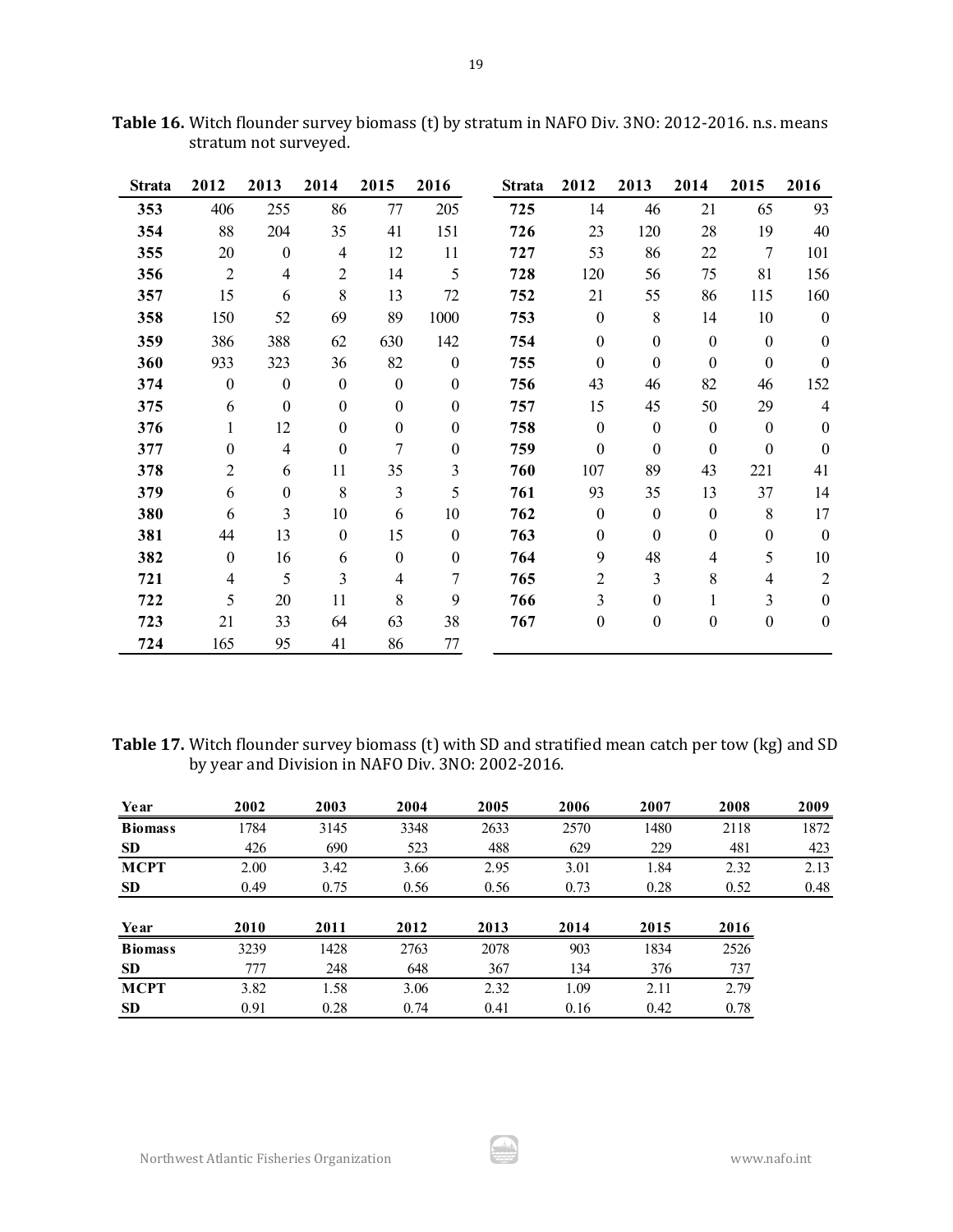| Table 18. Witch flounder length weight relationships in Spanish Spring Surveys in NAFO Div. 3NO: 2012-2016. E(x) means Error of the |  |
|-------------------------------------------------------------------------------------------------------------------------------------|--|
| parameter x.                                                                                                                        |  |

|      |                      |                             | <b>Males</b> |        |                |     | <b>Females</b>  |                  |        |        |                |     |  | Total              |        |        |                |      |  |  |  |
|------|----------------------|-----------------------------|--------------|--------|----------------|-----|-----------------|------------------|--------|--------|----------------|-----|--|--------------------|--------|--------|----------------|------|--|--|--|
| Year | a                    |                             | E(a)         | E(b)   | R <sub>2</sub> |     |                 |                  | E(a)   | E(b)   | R <sub>2</sub> |     |  |                    | E(a)   | E(b)   | R <sub>2</sub> |      |  |  |  |
|      | 2012 0.00202 3.31917 |                             | 0.1945       | 0.0557 | 0.996          | 199 |                 | 10.00147 3.39880 | 0.1746 | 0.0484 | 0.997          | 281 |  | $10.00162$ 3.38866 | 0.1171 | 0.0346 | 0.998          | -487 |  |  |  |
|      |                      | 2013 0.00108 3.48692 0.1785 |              | 0.0532 | 0.994          | 286 |                 | 0.00109 3.48450  | 0.0815 | 0.0234 | 0.998          | 563 |  | $10.00220$ 3.28882 | 0.1559 | 0.0480 | 0.991          | -864 |  |  |  |
|      |                      | 2014 0.00060 3.65925        | 0.2494       | 0.0709 | 0.991          | 134 |                 | 10.00096 3.52772 | 0.1025 | 0.0286 | 0.998          | 278 |  | $10.00217$ 3.30510 | 0.1540 | 0.0440 | 0.994          | 415  |  |  |  |
|      | 2015 0.00103 3.51249 |                             | 0.1701       | 0.0489 | 0.995          | 306 | 0.00154 3.39857 |                  | 0.0807 | 0.0230 | 0.998          | 440 |  | $10.00206$ 3.31598 | 0.1112 | 0.0329 | 0.996          | 762  |  |  |  |
|      | 2016 0.00102 3.49955 |                             | 0.1145       | 0.0327 | 0.998          | 222 |                 | 0.00147 3.40745  | 0.1089 | 0.0314 | 0.997          | 354 |  | 10.00209 3.30679   | 0.2052 | 0.0610 | 0.985          | .584 |  |  |  |

**Table 19.** Witch flounder mean number per tow by year in Spanish Spring Surveys in NAFO Div. 3NO: 2002-2016. Indet. means indeterminate.

|             | 2002                                                                    |         |        |       |         | 2003    |        |        |         | 2004    |        |        | 2005                       |         |        |        | 2006                       |                            |             |  |
|-------------|-------------------------------------------------------------------------|---------|--------|-------|---------|---------|--------|--------|---------|---------|--------|--------|----------------------------|---------|--------|--------|----------------------------|----------------------------|-------------|--|
|             | Males                                                                   | Females | Indet. | Total | Males   | Females | Indet. | Total  | Males   | Females | Indet. | Total  | Males                      | Females | Indet. | Total  | Males Females Indet. Total |                            |             |  |
| <b>MNPT</b> | 2.602                                                                   | 3.488   | 0.459  | 6.548 | 4.499   | 5.864   | 0.057  | 10.420 | 4.182   | 6.088   | 0.211  | 10.480 | 4.160                      | 5.570   | 0.605  | 10.336 | 3.384                      | 4.937                      | 0.040 8.360 |  |
|             |                                                                         | 2007    |        |       |         | 2008    |        |        |         | 2009    |        |        |                            | 2011    |        |        |                            |                            |             |  |
|             | Indet.<br>Males<br>Total<br>Males Females<br>Total<br>Indet.<br>Females |         |        | Males | Females | Indet.  | Total  | Males  | Females | Indet.  | Total  |        | Males Females Indet. Total |         |        |        |                            |                            |             |  |
| <b>MNPT</b> | 1.952                                                                   | 3.050   | 0.061  | 5.063 | 2.061   | 3.384   | 0.027  | 5.472  | 2.352   | 4.107   | 0.043  | 6.502  | 3.538                      | 5.411   | 0.000  | 8.949  | .326                       | 2.529                      | 0.033 3.887 |  |
|             |                                                                         | 2012    |        |       |         | 2013    |        |        |         | 2014    |        |        |                            | 2015    |        |        |                            | 2016                       |             |  |
|             | Males                                                                   | Females | Indet. | Total | Males   | Females | Indet. | Total  | Males   | Females | Indet. | Total  | Males                      | Females | Indet. | Total  |                            | Males Females Indet. Total |             |  |
| <b>MNPT</b> | 3.350                                                                   | 4.078   | 0.056  | 7.483 | 2.009   | 3.908   | 0.159  | 6.076  | 0.756   | .626    | 0.012  | 2.395  | 1.941                      | 2.810   | 0.125  | 4.875  | 2.466                      | 3.419                      | 0.046 5.931 |  |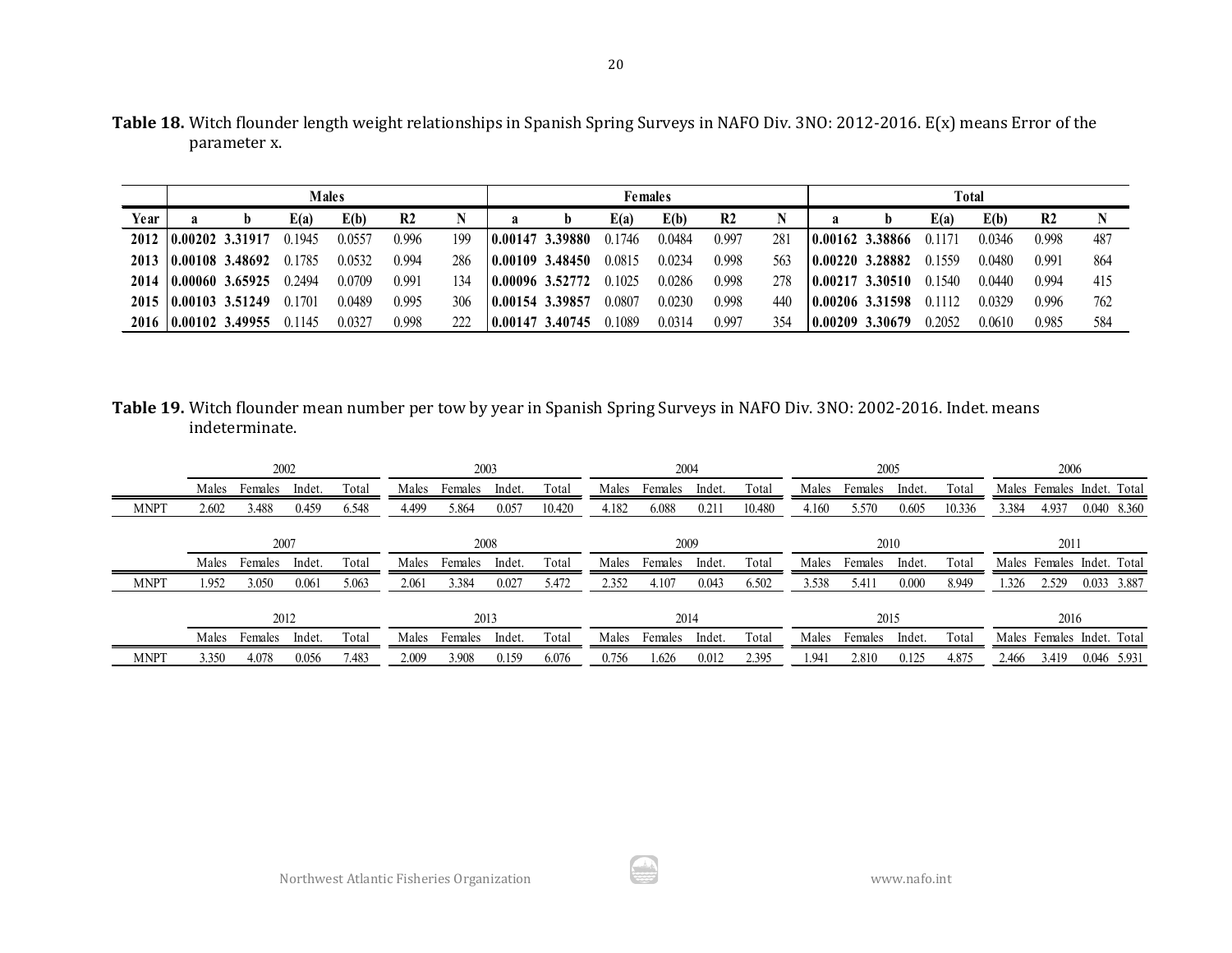| Table 20. Witch flounder mean number per tow by length class and year. Spanish Spring Surveys in NAFO Div. 3NO: 2012-2016. Indet. |  |
|-----------------------------------------------------------------------------------------------------------------------------------|--|
| means indeterminate.                                                                                                              |  |

|                | 2012  |                            |       |                     | 2013  |                            |                     |                     | 2014  |                            |             |                     | 2015  |                            |       |                     | 2016      |                            |       |                 |
|----------------|-------|----------------------------|-------|---------------------|-------|----------------------------|---------------------|---------------------|-------|----------------------------|-------------|---------------------|-------|----------------------------|-------|---------------------|-----------|----------------------------|-------|-----------------|
| Lenght (cm.)   |       | Males Females Indet. Total |       |                     |       | Males Females Indet. Total |                     |                     |       | Males Females Indet. Total |             |                     |       | Males Females Indet. Total |       |                     |           | Males Females Indet. Total |       |                 |
| 4              | 0.000 | 0.000                      |       | $0.000 \quad 0.000$ | 0.000 | 0.000                      | 0.000               | 0.000               | 0.000 | 0.000                      |             | $0.000 \quad 0.000$ | 0.000 | 0.000                      | 0.000 | 0.000               | 0.000     | 0.000                      | 0.000 | 0.000           |
| 6              | 0.000 | 0.000                      |       | $0.005$ 0.005       | 0.000 | 0.000                      | 0.048 0.048         |                     | 0.000 | 0.000                      |             | $0.000 \quad 0.000$ | 0.000 | 0.000                      |       | 0.064 0.064         | $0.000\,$ | 0.000                      | 0.028 | 0.028           |
| 8              | 0.000 | 0.000                      |       | $0.000 \quad 0.000$ | 0.000 | 0.000                      |                     | 0.050 0.050         | 0.000 | 0.000                      |             | 0.004 0.004         | 0.000 | 0.000                      |       | 0.042 0.042         | 0.000     | 0.006                      | 0.000 | 0.006           |
| 10             | 0.000 | 0.000                      |       | 0.014 0.014         | 0.008 | 0.000                      | 0.000               | 0.008               | 0.000 | 0.000                      |             | $0.000 \quad 0.000$ | 0.000 | 0.000                      |       | $0.000 \quad 0.000$ | 0.000     | 0.026                      | 0.008 | 0.033           |
| 12             | 0.000 | 0.000                      |       | 0.011 0.011         | 0.005 | 0.000                      | 0.008               | 0.012               | 0.000 | 0.003                      |             | $0.000 \quad 0.003$ | 0.000 | 0.008                      | 0.000 | 0.008               | 0.007     | 0.008                      | 0.010 | 0.025           |
| 14             | 0.000 | 0.000                      |       | $0.020$ $0.020$     | 0.002 | 0.015                      | $0.000 \quad 0.017$ |                     | 0.000 | 0.000                      |             | $0.000 \quad 0.000$ | 0.009 | 0.000                      | 0.000 | 0.009               | 0.002     | 0.000                      | 0.000 | 0.002           |
| 16             | 0.009 | 0.006                      |       | 0.006 0.021         | 0.011 | 0.021                      |                     | $0.000 \quad 0.032$ | 0.000 | 0.000                      |             | $0.004$ 0.004       | 0.000 | 0.007                      | 0.000 | 0.007               | 0.000     | 0.007                      | 0.000 | 0.007           |
| 18             | 0.004 | 0.002                      |       | $0.000 \quad 0.007$ | 0.010 | 0.049                      | 0.016 0.074         |                     | 0.000 | 0.004                      |             | 0.004 0.009         | 0.022 | 0.018                      | 0.000 | 0.040               | 0.000     | 0.014                      | 0.000 | 0.014           |
| 20             | 0.013 | 0.013                      |       | $0.000 \quad 0.025$ | 0.024 | 0.002                      |                     | 0.016 0.042         | 0.004 | 0.014                      |             | $0.000 \quad 0.018$ | 0.006 | 0.000                      |       | $0.000 \quad 0.006$ | 0.012     | 0.012                      | 0.000 | 0.024           |
| 22             | 0.009 | 0.031                      |       | 0.000 0.039         | 0.052 | 0.025                      | 0.011               | 0.087               | 0.003 | 0.007                      |             | $0.000 \quad 0.010$ | 0.016 | 0.014                      | 0.000 | 0.030               | 0.000     | 0.040                      | 0.000 | 0.040           |
| 24             | 0.024 | 0.030                      |       | 0.000 0.054         | 0.055 | 0.078                      |                     | 0.011 0.144         | 0.014 | 0.008                      |             | $0.000 \quad 0.022$ | 0.010 | 0.025                      | 0.000 | 0.036               | 0.016     | 0.004                      | 0.000 | 0.020           |
| 26             | 0.070 | 0.022                      |       | $0.000 \quad 0.092$ | 0.079 | 0.057                      |                     | $0.000 \quad 0.136$ | 0.027 | 0.020                      |             | 0.000 0.047         | 0.037 | 0.004                      | 0.000 | 0.042               | 0.025     | 0.037                      | 0.000 | 0.061           |
| 28             | 0.116 | 0.125                      |       | 0.000 0.241         | 0.093 | 0.141                      | $0.000 \quad 0.233$ |                     | 0.054 | 0.036                      |             | $0.000 \quad 0.090$ | 0.057 | 0.058                      | 0.000 | 0.115               | 0.070     | 0.062                      | 0.000 | 0.132           |
| 30             | 0.262 | 0.138                      |       | $0.000 \quad 0.400$ | 0.168 | 0.158                      |                     | 0.000 0.326         | 0.030 | 0.078                      |             | $0.000 \quad 0.108$ | 0.118 | 0.114                      | 0.000 | 0.232               | 0.105     | 0.153                      | 0.000 | 0.257           |
| 32             | 0.345 | 0.222                      |       | 0.000 0.567         | 0.263 | 0.260                      |                     | 0.000 0.524         | 0.066 | 0.090                      |             | 0.000 0.156         | 0.179 | 0.099                      | 0.000 | 0.278               | 0.086     | 0.132                      | 0.000 | 0.218           |
| 34             | 0.431 | 0.323                      |       | 0.000 0.755         | 0.245 | 0.372                      |                     | 0.000 0.617         | 0.096 | 0.136                      |             | $0.000 \quad 0.232$ | 0.245 | 0.196                      |       | 0.004 0.445         | 0.127     | 0.163                      | 0.000 | 0.290           |
| 36             | 0.474 | 0.324                      |       | 0.000 0.798         | 0.261 | 0.379                      | 0.000               | 0.640               | 0.103 | 0.124                      |             | 0.000 0.227         | 0.352 | 0.259                      |       | $0.000 \quad 0.611$ | 0.280     | 0.181                      |       | $0.000$ $0.461$ |
| 38             | 0.556 | 0.437                      |       | 0.000 0.993         | 0.289 | 0.348                      | 0.000               | 0.637               | 0.125 | 0.168                      |             | 0.000 0.293         | 0.339 | 0.268                      |       | $0.000 \quad 0.607$ | 0.428     | 0.244                      | 0.000 | 0.672           |
| 40             | 0.514 | 0.570                      |       | 0.000 1.085         | 0.234 | 0.417                      | 0.000               | 0.652               | 0.141 | 0.170                      | 0.000 0.311 |                     | 0.358 | 0.423                      |       | 0.000 0.781         | 0.518     | 0.440                      | 0.000 | 0.958           |
| 42             | 0.358 | 0.610                      |       | 0.000 0.969         | 0.143 | 0.522                      |                     | $0.000 \quad 0.665$ | 0.056 | 0.204                      |             | $0.000 \quad 0.260$ | 0.110 | 0.384                      |       | 0.004 0.497         | 0.423     | 0.571                      | 0.000 | 0.994           |
| 44             | 0.148 | 0.582                      |       | 0.000 0.730         | 0.058 | 0.442                      |                     | $0.000 \quad 0.500$ | 0.025 | 0.220                      |             | $0.000 \quad 0.246$ | 0.040 | 0.377                      |       | 0.007 0.425         | 0.276     | 0.673                      | 0.000 | 0.949           |
| 46             | 0.012 | 0.433                      |       | $0.000 \quad 0.445$ | 0.000 | 0.386                      | 0.000               | 0.386               | 0.012 | 0.174                      |             | $0.000 \quad 0.186$ | 0.026 | 0.262                      | 0.000 | 0.287               | 0.072     | 0.322                      | 0.000 | 0.394           |
| 48             | 0.004 | 0.142                      |       | $0.000 \quad 0.146$ | 0.009 | 0.154                      | $0.000 \quad 0.163$ |                     | 0.000 | 0.067                      |             | 0.000 0.067         | 0.016 | 0.176                      |       | 0.004 0.196         | 0.019     | 0.144                      | 0.000 | 0.164           |
| 50             | 0.000 | 0.053                      |       | 0.000 0.053         | 0.000 | 0.046                      |                     | $0.000 \quad 0.046$ | 0.000 | 0.067                      |             | 0.000 0.067         | 0.000 | 0.063                      | 0.000 | 0.063               | 0.000     | 0.090                      | 0.000 | 0.090           |
| 52             | 0.000 | 0.006                      |       | $0.000 \quad 0.006$ | 0.000 | 0.029                      |                     | $0.000 \quad 0.029$ | 0.000 | 0.022                      |             | $0.000 \quad 0.022$ | 0.000 | 0.042                      | 0.000 | 0.042               | 0.000     | 0.048                      | 0.000 | 0.048           |
| 54             | 0.000 | 0.008                      |       | $0.000 \quad 0.008$ | 0.000 | 0.000                      |                     | $0.000 \quad 0.000$ | 0.000 | 0.005                      |             | $0.000 \quad 0.005$ | 0.000 | 0.012                      | 0.000 | 0.012               | 0.000     | 0.035                      | 0.000 | 0.035           |
| 56             | 0.000 | 0.000                      |       | $0.000 \quad 0.000$ | 0.000 | 0.000                      | 0.000               | 0.000               | 0.000 | 0.007                      |             | 0.000 0.007         | 0.000 | 0.000                      | 0.000 | 0.000               | 0.000     | 0.000                      | 0.000 | 0.000           |
| 58             | 0.000 | 0.000                      |       | $0.000 \quad 0.000$ | 0.000 | 0.006                      | 0.000               | 0.006               | 0.000 | 0.000                      |             | $0.000 \quad 0.000$ | 0.000 | 0.000                      | 0.000 | 0.000               | 0.000     | 0.006                      | 0.000 | 0.006           |
| 60             | 0.000 | 0.000                      | 0.000 | 0.000               | 0.000 | 0.000                      | 0.000               | 0.000               | 0.000 | 0.000                      |             | $0.000 \quad 0.000$ | 0.000 | 0.000                      | 0.000 | 0.000               | 0.000     | 0.000                      | 0.000 | 0.000           |
| 62             | 0.000 | 0.000                      | 0.000 | 0.000               | 0.000 | 0.000                      | 0.000               | 0.000               | 0.000 | 0.000                      |             | $0.000 \quad 0.000$ | 0.000 | 0.000                      | 0.000 | 0.000               | 0.000     | 0.000                      | 0.000 | 0.000           |
| 64             | 0.000 | 0.000                      |       | $0.000 \quad 0.000$ | 0.000 | 0.000                      | 0.000               | 0.000               | 0.000 | 0.000                      |             | $0.000 \quad 0.000$ | 0.000 | 0.000                      | 0.000 | 0.000               | 0.000     | 0.000                      | 0.000 | 0.000           |
| Total          | 3.350 | 4.078                      |       | 0.056 7.483         | 2.009 | 3.908                      |                     | 0.159 6.076         | 0.756 | 1.626                      |             | 0.012 2.395         | 1.941 | 2.810                      |       | 0.125 4.875         | 2.466     | 3.419                      |       | 0.046 5.931     |
| N° samples:    |       |                            |       | 67                  |       |                            |                     | 67                  |       |                            |             | 53                  |       |                            |       | 69                  |           |                            |       | 50              |
| N° Ind.:       | 392   | 541                        | 11    | 944                 | 315   | 592                        | 25                  | 932                 | 131   | 271                        | 3           | 405                 | 304   | 443                        | 21    | 768                 | 330       | 513                        | 8     | 851             |
| Sampled catch: |       |                            |       | 398                 |       |                            |                     | 330                 |       |                            |             | 188                 |       |                            |       | 336                 |           |                            |       | 401             |
| Range:         |       |                            |       | $7 - 55$            |       |                            |                     | 6-58                |       |                            |             | $8 - 57$            |       |                            |       | 7-54                |           |                            |       | $6 - 59$        |
| Total catch:   |       |                            |       | 398                 |       |                            |                     | 356                 |       |                            |             | 189                 |       |                            |       | 346                 |           |                            |       | 442             |
| Total hauls:   |       |                            |       | 122                 |       |                            |                     | 122                 |       |                            |             | 122                 |       |                            |       | 122                 |           |                            |       | 115             |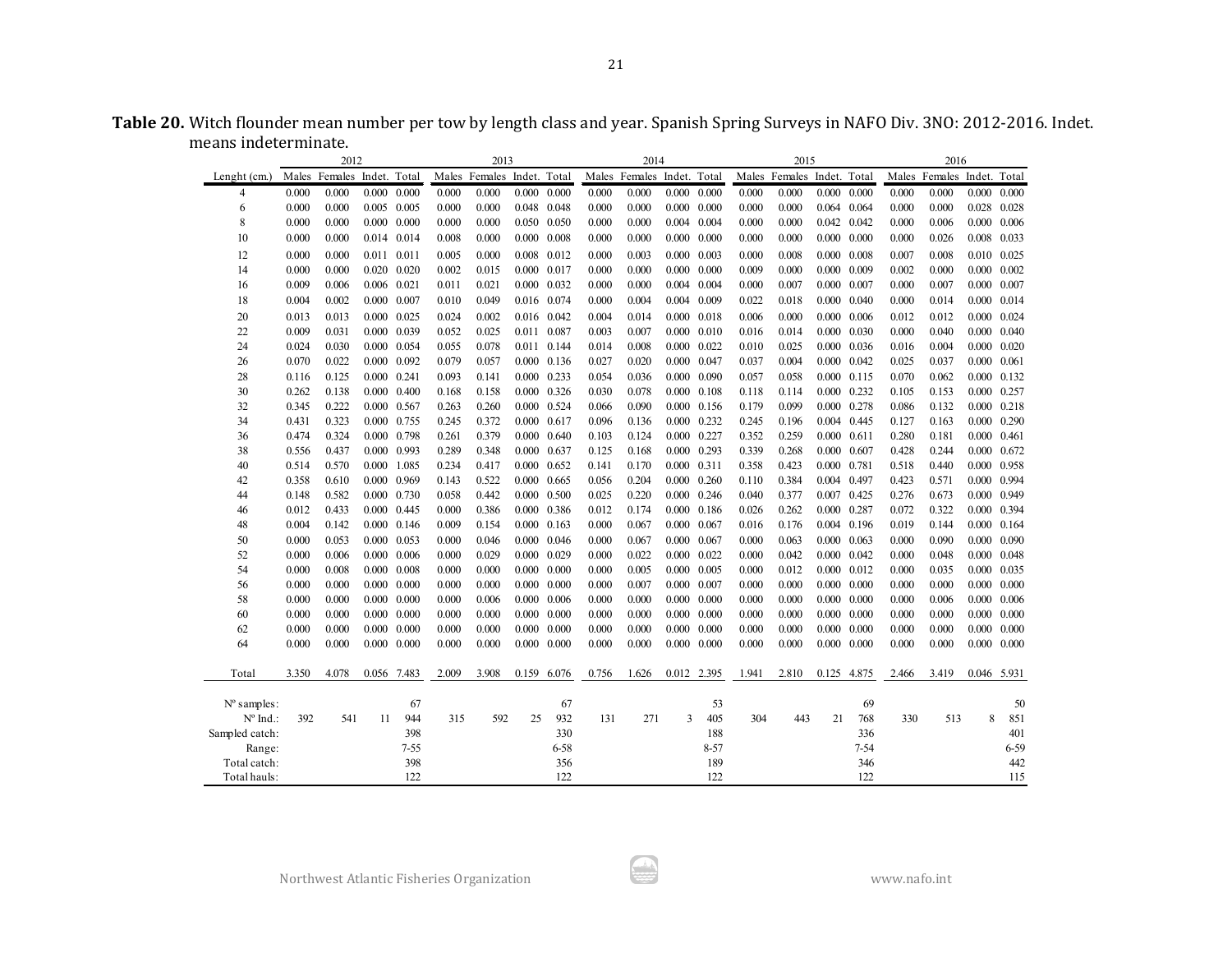

**Fig. 1.** Position of the hauls and the catch of yellowtail flounder, redfish and witch flounder during the 2016 Spanish 3NO survey. Note that the scale is different in the three graphs.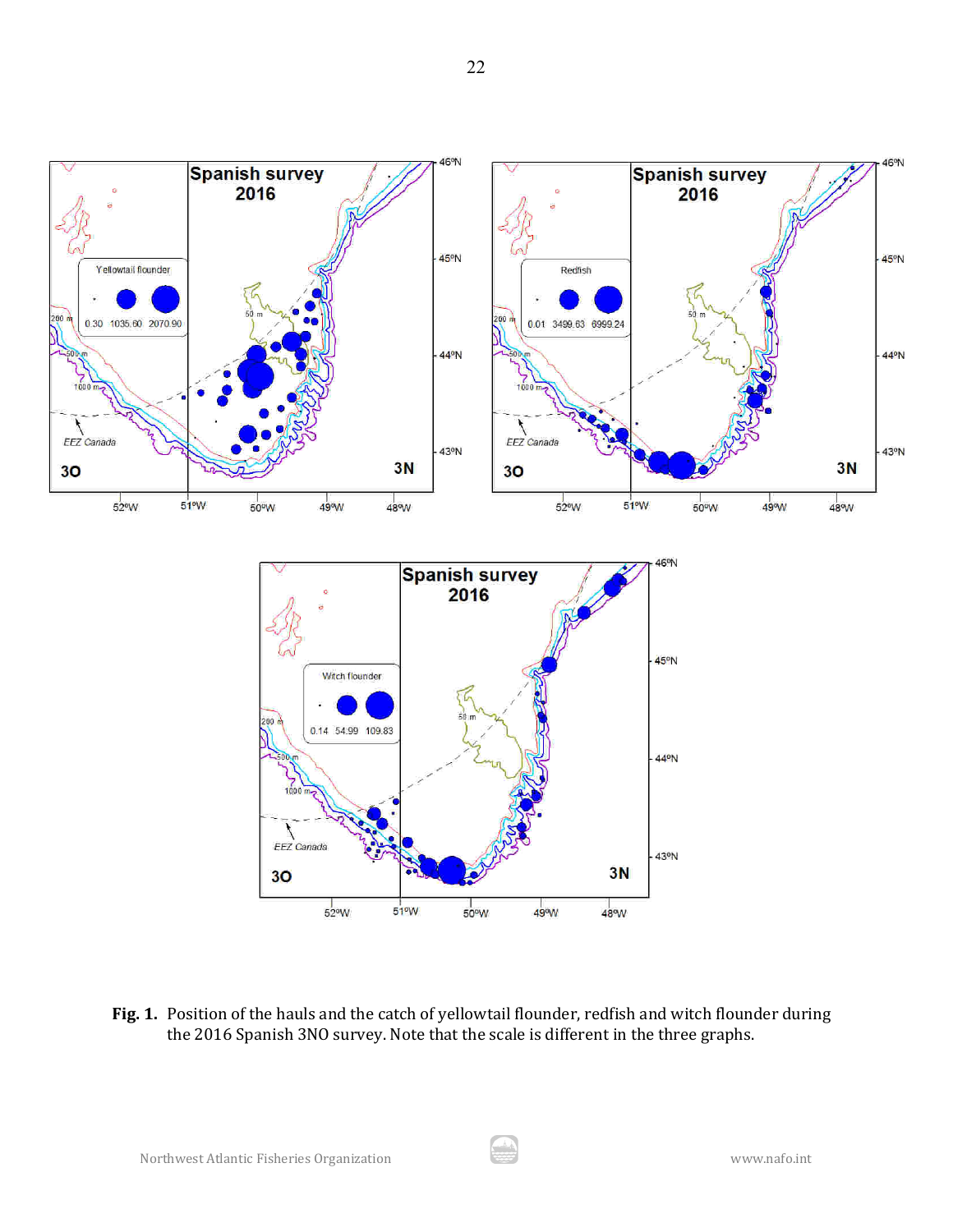

**Fig. 2.** Yellowtail flounder stratified mean catches in Kg and ±SD by year and mean number by year. Spanish Spring surveys in NAFO Div. 3NO: 1995-2016.



**Fig. 3.** Yellowtail flounder biomass calculated by the swept area method in tons and ±SD by year. Spanish Spring surveys in NAFO Div. 3NO: 1995-2016.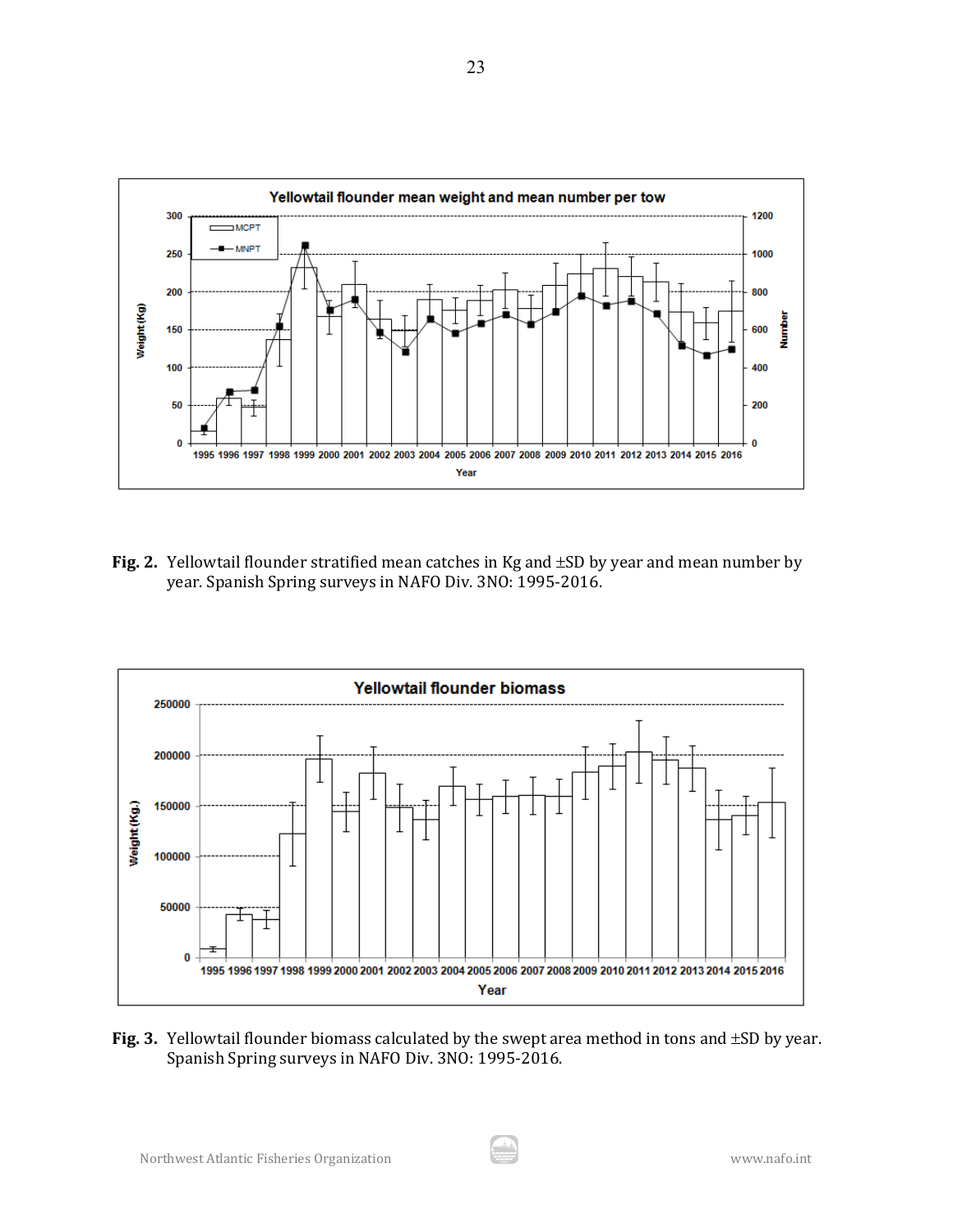

**Fig. 4.** Yellowtail flounder mean catches per tow length distribution (cm) on NAFO 3NO: 1995- 2016. Data from 2012 to 2016 are in Table 8; data for 1995-2011 can be seen in SCR Doc 13/11.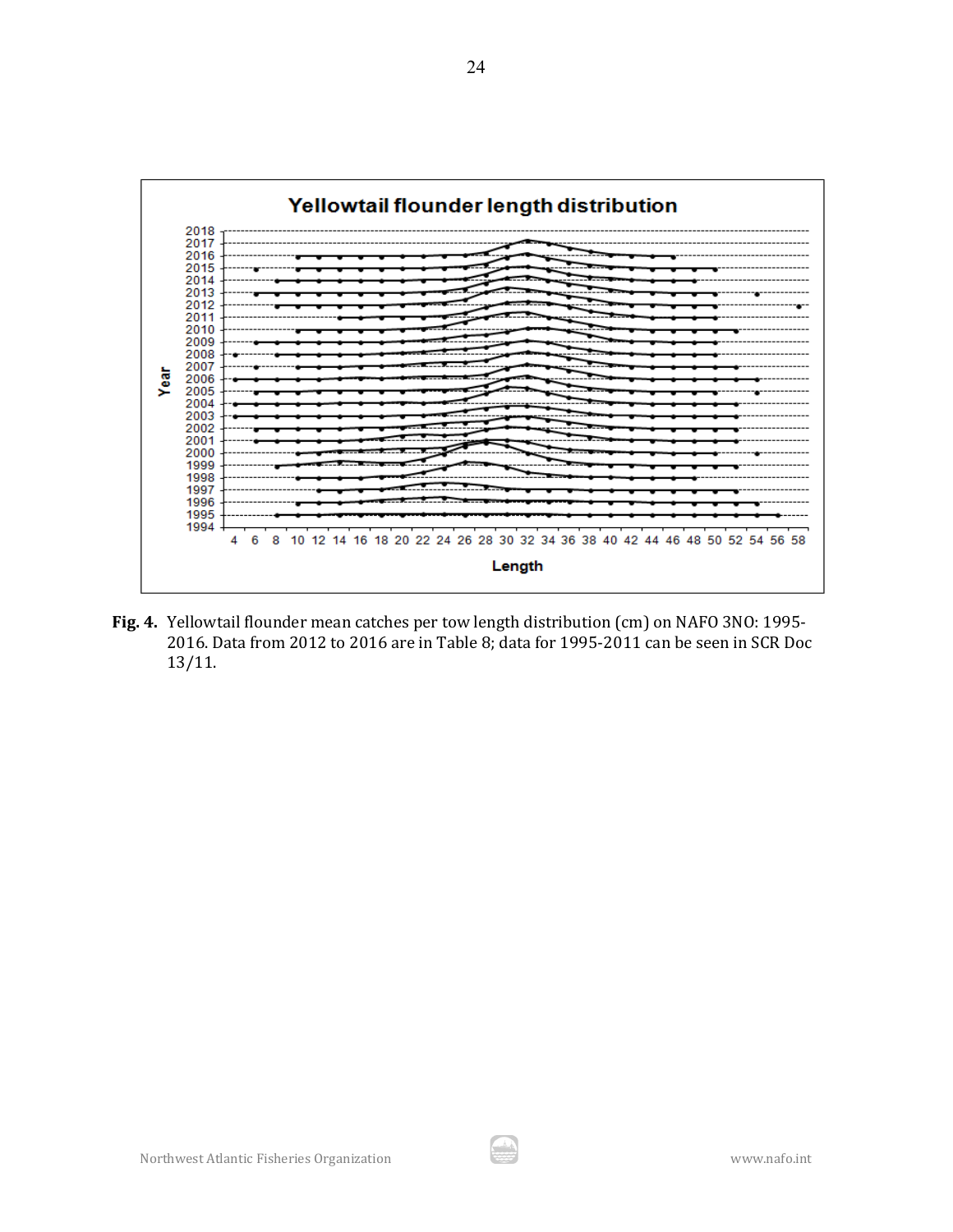

**Fig. 5.** Yellowtail flounder length distribution (cm) on NAFO 3NO: 1995-2016. Mean catches per tow number. Data from 2012 to 2016 are in Table 8; data for 1995-2011 can be seen in SCR Doc 13/11.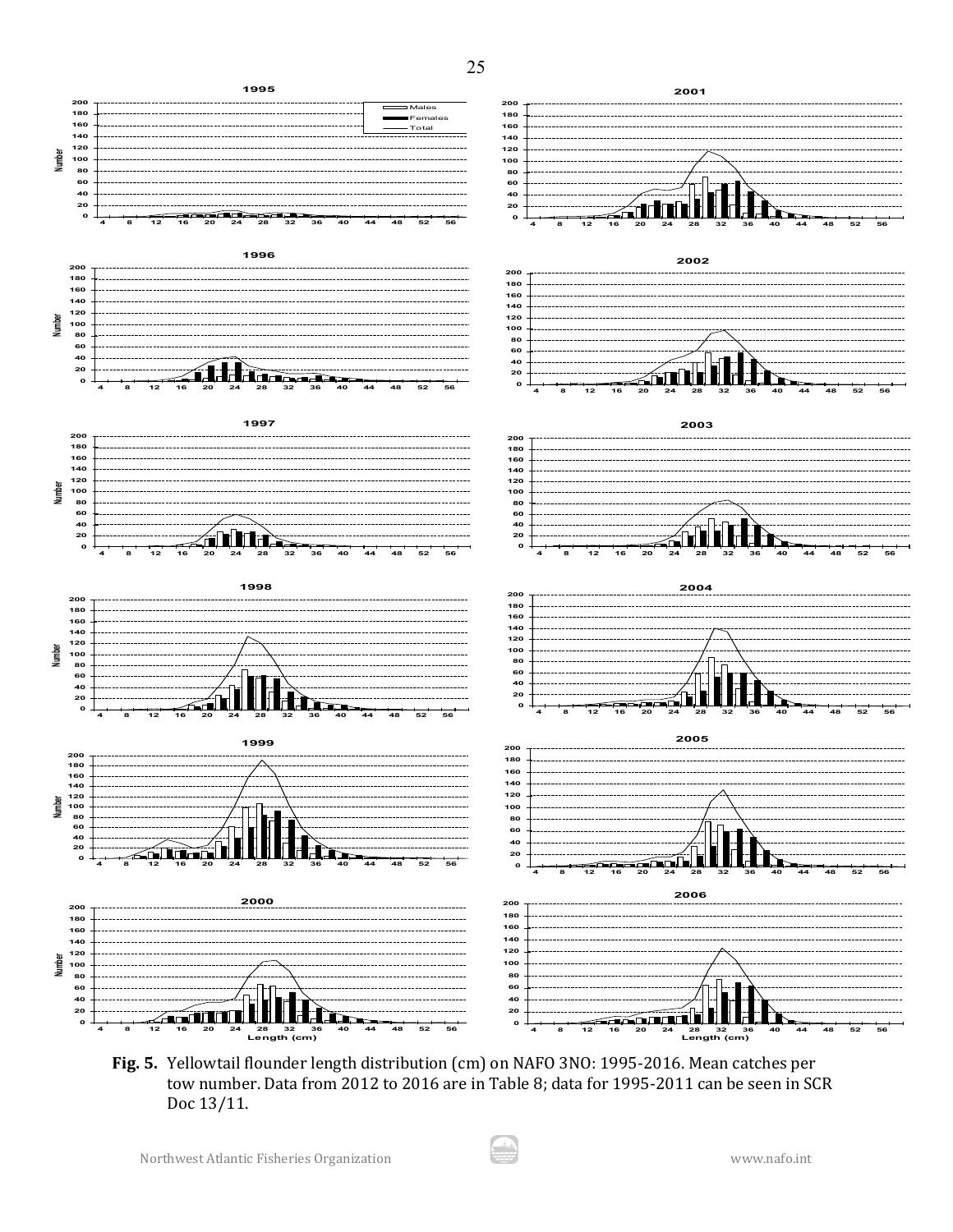

**Fig. 5 (cont.).** Yellowtail flounder length distribution (cm) on NAFO 3NO: 1995-2016. Mean catches per tow number. Data from 2012 to 2016 are in Table 8; data for 1995-2011 can be seen in SCR Doc 13/11.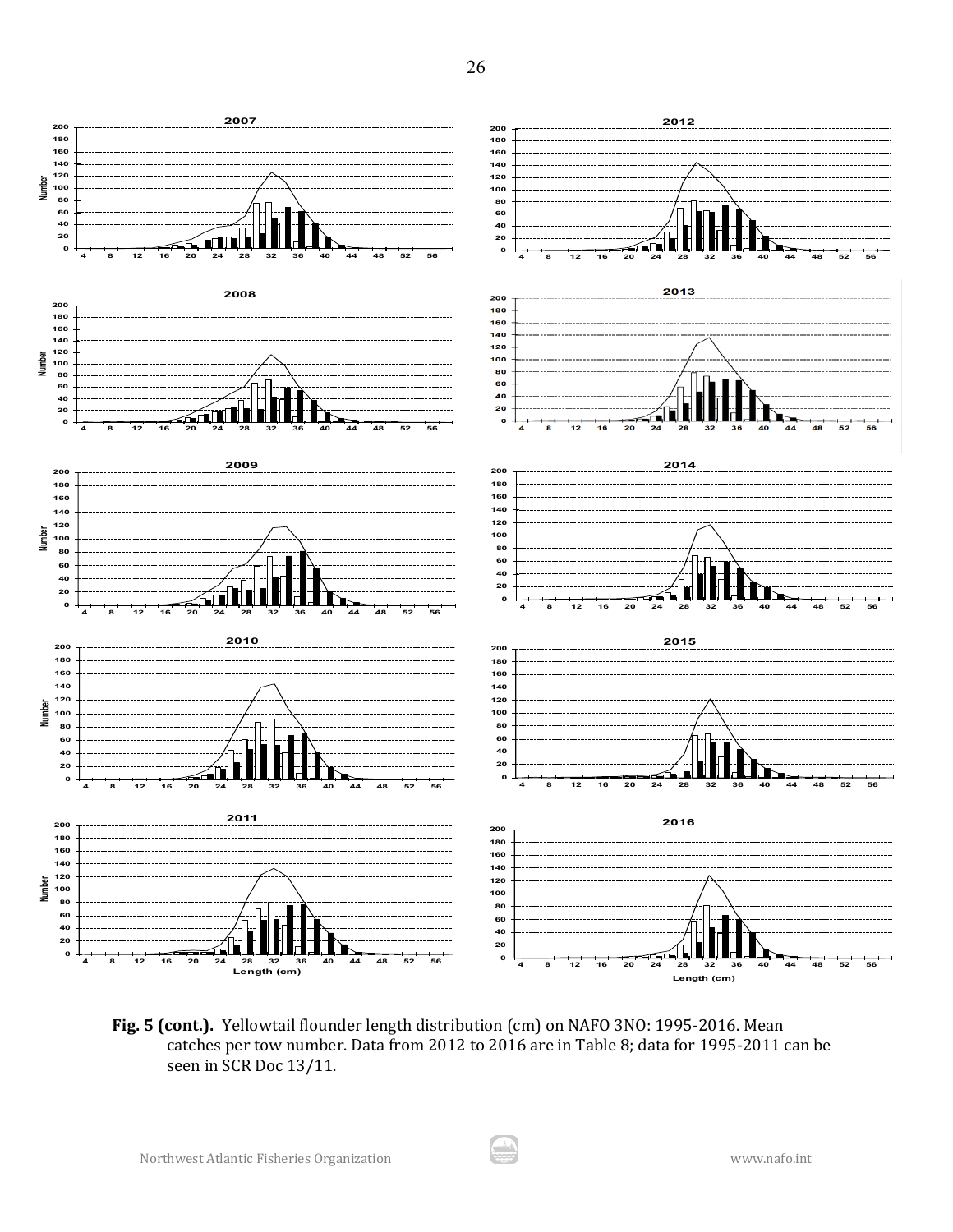

**Fig. 6.** Redfish stratified mean catches in Kg and ±SD by year and mean number by year. Spanish Spring surveys in NAFO Div. 3NO: 1997-2016.



**Fig. 7.** Redfish biomass calculated by the swept area method in tons and ±SD by year. Spanish Spring surveys in NAFO Div. 3NO: 1997-2016.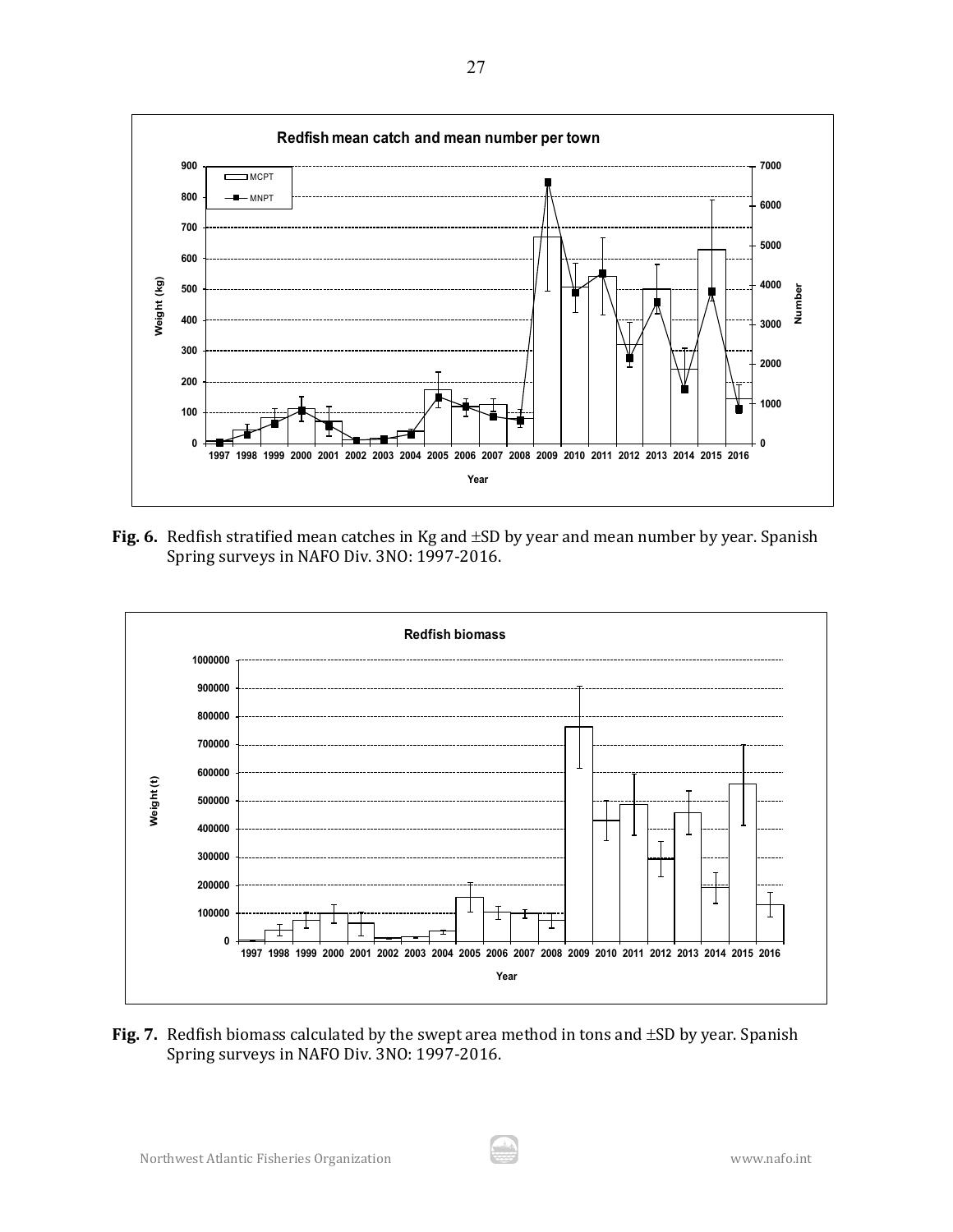

**Fig. 8.** Redfish biomass calculated by the swept area method in tons by year and Division. Spanish Spring surveys in NAFO Div. 3NO: 1997-2016.



**Fig. 9.** Redfish mean catches per tow length distribution (cm) on NAFO 3NO: 1997-2016. Data from 2012 to 2016 are in Table 14; the data for 1997-2011 can be seen in SCR Doc 13/11.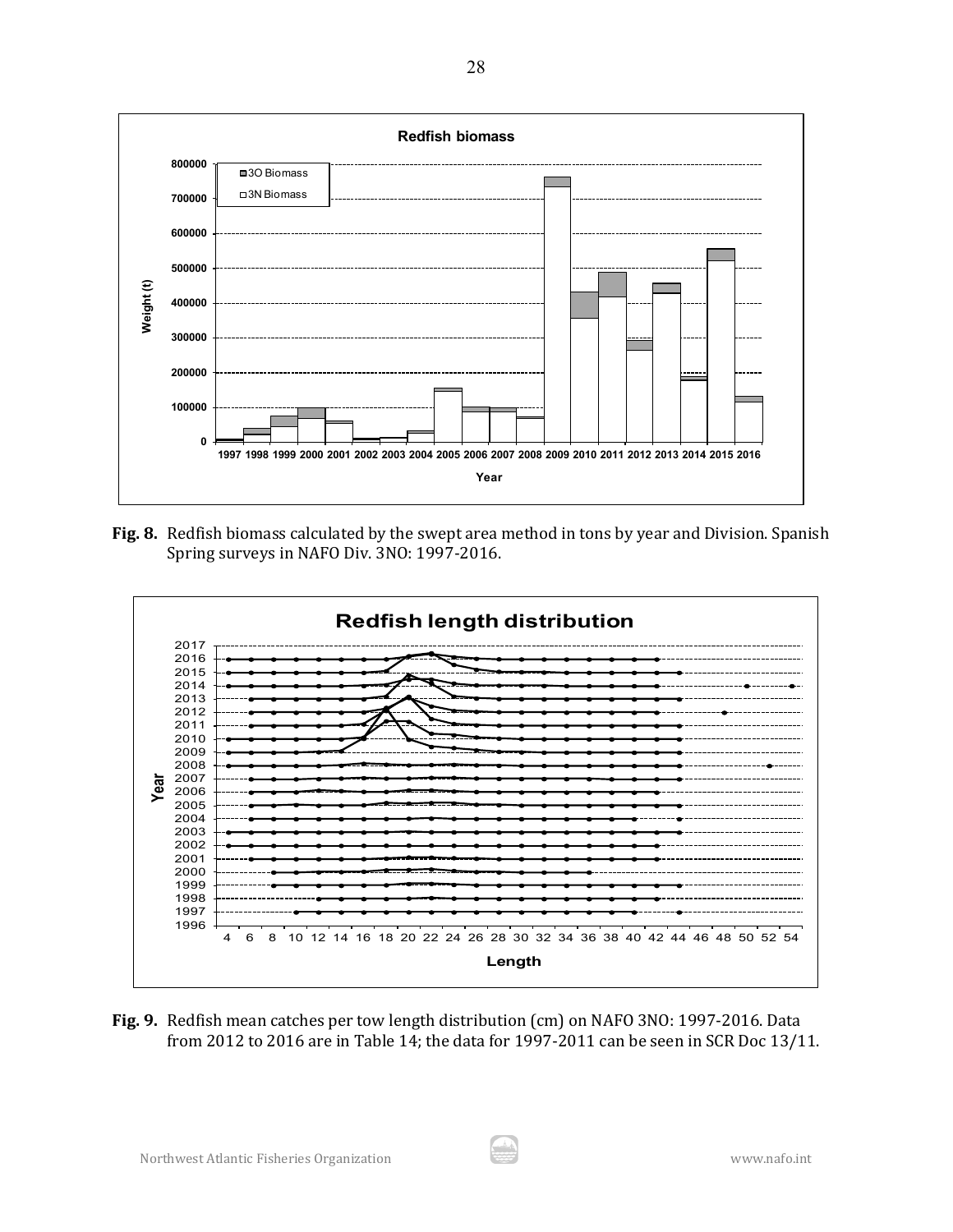$\overline{\phantom{a}}$  Males Female Total **Number**  $\ddot{\mathbf{o}}$  $\overline{A}$ 4 26 28 30 . п. н. ำค ່າາ 26.28 ່30 ່າວ **Number** ∕∩ La ≥ ≨nn  $\bullet$  $\mathbf{o}$ 10 12 14 16 18 20 22 24 26 28 30 32 34 36 38 40 42 44 46 48 50 52 54  $\begin{array}{r}\n\overline{5} & 200 \\
\overline{5} & 150\n\end{array}$ ra bha +ੇ  $\mathbf{o}$  $\bullet$  $10^{12}$ 34.36.38.40  $\ddot{\mathbf{6}}$  $\mathbf{a}$  $32<sub>2</sub>$ i an 46.48.50  $\overline{a}$  $\overline{\mathbf{a}}$ 10 12 14 16 18 20 22 24 26 28 30 32 34 36 38 40 42 44  $\overline{A}$  $\overline{AB}$  $\begin{array}{r}\n\overline{5} & 200 \\
\overline{15} & 150\n\end{array}$  $\bullet$  $\mathbf{o}$ 32 34 **Number**  П  $\Box$  $\mathbf{o}$  <br>Length (cm)  $\overline{a}$  $\overline{\mathbf{a}}$  12 14  $20^{22}$ 8 10 12 14 16 18 20 22 24 26 28 30 32 34 36 38 40 42 44 46 48 50 52 **Length (cm)**

**Fig. 10.** Redfish length distribution (cm) on NAFO 3NO: 1997-2016. Mean catches per tow number. Data from 2012 to 2016 are in Table 14; the data for 1997-2011 can be seen in SCR Doc 13/11.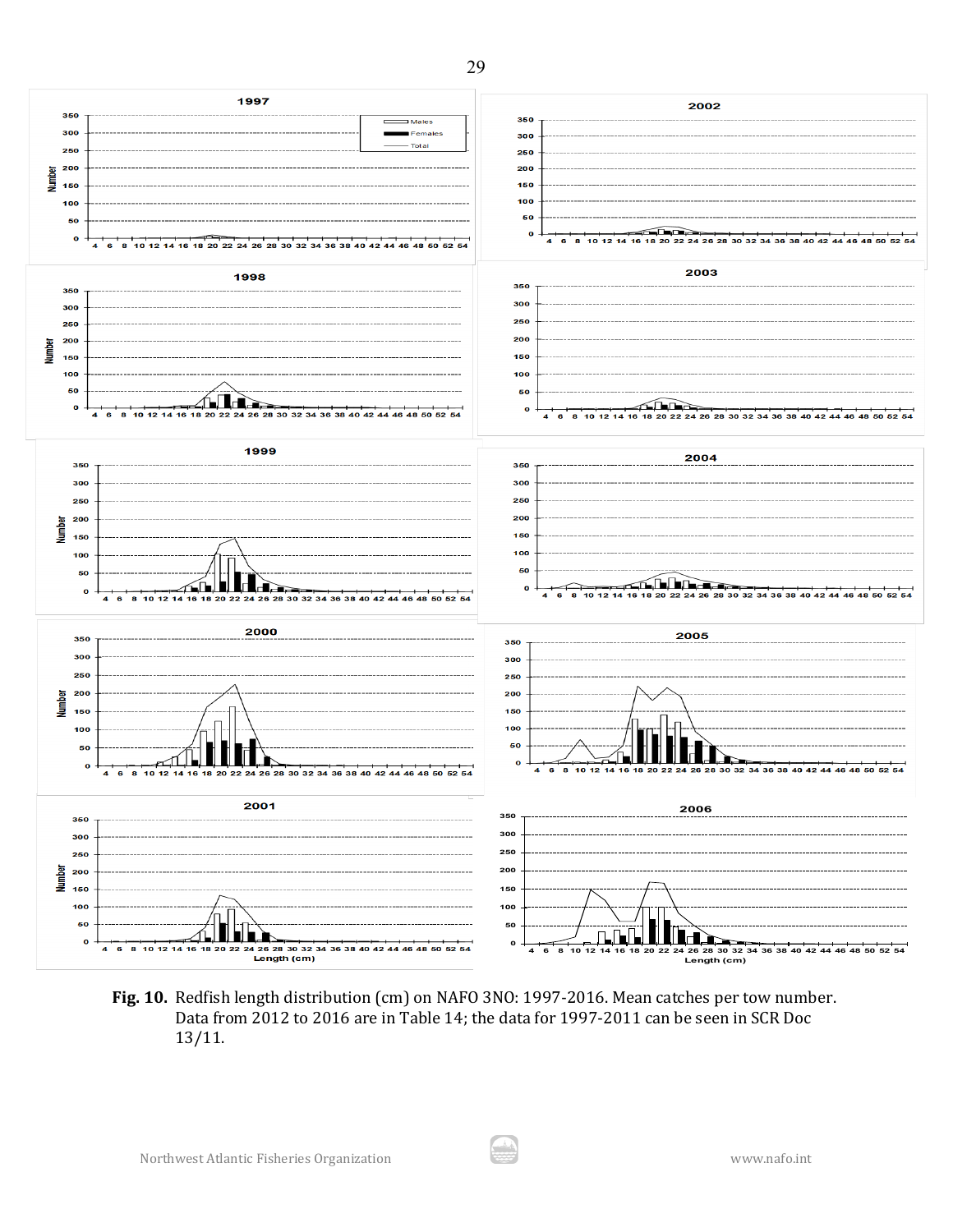

**Fig. 10 (cont.).** Redfish length distribution (cm) on NAFO 3NO: 1997-2016. Mean catches per tow number. The data from 2012 to 2016 is in Table 8; the data for 1997-2011 can be seen in SCR Doc 13/11. The 2009-2016 graphs have a different y-axis upper limit.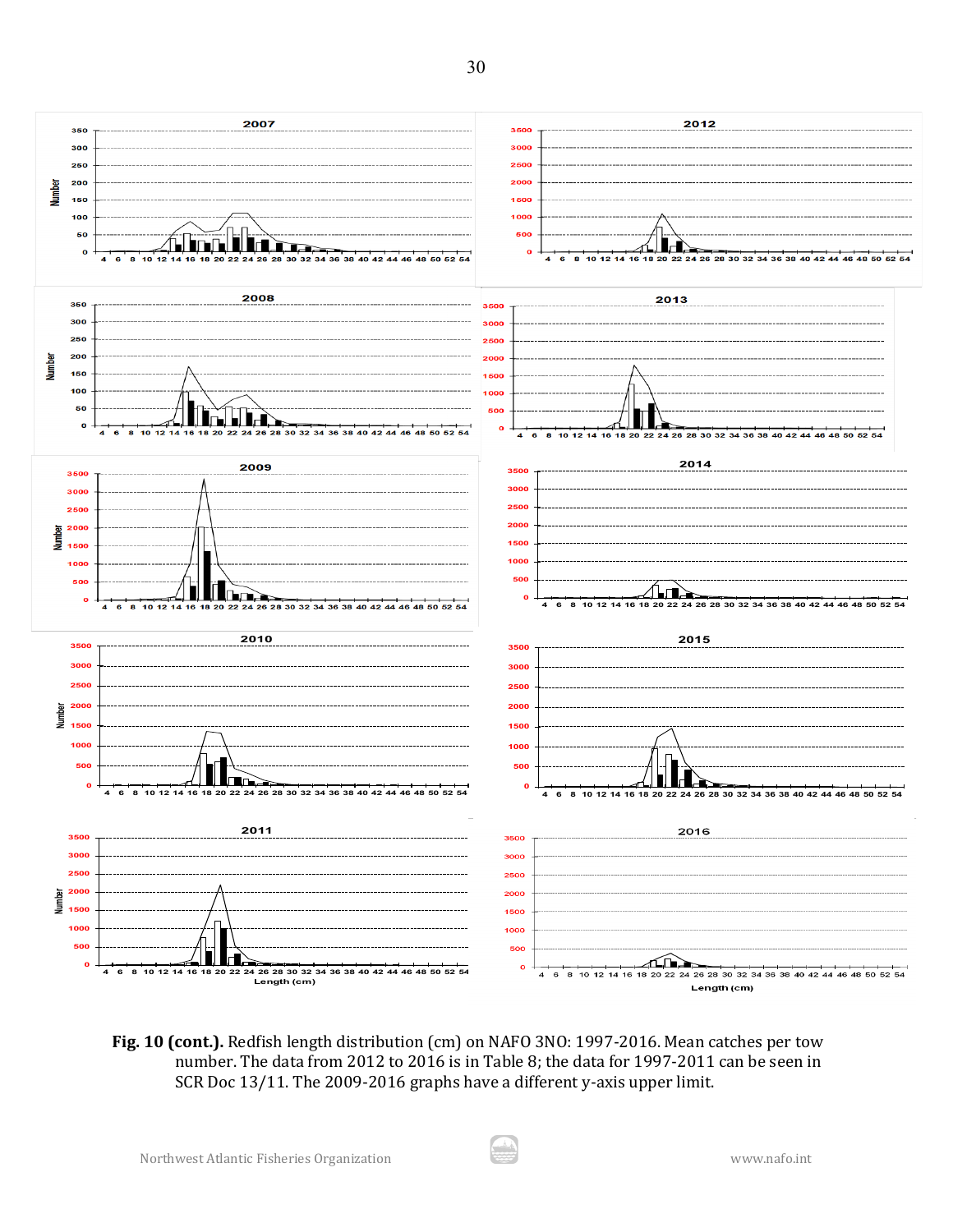

**Fig. 11.** Witch flounder stratified mean catches in Kg and ±SD by year and mean number by year. Spanish Spring surveys in NAFO Div. 3NO: 2002-2016.



**Fig. 12.** Witch flounder biomass calculated by the swept area method in tons and ±SD by year. Spanish Spring surveys in NAFO Div. 3NO: 2002-2016.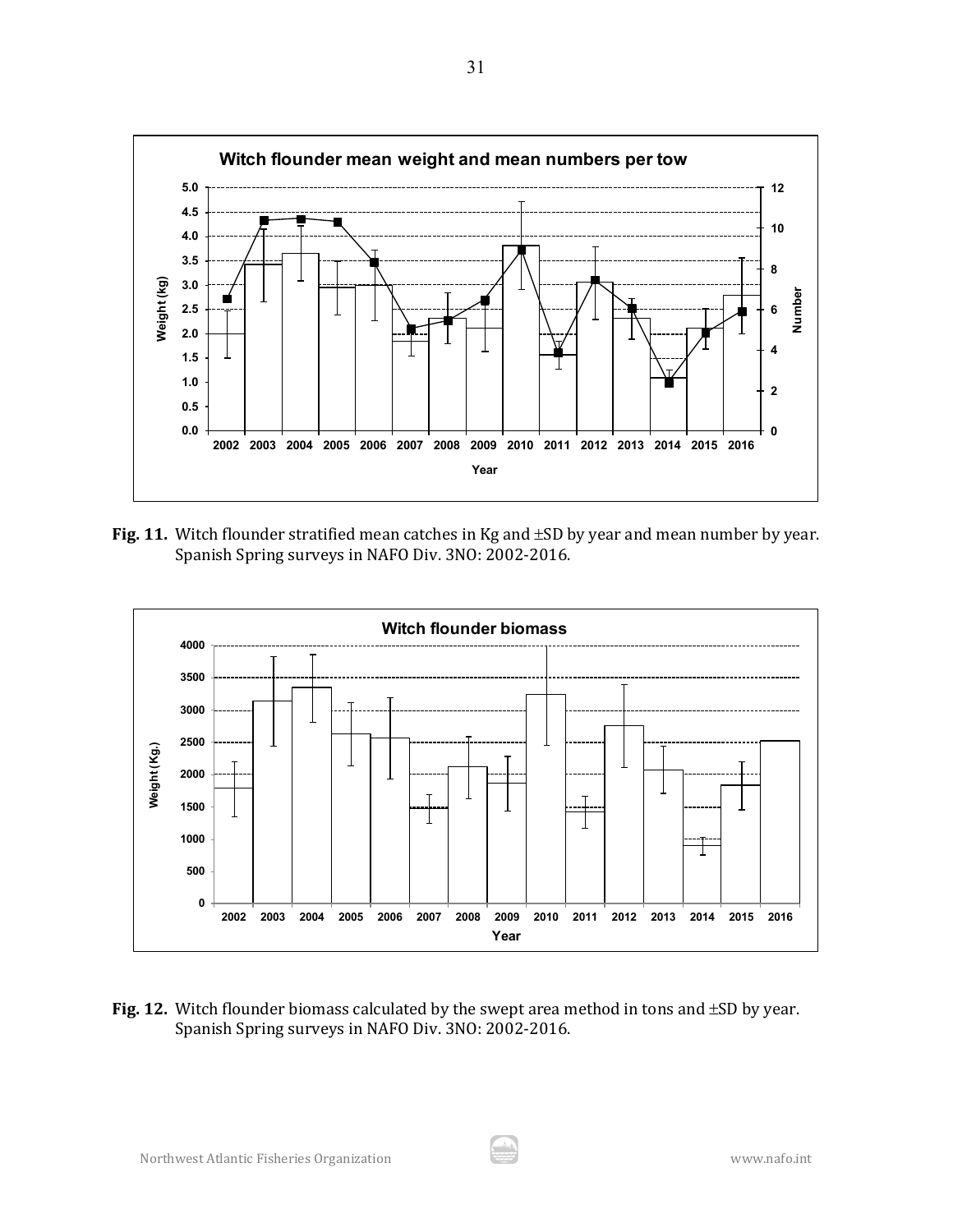

**Fig. 13.** Witch flounder mean catches per tow length distribution (cm) on NAFO 3NO: 2002-2016. Data from 2012 to 2016 are in Table 20; data for 2002-2011 can be seen in SCR Doc 13/11.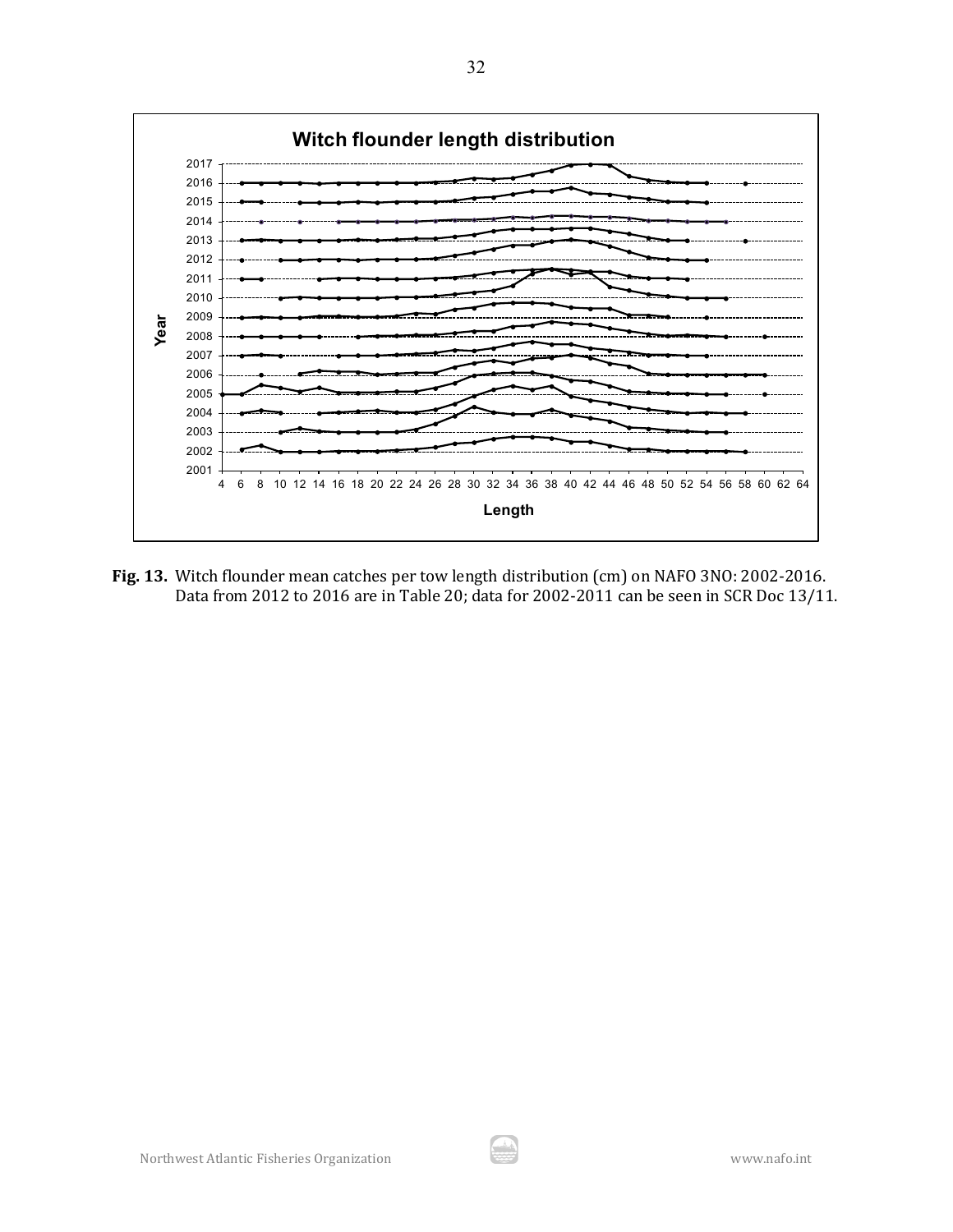

**Fig. 14.** Witch flounder length distribution (cm) on NAFO 3NO: 2002-2016. Mean catches per tow numbers. Data from 2012 to 2016 are in Table 20; data for 2002-2011 can be seen in SCR Doc 13/11.